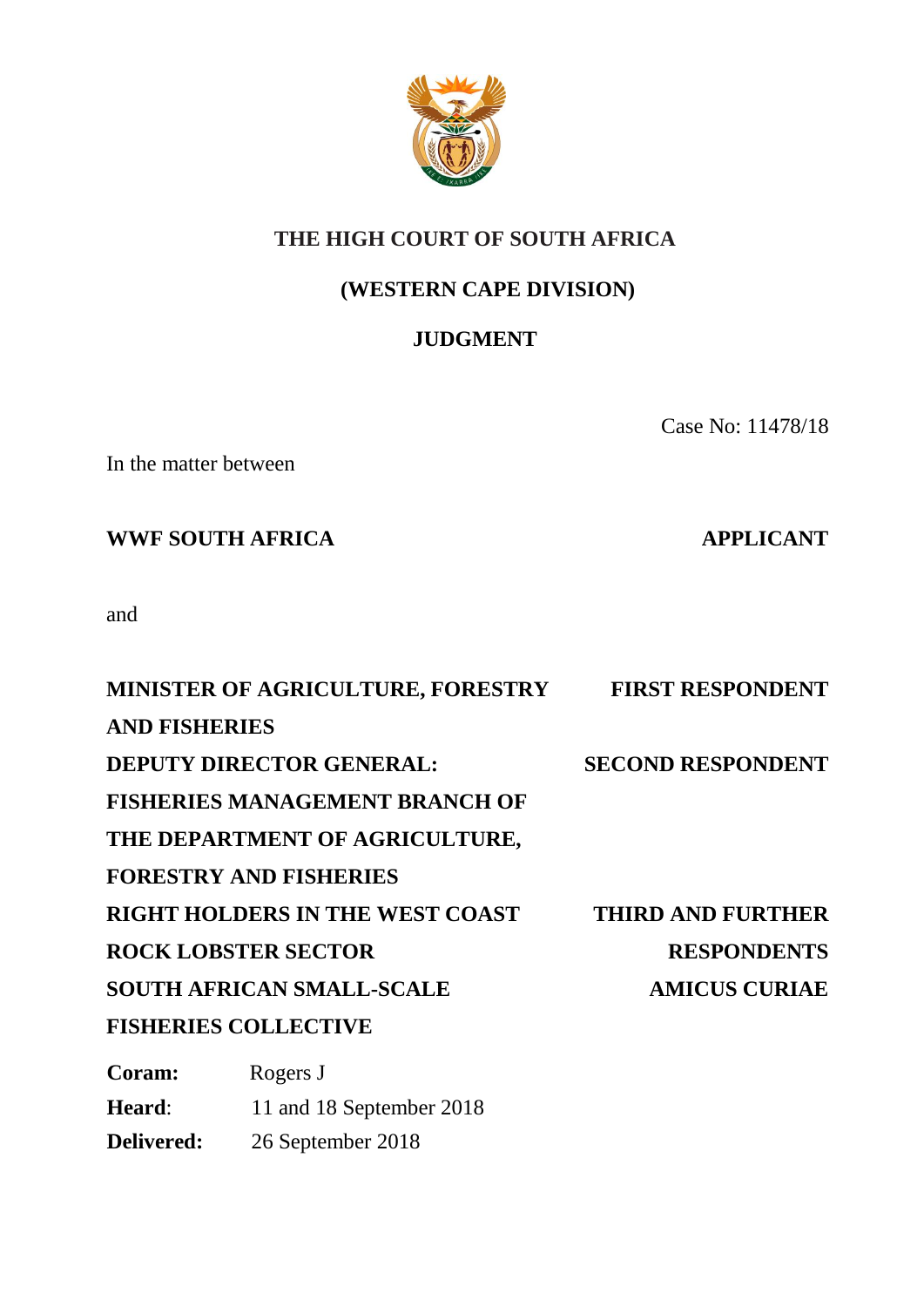**\_\_\_\_\_\_\_\_\_\_\_\_\_\_\_\_\_\_\_\_\_\_\_\_\_\_\_\_\_\_\_\_\_\_\_\_\_\_\_\_\_\_\_\_\_\_\_\_\_\_\_\_\_\_\_\_\_\_\_\_\_\_\_\_\_\_\_\_\_**

The order of the court is as follows:

(a) The second respondent's determination of the total allowable catch for West Coast Rock Lobster for the 2017/18 fishing season is declared to be inconsistent with the Constitution as read with s 2 of the National Environmental Management Act 107 of 1998 and s 2 of the Marine Living Resources Act 18 of 1998 and is accordingly declared invalid.

(b) Save as aforesaid, the relief sought in the notice of motion is refused.

(c) The first and second respondents jointly and severally shall be liable for the applicant's costs of suit, including the costs of two counsel.

(d) The costs awarded in terms of (c) shall provisionally include the costs of the appearance on 11 September 2018. If the first and second respondents wish the court to reconsider this provisional order, they must, within two weeks of this order, deliver a notice to that effect setting out their submissions as to the appropriate order, in which event the applicant must, within one week of delivery of the said notice, deliver their responding submissions if any. If no such notice be delivered by the said respondents, the provisional order shall become final.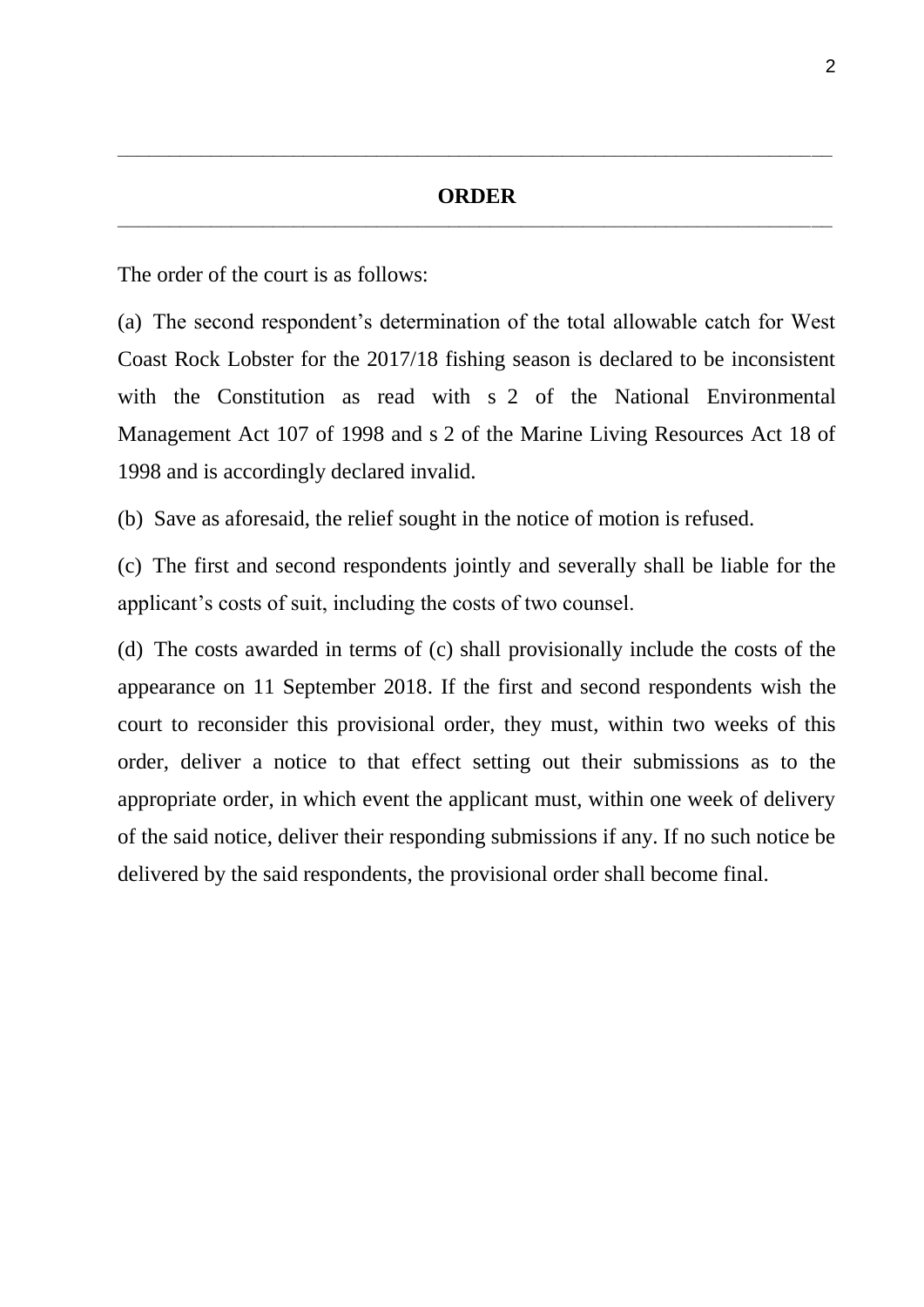#### **Rogers J**

### **Introduction**

[1] This case concerns the lawfulness of the regulation of West Coast Rock Lobster (lobster) by the Department of Agriculture, Forestry and Fisheries (Department).

[2] The applicant is WWF South Africa (WWF), a non-profit organisation whose mission is to stop the degradation of the natural environment and to achieve harmony between people and nature by conserving biodiversity and the sustainable use of natural resources. The first and second respondents are the Minister of the Department and the Department's Deputy Director General: Fisheries Management Branch (DDG).

[3] One of the main mechanisms for regulating lobster is the annual determination, in terms of s 14 of the Marine Living Resources Act 18 of 1998 (MLRA), of the total allowable catch (TAC). In accordance with s 14(2), the TAC must be apportioned among small-scale, recreational, local commercial and foreign fishing respectively. The Minister's power to determine these matters has been delegated to the DDG.

[4] There are 623 right holders for lobster in the local commercial sector and around 2000 small-scale fishers who are not right holders but receive annual permits. Recreational fishers can also apply for permits. These persons are the third and further respondents. There has been compliance with an order for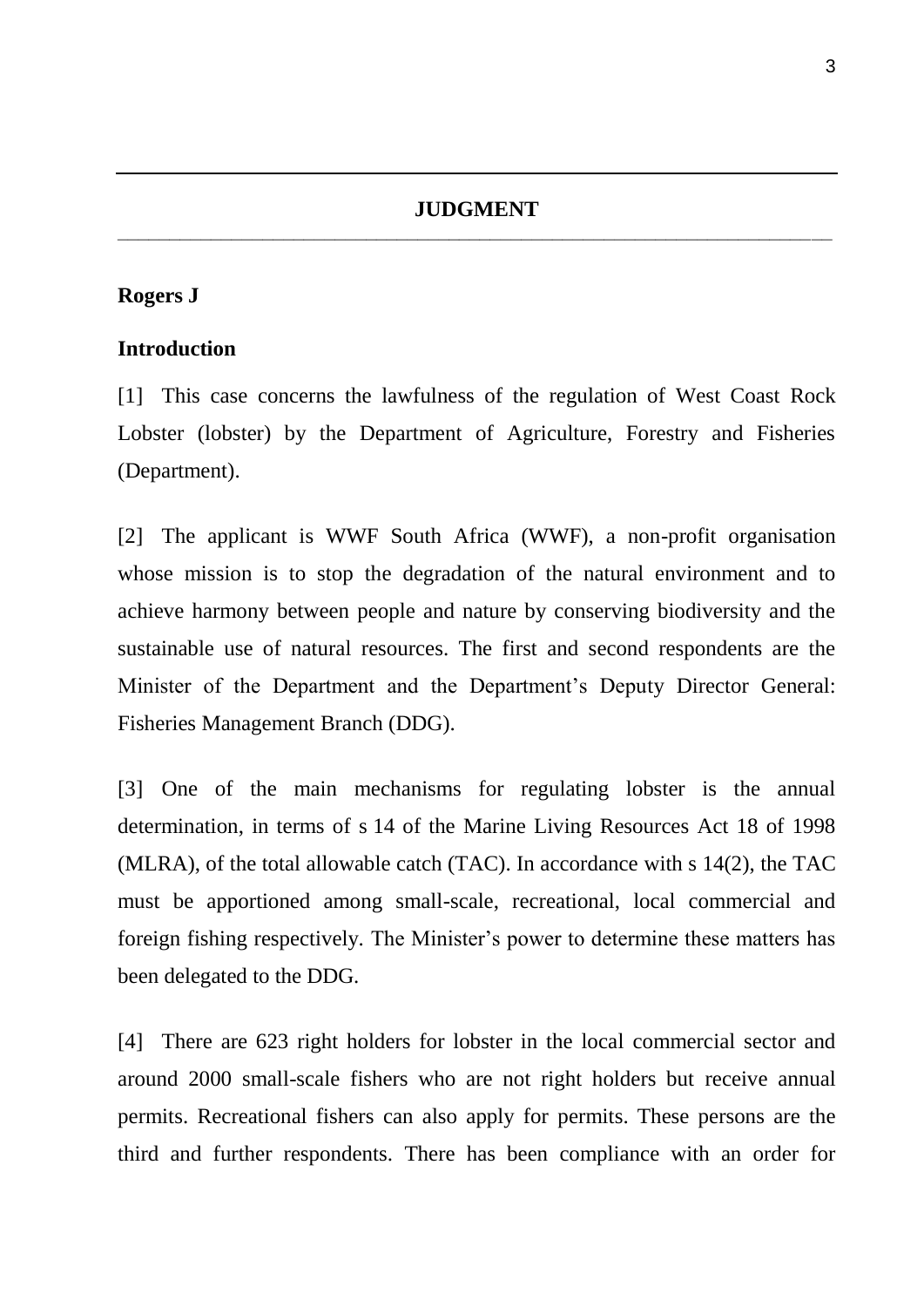substituted service on them. There is no lobster allocation to foreign fishers. (The MLRA makes provision for fishing rights to be accorded to cooperatives of smallscale fishers. The intention is to award rights to about 70 such cooperatives, at which point the tonnage made available to the small-scale fishers (by way of the so-called Interim Relief Measure) will be redirected to the cooperatives, but this has not yet occurred.)

[5] The Minister and DDG (government parties) oppose the application. None of the parties cited as the third and further respondents has opposed. The South African Small-Scale Fisheries Collective (Collective) applied to join as an amicus. The Collective's deponent describes the organisation as a politically non-aligned social movement broadly representative of small-scale fishers in South Africa. The Collective supported the relief claimed by WWF but wished to claim additional relief and adduce further evidence.

[6] WWF did not oppose the Collective's admission. The government parties did not object to the Collective's admission for purposes of making submissions in support of WWF's application but opposed the Collective's request to adduce further evidence and seek additional relief. On 11 September 2018 I heard argument on the application for admission, the Collective being represented by a lay person, Mr Gary Simpson.

[7] In an ex tempore judgment delivered on completion of argument, I admitted the Collective as an amicus on the limited basis to which the government parties consented but for the rest refused its application. Apart from the fact that the seeking of additional relief went beyond the recognised role of an amicus, the prompt determination of WWF's application would probably have been significantly delayed by allowing the amicus to adduce further evidence and seek additional relief. There would have had to be proper service on the third and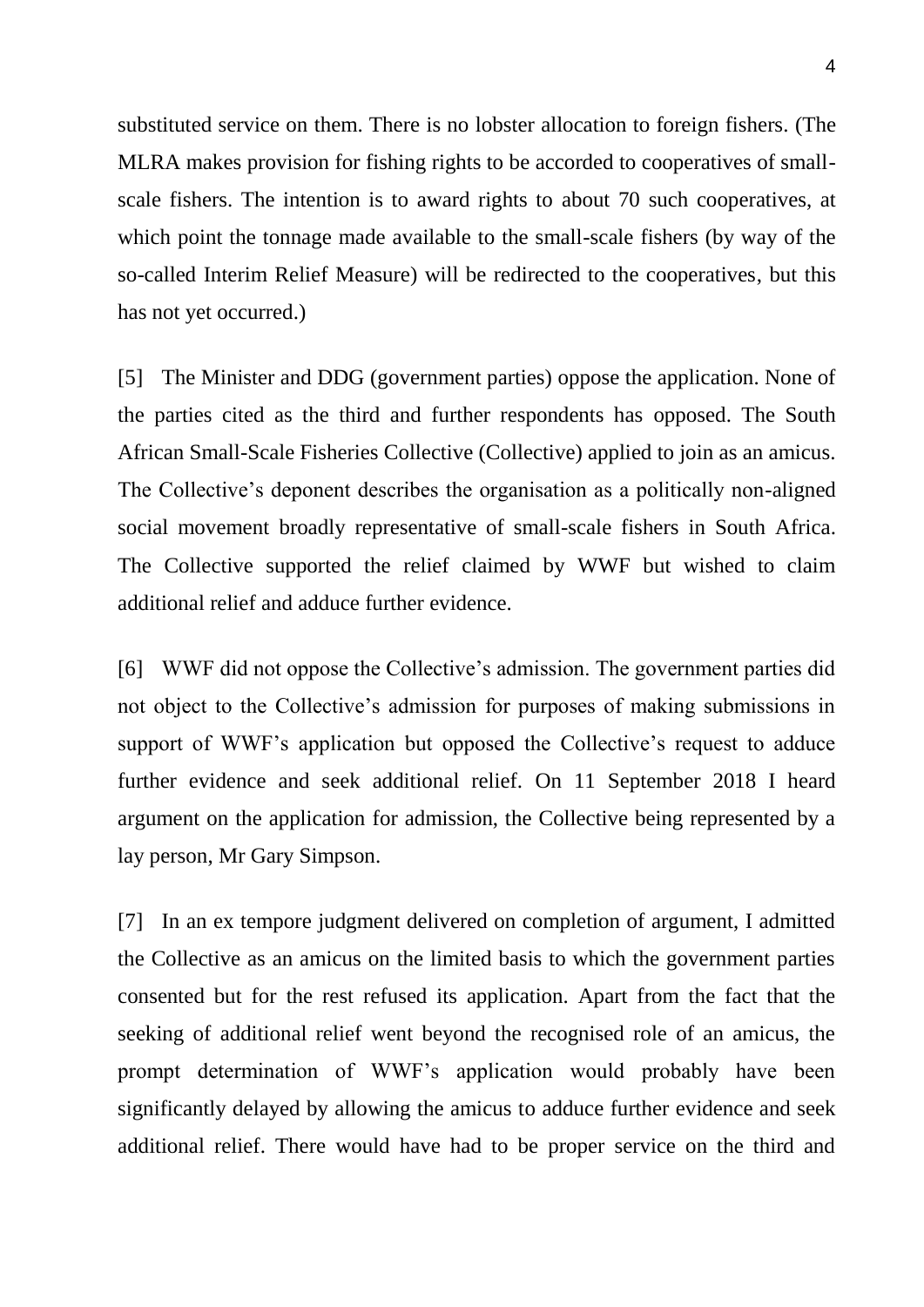further respondents. It was not unlikely that commercial right holders would have opposed the additional relief. Counsel for the government parties intimated that his clients would almost certainly have wished to file further evidence, including expert evidence. The speedy determination of WWF's application is important, since the TAC for 2018/19 is shortly to be determined.

[8] Following my ex tempore judgment on the Collective's application, the main case was postponed to 18 September to allow the government parties to respond to a short supplementary affidavit filed by WWF. I shall presently refer to the subject matter of the supplementary affidavit. In the intervening period the Collective was able to secure pro bono assistance from the Cape Bar, as a result of which Messrs Warner and De Villiers-Jansen filed written submissions and appeared for the Collective on 18 September. I wish to repeat what I said at the conclusion of argument, namely that their conduct was in the best traditions of the bar and their assistance much appreciated.

[9] WWF seeks the following substantive relief:

(a) a declaration that the TAC for the 2017/18 season was determined at 790 tons; and that all conduct of the Department predicated on a TAC of more than 790 tons be declared invalid (para 2);

(b) alternatively, and if it be found that the TAC for the 2017/18 was determined at 1924.08 tons, an order setting aside such determination and declaring all conduct based on it to be invalid (para 3);

(c) an order that, for the 2018/19 and later seasons, the government parties be 'directed to ensure' that the TAC:

(i) is not determined at levels 'beyond which the integrity of the [lobster] resource is jeopardised';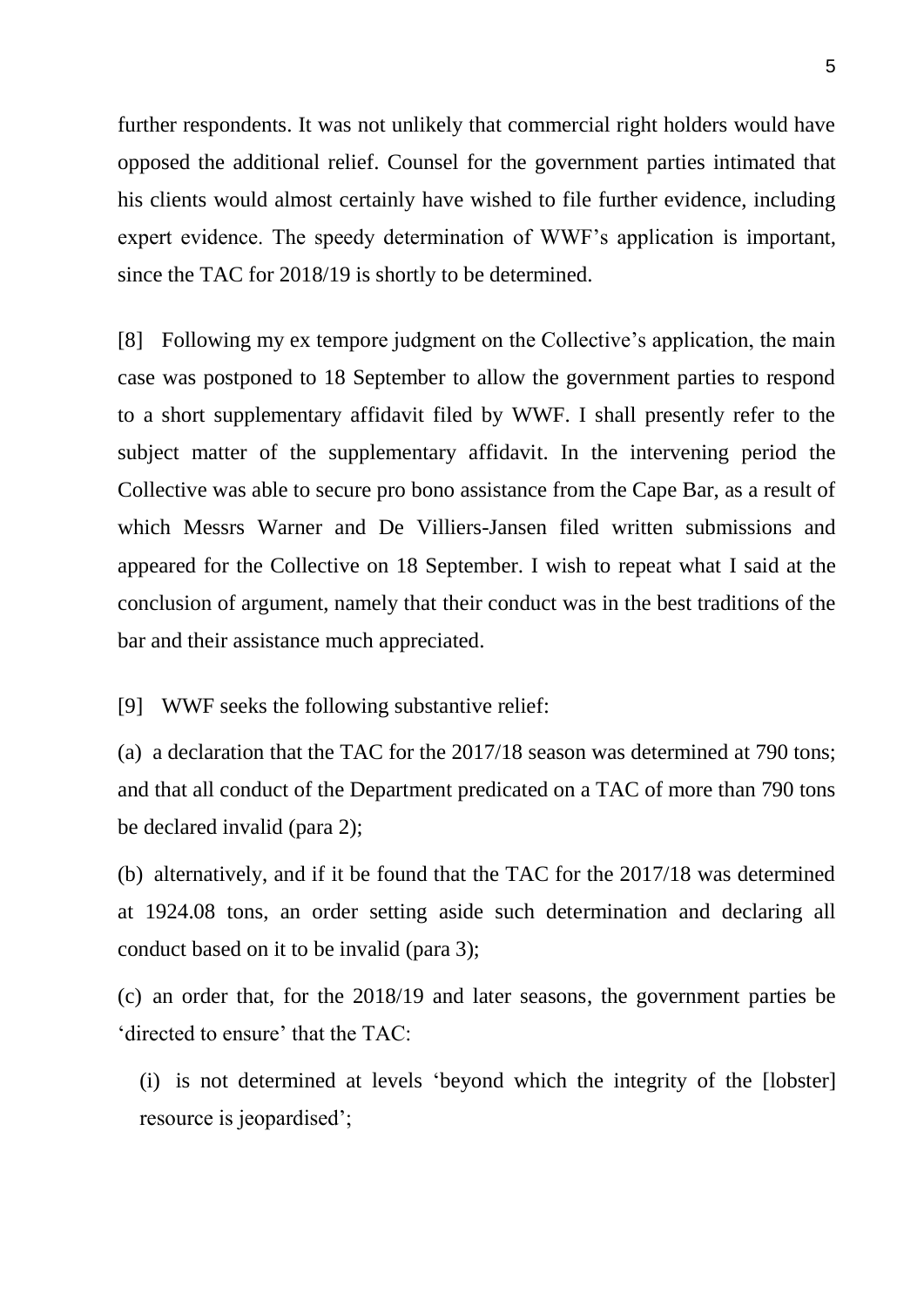(ii) is consistent with South Africa's obligations under article 61 of the United Nations Convention on the Law of the Sea and the South African Development Community Protocol on Fisheries;

(iii) 'promotes the continual recovery of the [lobster] resource towards achieving … maximum sustainable yield consistent with international best practice and based on the best available scientific evidence in accordance with article 61(2) of the United Nations Convention on the Law of the Sea' (para 4).

[10] The government parties oppose the application on the following grounds:

(a) The 2017/18 TAC was determined as 1924.08 tons, not 790 tons.

(b) The review directed at the 2017/18 determination should be dismissed, in limine, on the grounds

(i) that WWF did not exhaust its right of internal appeal conferred by s 80 of the MLRA;

(ii) that WWF did not institute the proceedings within the time permitted by the Promotion of Administrative Justice Act 3 of 2000 (PAJA);

(iii) that the review is moot because the 2017/18 season has closed and because the TAC for that season will not affect the TAC for the 2018/19 season.

(c) In any event, the review should fail on its merits because the DDG's determination was rational and lawful.

(d) The prayers in relation to the 2018/19 and subsequent seasons should not be entertained because the proposed orders are too imprecise to be enforced.

#### **Relevant statutory provisions**

[11] Section 24(b) of the Constitution entitles everyone

'to have the environment protected, for the benefit of present and future generations, through reasonable legislative and other measures that –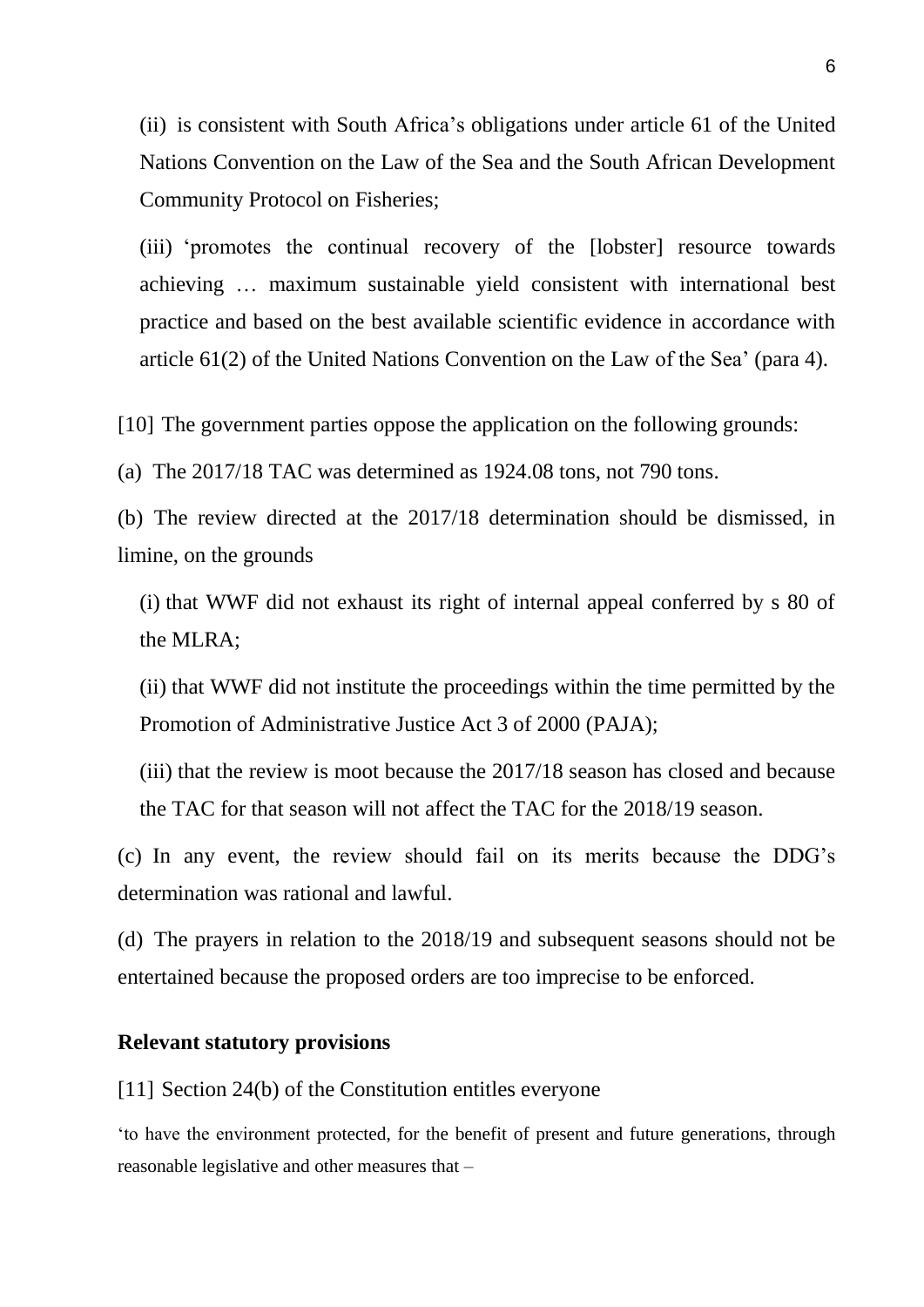(i) prevent … ecological degradation;

(ii) promote conservation; and

(iii) secure ecological sustainable development and use of natural resources while promoting justifiable economic and social development'.

[12] An important legislative measure enacted pursuant to s 24(2) of the Constitution is the National Environmental Management Act 107 of 1998 (NEMA). Section 2(1) of NEMA decrees that the principles contained in that section apply throughout South Africa to the actions of all organs of state that may significantly affect the environment and that they inter alia (a) serve as guidelines by reference to which any organ of state must exercise any function when taking any decision in terms of a statutory provision concerning the protection of the environment; and (b) guide the interpretation, administration and implementation of laws concerned with the protection and management of the environment.

- [13] The principles contained in s 2 of NEMA include the following:
	- Environmental management must place people and their needs at the forefront of its concern (s 2(2)).
	- Development must be socially, environmentally and economically sustainable (s 2(3)).
	- Sustainable development requires the consideration of all relevant factors  $(s 2(4)(a))$ , including
		- o that the development, use and exploitation of renewable resources do not exceed the level beyond which their integrity is jeopardised (para  $(vi)$ ;
		- o that a risk-averse and cautious approach is applied, which takes into account the limits of current knowledge about the consequences of decisions and actions (para (vii));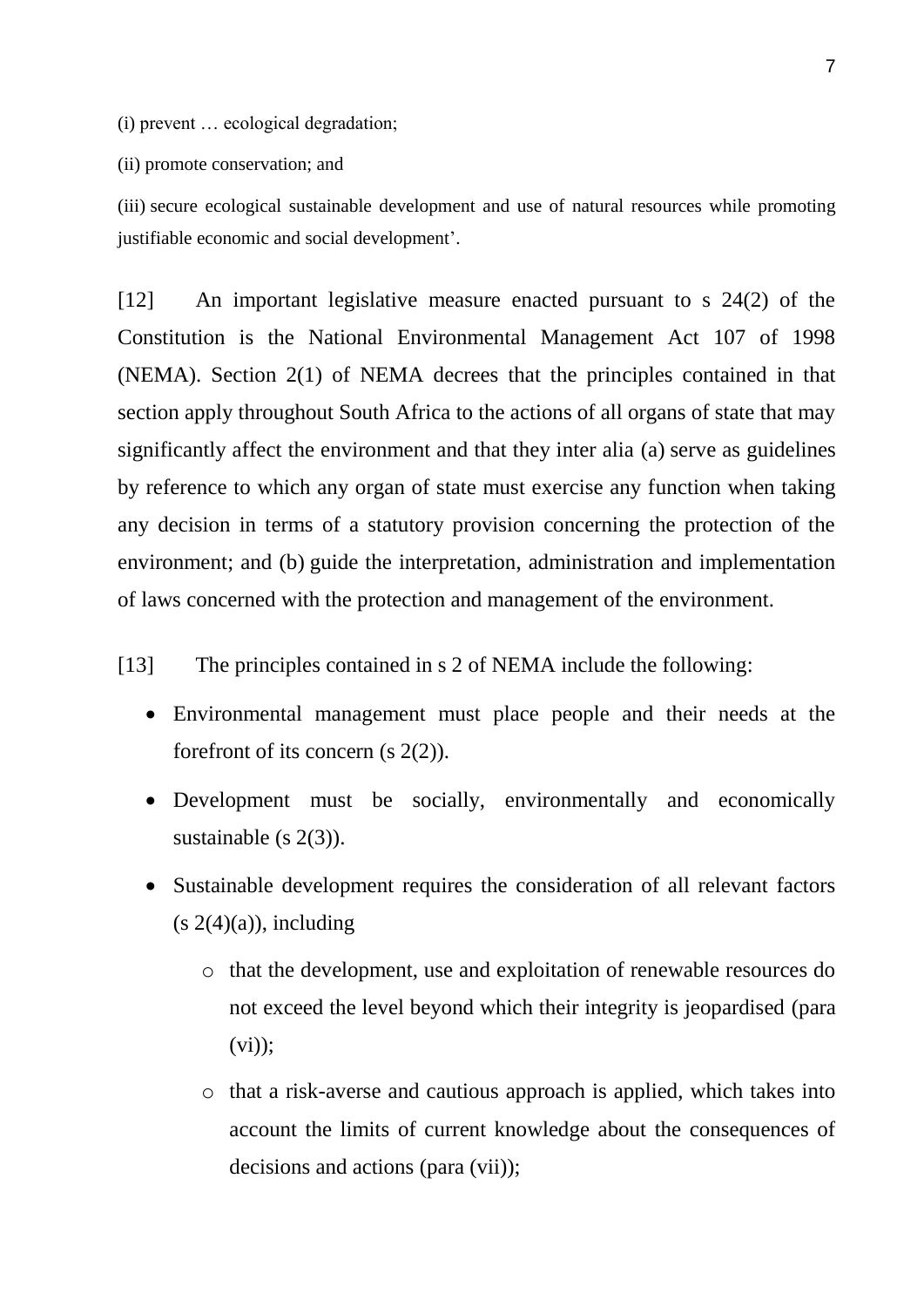- o that negative impacts on the environment and on people's environmental rights must be anticipated and prevented and, when that is not possible, minimised and remedied (para (viii)).
- The social, economic and environmental impacts of activities, including disadvantages and benefits, must be considered, assessed and evaluated, and decisions must be appropriate in the light of such consideration and assessment (s  $2(4)(i)$ ).
- Decisions must be taken in an open and transparent manner (s  $2(4)(k)$ ).
- Global and international responsibilities relating to the environment must be discharged in the national interest (s  $2(4)(n)$ ).
- The environment is held in public trust for the people; the beneficial use of environmental resources must serve the public interest; and the environment must be protected as the people's common heritage (s 2(4)(o)).

[14] Section 2 of the MLRA decrees that the Minister and any organ of state shall, in exercising any power under the Act, have regard to the objectives and principles stated in the section. These objective and principles, which are consistent with, and in part overlap with, the Constitution and NEMA, include:

- the need to achieve optimum utilisation and ecologically sustainable development of marine living resources (para (a));
- the need to conserve marine living resources for both present and future generations (para (b));
- the need to apply precautionary approaches in respect of the management and development of marine living resources (para (c));
- the need to use marine living resources 'to achieve economic growth, human resource development, capacity building within fisheries…,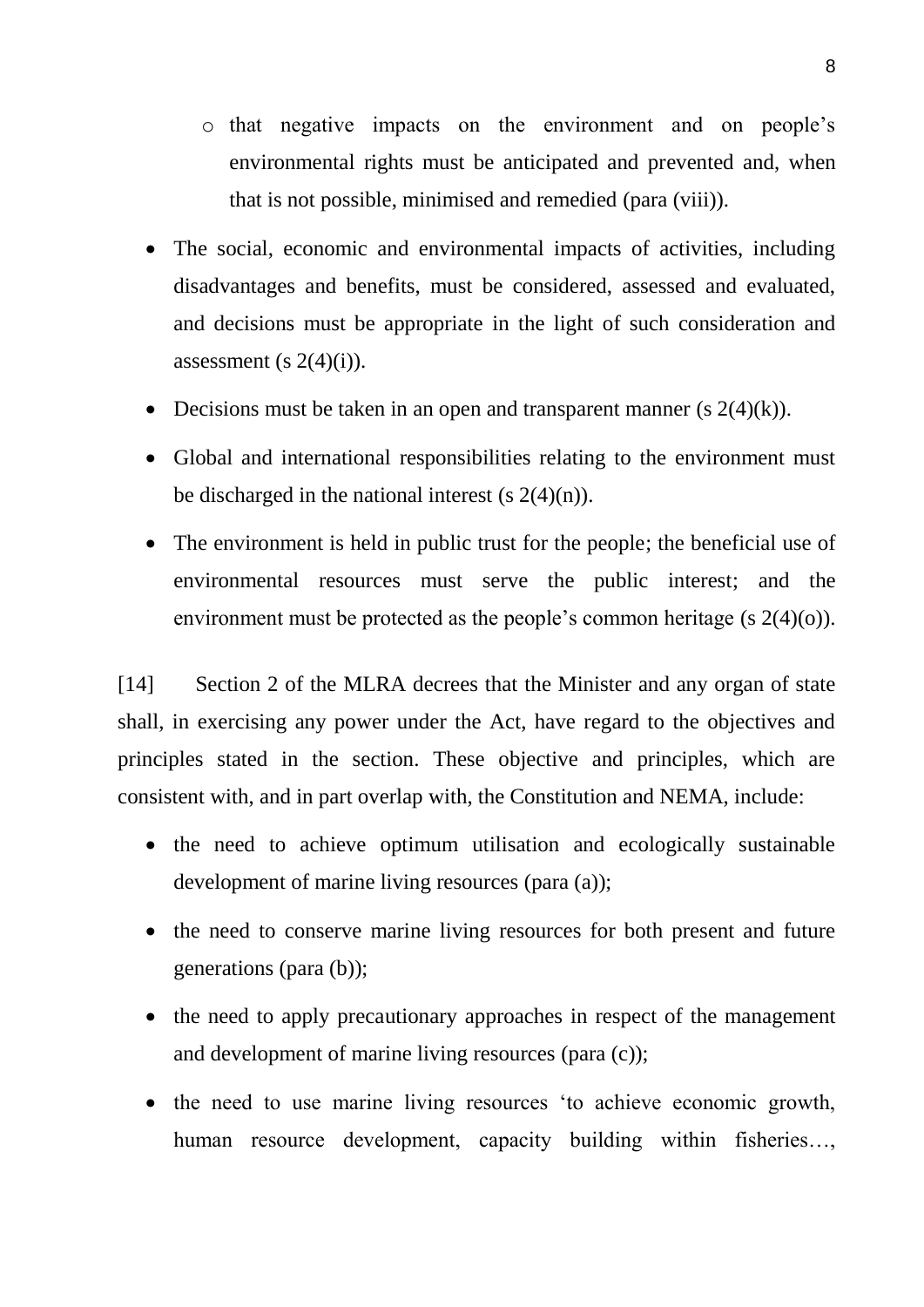employment creation and a sound ecological balance consistent with the development objective of the national government (para (d));

- the need to achieve, to the extent practicable, a 'broad and accountable participation' in the decision-making processes provided for in the Act  $(\text{para } (h))$ ;
- any relevant obligation of the national government or the Republic in terms of any international agreement or applicable rule of international law (para  $(i)$ ;
- the need to recognise approaches to fisheries management 'which contribute to food security, socio-economic development and the alleviation of poverty' (para (l));

[15] South Africa has ratified, and is bound by, the United Nations Convention on the Law of the Sea (Convention) and the Southern African Development Community Protocol on Fisheries (Protocol). Article 61 provides in relevant part as follows:

- South Africa, as a coastal state, must determine the allowable catch of the living resources in its exclusive economic zone.
- South Africa must, 'taking into account the best scientific evidence available to it', ensure, 'through proper conservation and management measures', that the maintenance of the living resources in its exclusive economic zone is not endangered by over-exploitation.
- These measures must also be designed to maintain or restore harvested species at levels which can produce the maximum sustainable yield, 'as qualified by relevant environmental and economic factors, including the economic needs of coastal fishing communities and the special requirements of developing States'.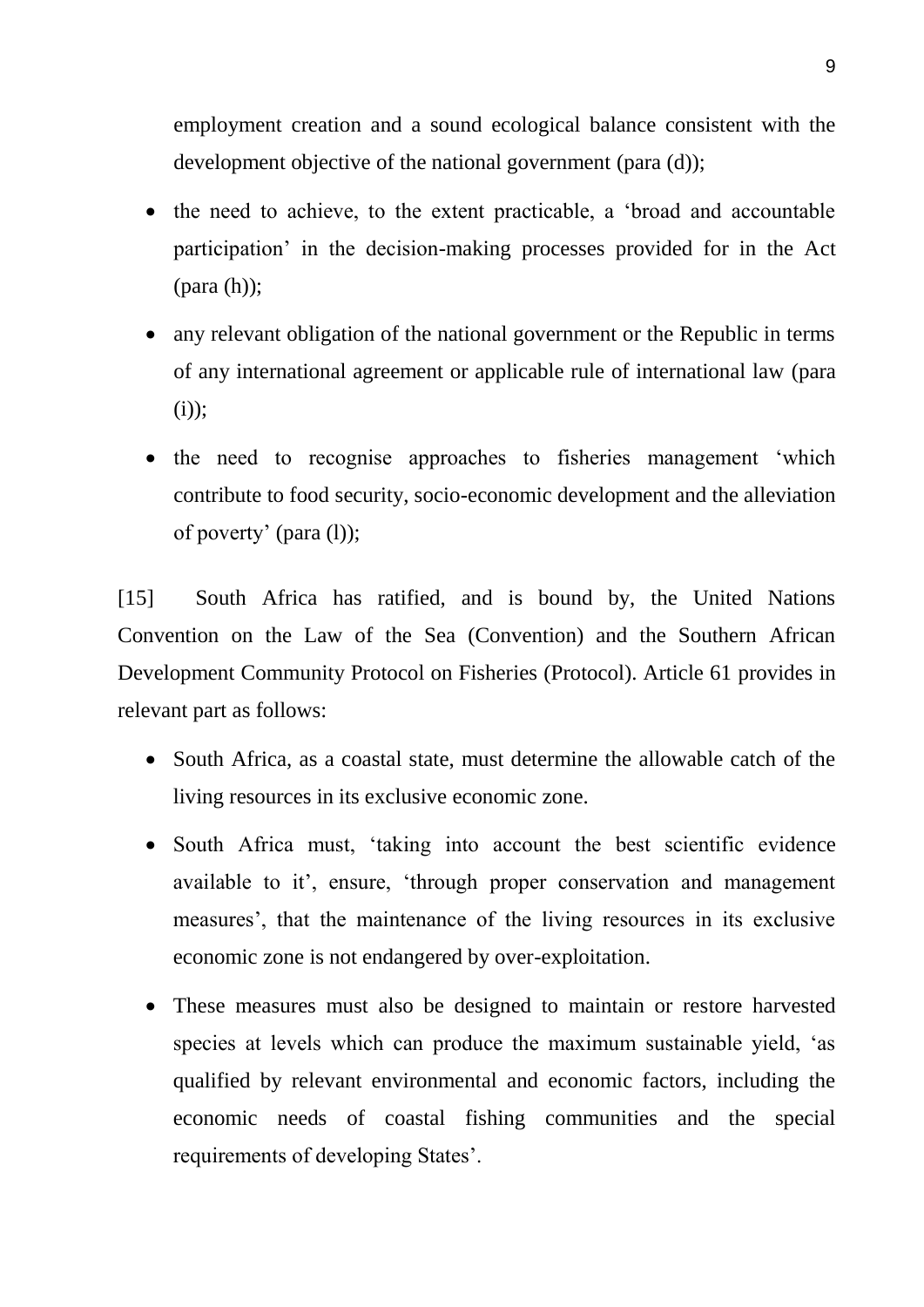[16] Article 5(5) of the Protocol repeats the second of these injunctions.

#### **The lobster resource**

[17] The facts and current state of knowledge concerning the lobster resource are largely uncontentious. The relevant information is annually collected and assessed by a scientific working group (SWG) established by the Department which makes recommendations concerning the TAC. The SWG is a multistakeholder body comprising departmental scientists, independent scientists and representatives from the industry and NGOs.

[18] The SWG's current scientific complement comprises Prof D S Butterworth (Department of Mathematics and Applied Mathematics, and the Marine Resource Assessment and Management Group (MARAM), at the University of Cape Town (UCT)), Prof G Branch (Emeritus Professor of Marine Biology in the Biological Science Department at UCT), Dr A Cockroft (a scientist from the Department) and Dr M Bergh (a scientist with OLSPS, a fisheries management consultancy).

[19] They all have extensive experience in the development of scientific and management advice for the lobster resource. Prof Branch, by way of example, has served on the SWG since inception in 1997. He has an A-rating from the National Research Foundation in recognition of his international status as a world leader in marine science; he was awarded the Gilchrest Gold Medal for his lifetime contribution to marine science; he chaired the Access Rights Technical Group that advised on the proposed MLRA; and was the deputy chair of the Subsistence Fisheries Task Group that advised on the development of policy for subsistence fishers. He is one of four eminent academics who have filed affidavits in support of WWF's application.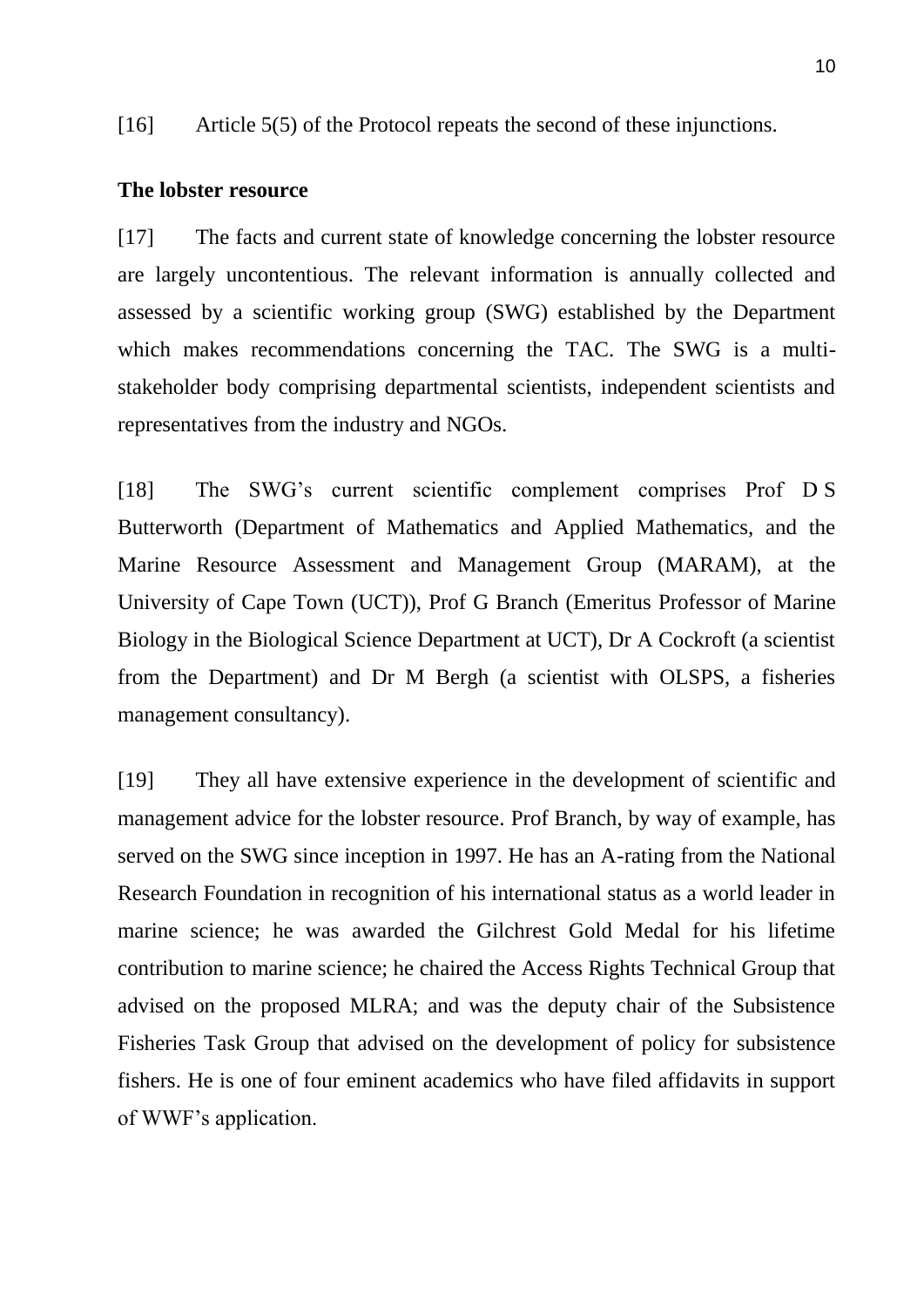[20] Lobster grows slowly. The current size limit of 75 mm (carapace length) means that practically all lawfully caught lobsters are male because females do not attain this length. Because of their slow growth, lobsters are recruited slowly into the catchable population.

[21] A TAC system was first introduced in the early 1970s. In the decades before this, lobster was extensively fished. Annual catches exceeding 10 000 tons were not uncommon. With the introduction of the TAC system, the annual catch stabilised at around 3500 to 4000 tons. Depletion of the resource led to a significant reduction in the 1990/91 season and again in the 1995/6 season, the TAC for the latter season being 1500 tons, the lowest ever.

[22] The MLRA repealed and superseded the Sea Fishery Act 12 of 1998 with effect from 1 September 1998. Shortly before this – during 1997 – the Department adopted an Operational Management Procedure (OMP) for formulating the scientific recommendations with reference to which the TAC is determined. The OMP generates recommendations that incorporate updated information from resource monitoring data according to formulae agreed in advance by scientists, managers and stakeholders and adopted by the Department's Branch Fisheries Management as the accepted management tool for the resource. The OMP is reviewed every four years.

[23] The Department has, in earlier legal proceedings, said of the OMP that it was developed because the decrease in lobster biomass was a key management concern. The OMP was formulated after extensive research and intensive consultation with the industry and other role players. The greatest stumbling block to its acceptance was the need to sacrifice TAC in the short term in order to rebuild the resource. Nevertheless, the principle of a rebuilding strategy, based on the OMP, was widely accepted by most relevant stakeholders.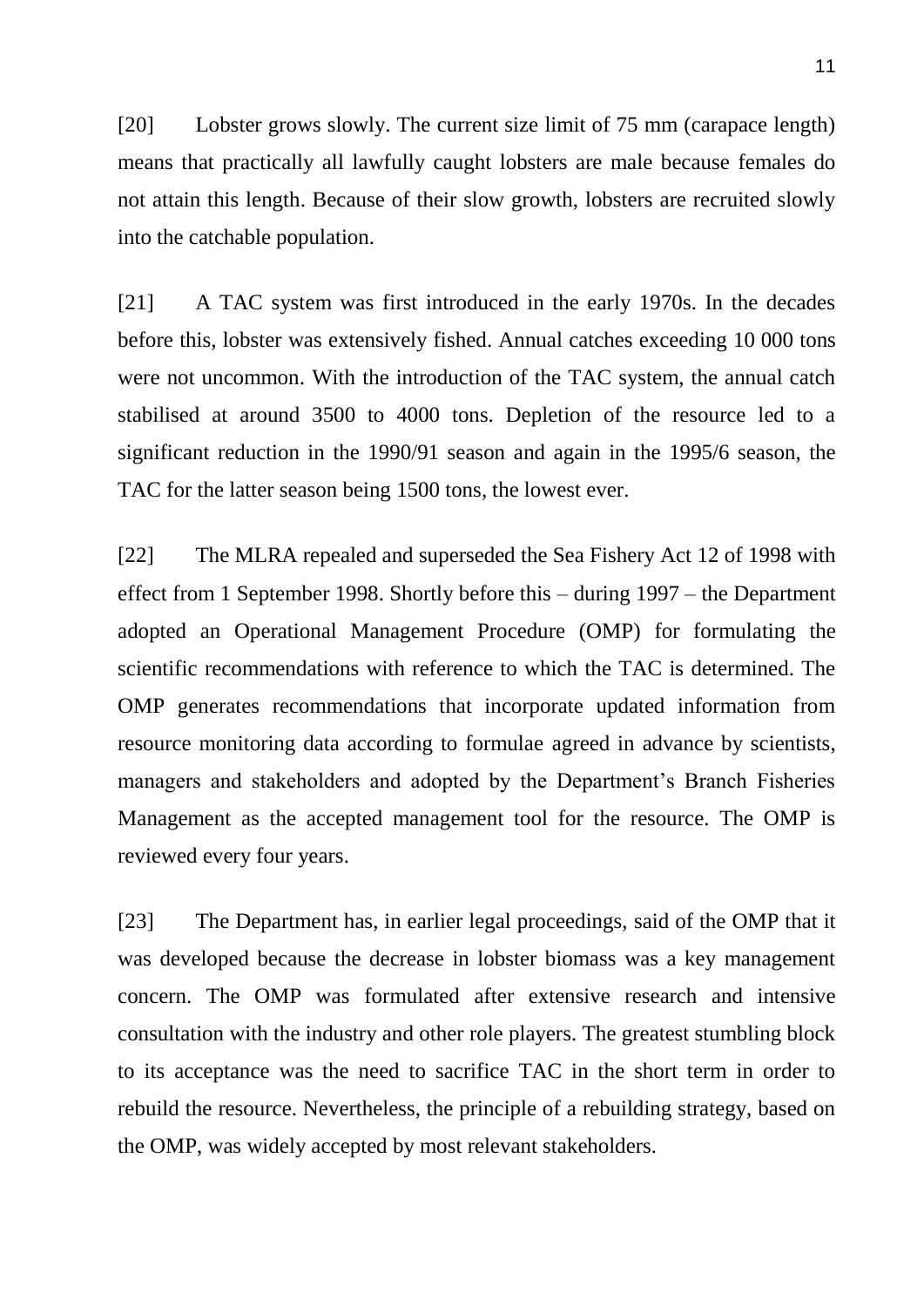[24] The OMP embodies a precautionary approach, with the focus on rebuilding the lobster resource. The 1997 OMP set a recovery target of 20% above the 1996 abundance level (overall biomass of the lobster resource).

[25] The 2011 OMP targeted for 2021 a lobster resource of 35% above the 2006 level. In the legal proceedings previously mentioned, the Department said, with reference to this OMP, that all four subsectors of the lobster sector had committed to the recovery target and had agreed to accept future TAC recommendations directed at achieving this target. The 2011 OMP was described as 'empirically based', meaning it used data collected from the fishery directly for calculating the TAC. There was an 'exceptional circumstances' proviso in the 2011 OMP which allowed for even more radical reductions if resource monitoring data indicated that abundance trends were worse than projected. The 35% recovery target was repeated in the 2015 OMP.

[26] The OMP constrains annual TAC adjustments, with the result that under ordinary circumstances management targets are met in a phased manner. This avoids undue disruption. Although the question is not dealt with extensively in the evidence, it seems from the annexures that there is a general TAC reduction limit of 10% but this can go up to 30% under certain conditions of poorer resource performance and in accordance with scientific formulae. There is also an appendix to the OMP which allows for more substantial departures in exceptional circumstances, in particular where population assessments yield results appreciably outside the range of simulated populations and other indicative trajectories.

[27] The TAC is announced in November each year. Prior to November 2011 the Department's practice was to follow the SWG recommendations which were in turn based on the OMP. In November 2011, however, the TAC was set at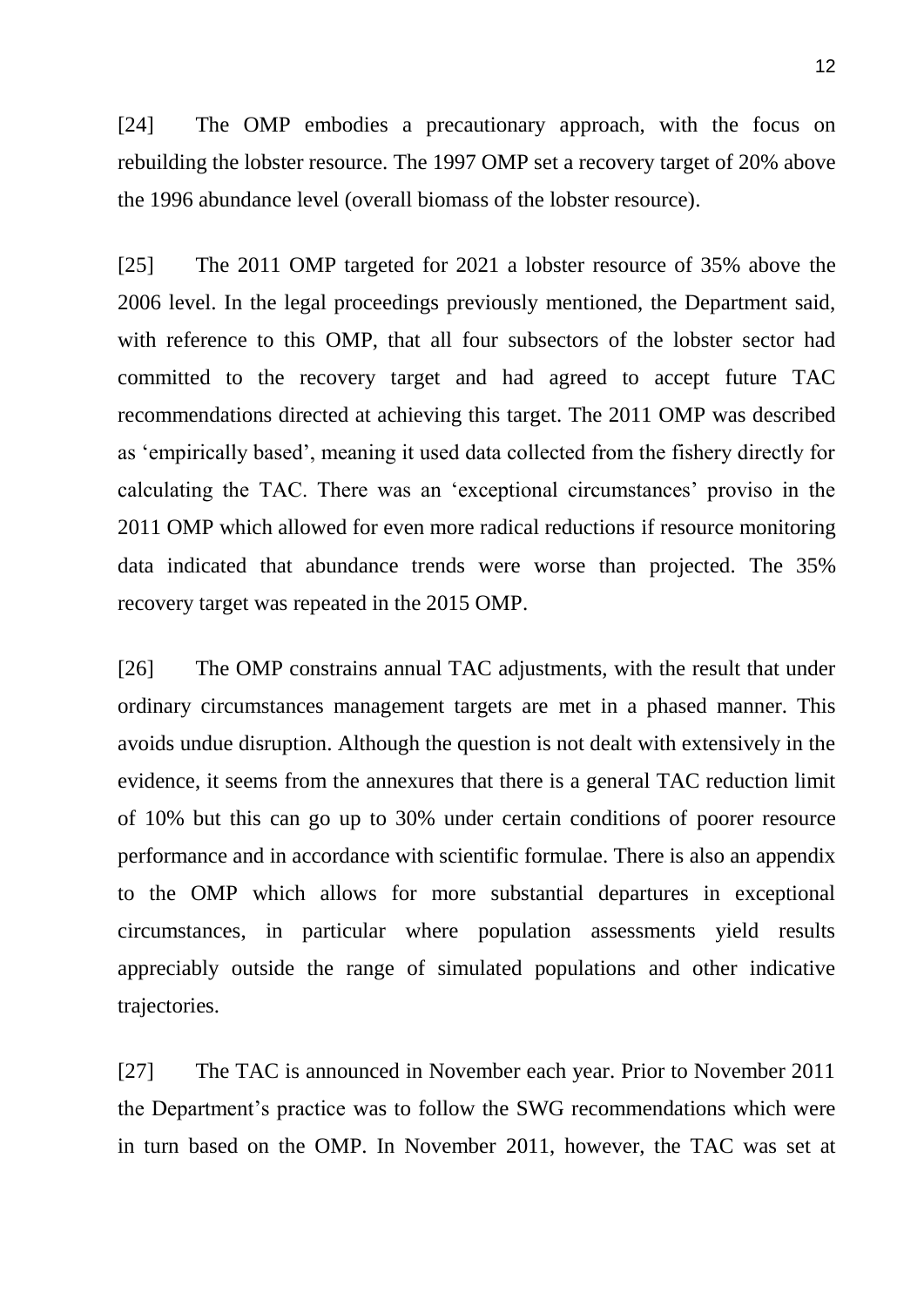2425.78 tons, which was about 6% above the OMP/SWG recommendation. This TAC was set on the basis that the TAC reductions needed to achieve the recovery target of 35% would be spread over a number of years.

[28] In November 2012, however, the Department again failed to follow the OMP/SWG recommendation. The TAC was left unchanged at 2425.78 tons, whereas the OMP/SWG recommendation called for a 9% reduction in order to remain on track for the 35% recovery target.

[29] This was of concern to WWF. A meeting with the Minister and departmental officials took place in April 2013. WWF was considering placing lobster on the red list forming part of its South African Sustainable Seafood Initiative (SSI) which started in 2004. The SSI divides edible marine resources into three categories: green – 'best choice'; orange – 'think twice'; red – 'avoid'. Following the meeting, the Minister issued a media statement saying that the Department had not abandoned the 2011 OMP or the 35% recovery target and that these would be followed in setting future TACs. For the 2014/15 season the TAC was set at 1801 tons, increased to 1924.45 tons for the 2015/16 season

[30] As a result of increased illegal poaching and the continuing decline of the lobster resource, the Department and WWF co-hosted a number of workshops to develop with stakeholders what was styled the Fisheries Conservation Project (FCP). The FCP document, published in July 2016, described a project which was to be implemented over four years from 1 August 2016. The FCP reflected a clear commitment by the Department that TACs would be set in terms of the prevailing OMP/SWG recommendations, including the 'exceptional circumstances' proviso.

[31] At around the same time MARAM prepared its updated 2016 assessment of the lobster resource. This showed that the resource was 20% less abundant than was thought to have been the case the previous year. The most important lobster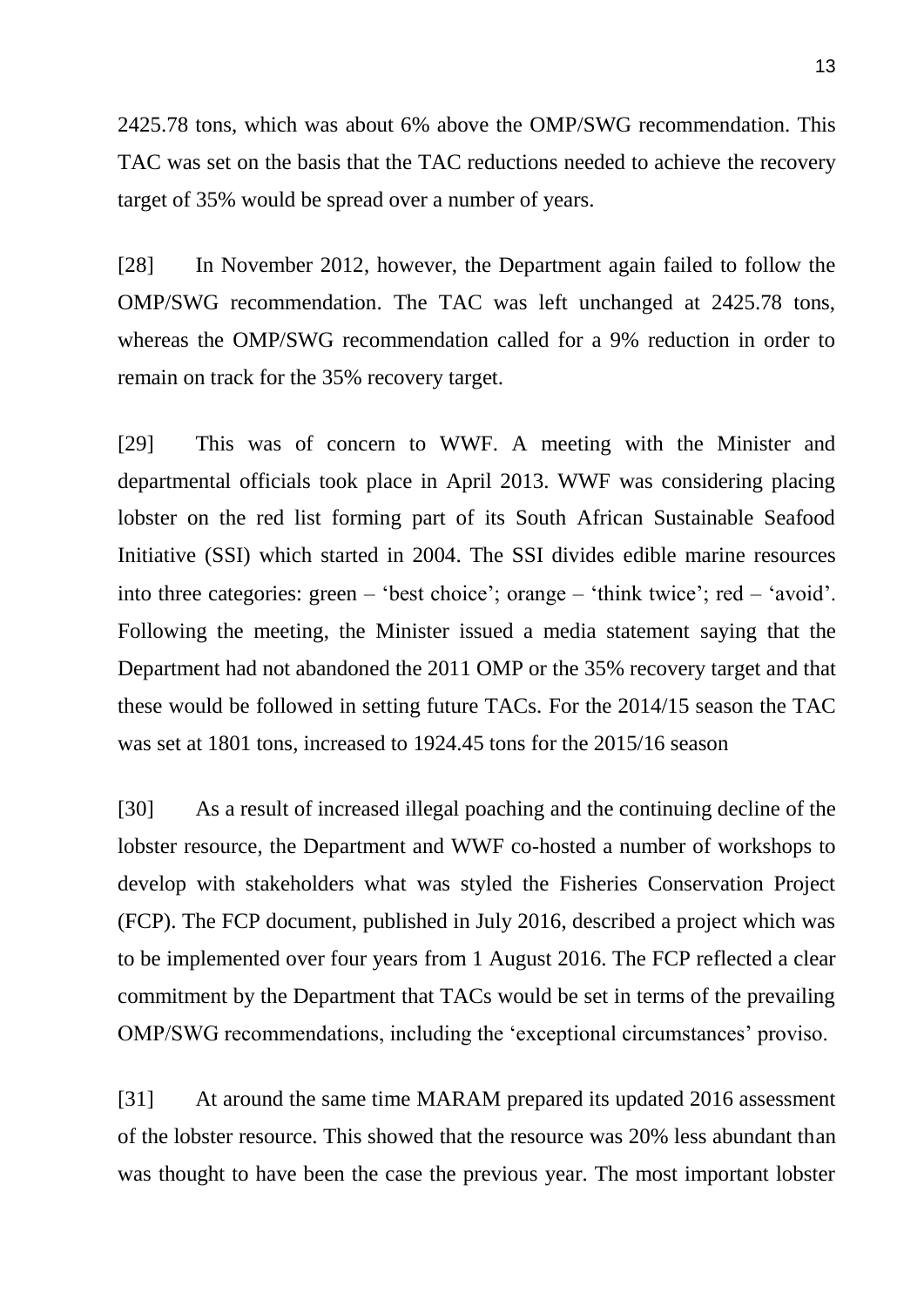region had declined by about 50%. Even if no further lawful harvesting were permitted in this region, it was predicted to continue in decline under the 'central poaching scenario' (ie the most likely level of unlawful harvesting). The resource as a whole was found to be 15% below the 2006 baseline abundance. Even if the lobster fishery were closed for five years (ie if no lawful fishing were permitted), it would not be possible by 2021 to reach the OMP's recovery target, namely 35% above the 2006 level.

[32] Accordingly, and in August 2016, the SWG, invoking the 'exceptional circumstances' proviso, recommended that the 2016/17 TAC be set at 1270 tons, a reduction of 34% from the previous season's 1924.45 tons. The SWG also recommended that there be an 'effort' reduction by reducing the commercial season to three months. This would be sufficient to enable the commercial sector to harvest the reduced TAC and was expected to assist in combatting poaching. The SWG recommended, further, that unless over the ensuing year strong evidence emerged of a reduction in poaching, the 2017/18 TAC should be reduced to 790 tons, ie by a further 38%. Even with these swingeing cuts, the targeted increase of 35% above the 2006 level by 2021 had to be abandoned in favour of the more modest target of 7% above the 2006 level.

[33] The SWG's recommendation was supported by the Department's Director: Resources Research, Dr Kim Prochazka, and by its Acting Chief Director: Fisheries Research & Development, Mr Justice Matshili. In a presentation which the Department made to Parliament on 11 November 2016, its officials confirmed that the lobster resource was severely depleted and that the current recovery target for 2021 remained at 35% above the 2006 level. The presentation (which covered hake, abalone and lobster) said that the resources were under extreme pressure but that with wise management something could and was being done: 'By implementing resource recovery plans, we can achieve gains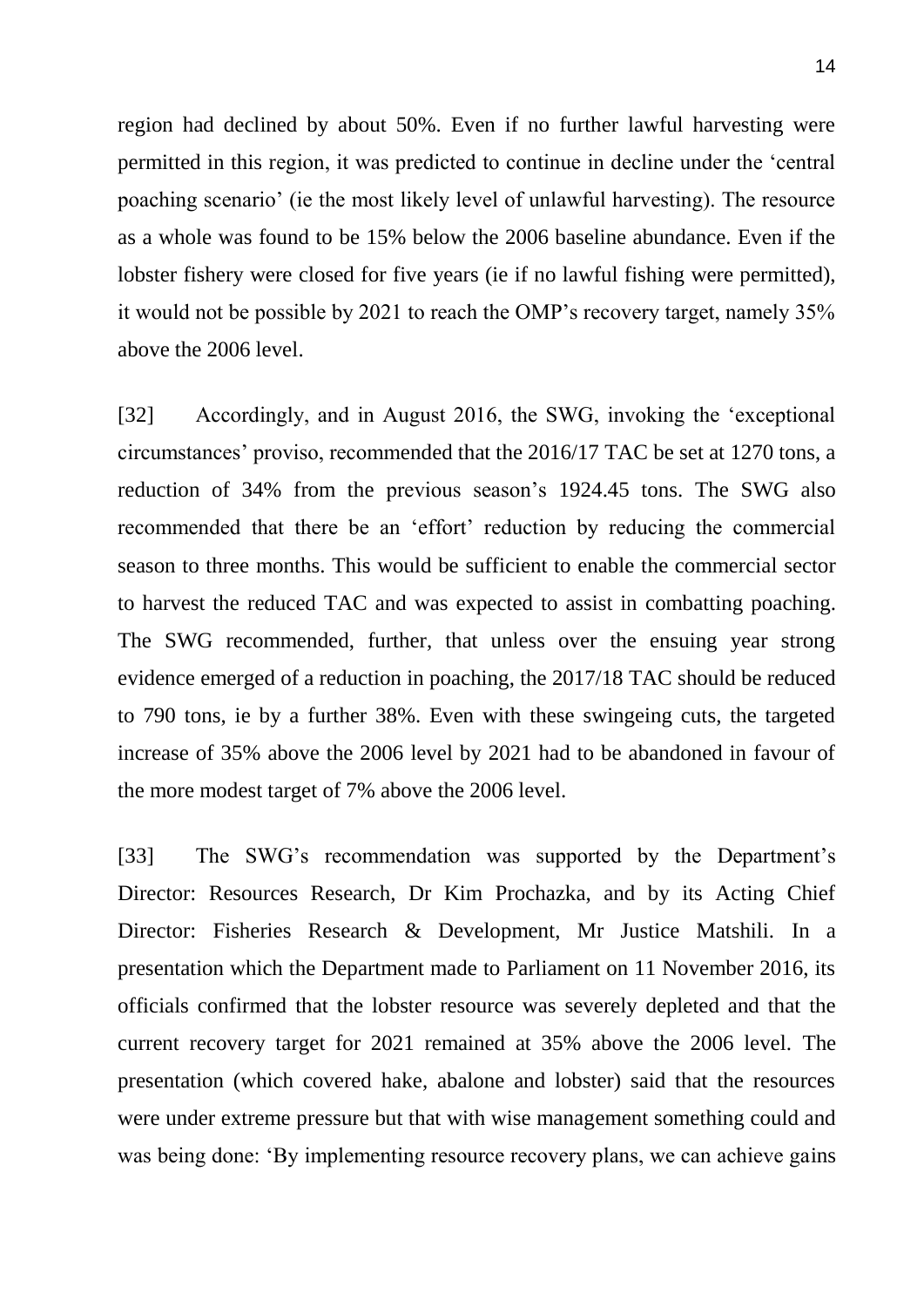that will make a significant positive contribution to food security and alleviating coastal poverty'. The only lobster recovery plan of which there is evidence is the target stated in the 2015 OMP as supported by annual SWG recommendations.

[34] Despite these representations to parliament, and much to WWF's disappointment, in November 2016 the DDG determined that the 2016/17 TAC would remain unchanged at 1924.45 tons, with no reduction in the commercial season. On 22 November 2016 WWF lodged an appeal to the Minister in terms of s 80 of the MLRA. For reasons which do not appear from the papers, the appeal was never decided. In December 2016 WWF announced the finalisation of its SSI which placed lobster on the red list. In January 2017 WWF, in conjunction with other stakeholders, called for lobster fishing to be suspended and for right holders to be compensated by the government pending radical remedial action to put the resource on a sustainable path.

[35] A full update of the lobster resource in 2017 was not possible due to administrative issues and problems in completing the Fisheries Independent Monitoring Survey (FIMS). MARAM produced biomass trajectories which were considered by the SWG in making its recommendations for the 2017/18 TAC. The SWG considered that there was no evidence of resource changes that would invalidate the 2016/17 assessment. The SWG thus recommended that the 2017/18 TAC be set at 790 tons. This was a reduction of 59% (the reduction would have been 38% if the Department had heeded the 2016/17 recommendation).

[36] In making its recommendation the SWG made the following points (not challenged in the present proceedings):

(a) The lobster resource had dropped to 1.9% of its pristine level. ('Pristine' refers to the abundance the resource would have had if lobster had never been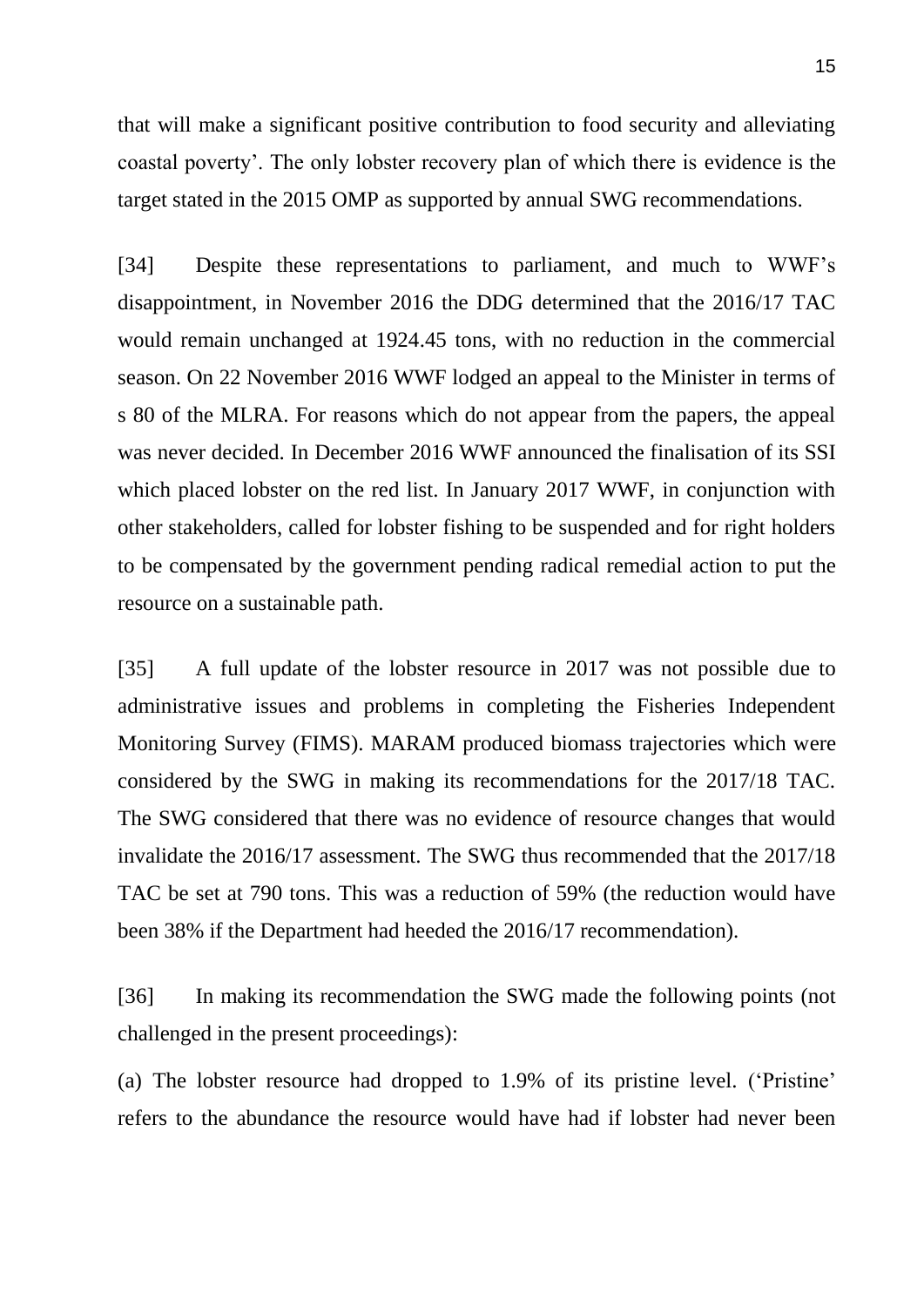commercially harvested. In the case of lobster, commercial exploitation began in around 1890.)

(b) The need to rebuild the resource had been recognised and incorporated in all previous OMPs.

(c) In regard to the so-called CPUE (catch per unit effort – an indirect measure of resource abundance), the two forms of catching 'effort' applicable to lobster were considered, namely hoopnets and traps. (Small-scale fishers generally use hoopnets while larger fishing boats use traps.) The available data indicated that, for hoopnets, CPUEs for two areas remained fairly stable while three other areas showed some improvement. In the case of traps, a continued downward trend was evident in three areas while in a fourth area there had been a slight recovery in 2016 from the 2011-2015 decline. The SWG's conclusion on this aspect was:

'Given only small variations in hoopnet and traps CPUE in the various Super-areas, there is thus no compelling evidence from these updated indices to suggest more than a very small change in resource status since the time when the 2016 assessment was conducted.'

(d) Somatic growth rate showed no major changes since the 2016 assessment.

(e) Poaching was one of the major contributors to the depleted status of the resource. Poaching could be reduced by limiting the fishing season since lawful catching provided 'cover' for unlawful poachers. If evidence were to be forthcoming pointing to a quantifiable reduction in current levels of poaching, or sustained improvement in the resource, it would be possible to consider increasing the TAC in future years.

(f) The SWG's poaching estimates were based on raw poaching and policing data obtained from the Department's Directorate: Compliance. The purpose of the analysis was to confirm that the assumptions on which the 2016 recommendations were based remained reasonable. Save for a drop in poaching over the threemonth period January-March 2016, caused by a major policing effort which resulted in 'saturation coverage' (as I understand the report, this involved a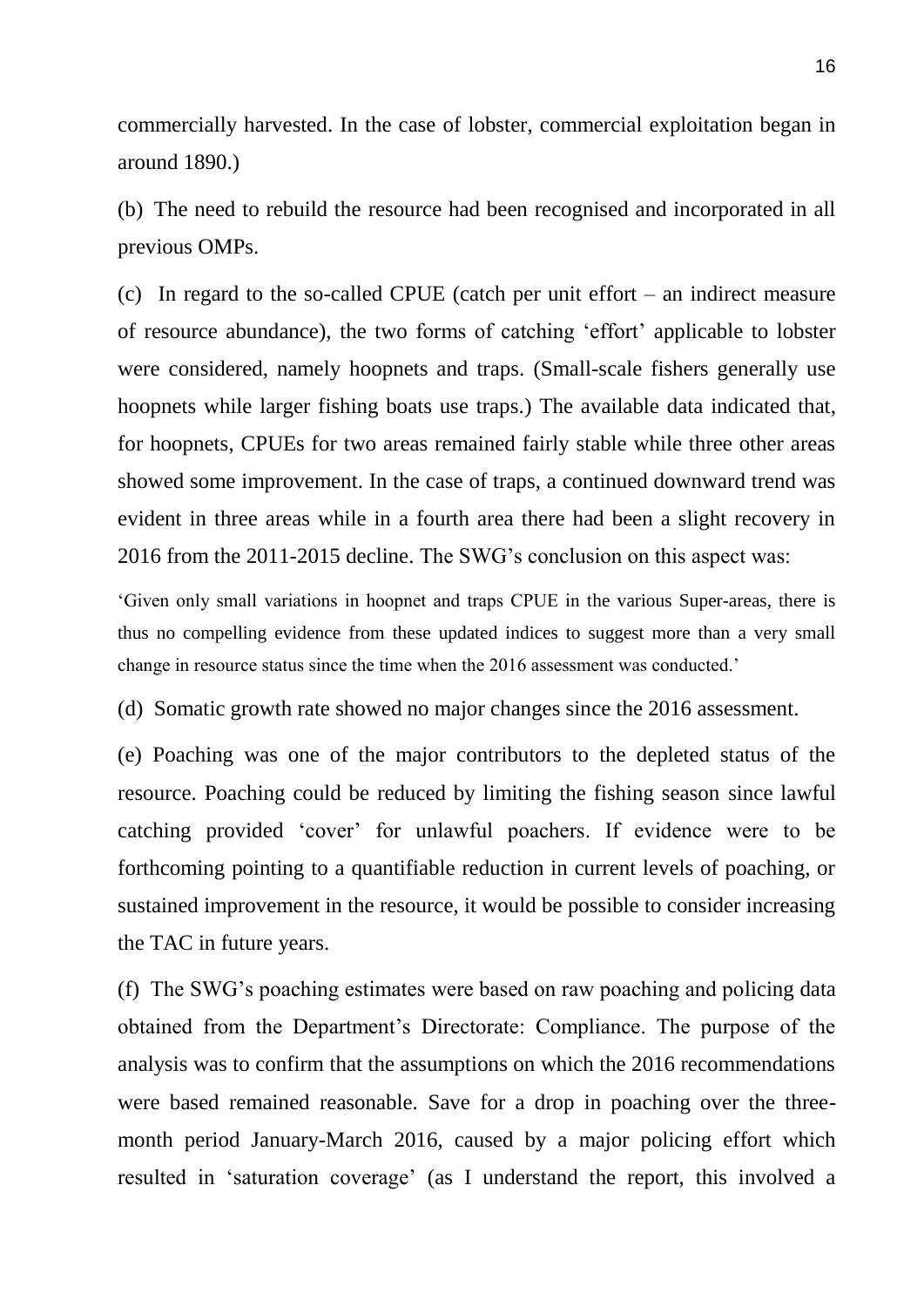diversion of policing effort from other sectors), the poaching levels remained fairly consistent. The SWG concluded:

'The overall conclusion from this exercise is that there is no basis to change the assumption made last year of future poaching continuing at a level of some 1475 tons in the projection period. However, for the 2016 calendar year, the total poaching was less because of the heavier policing overall, so that poaching for this year only was likely about 300 tons less than this 1475 average.'

(g) The median projections forming the basis of the 59% cut were not guaranteed to occur:

'They have a wide associated band of uncertainty, such that there is about a 5% chance that the extent of recovery shown above could be 50% lower. Hence, under the TAC recommended, there remains a substantial probability that the resource abundance will decrease further'.

(h) The uncertainties flowing from (g) were exacerbated by the lack of comprehensive updated data.

(h) In the circumstances, the precautionary principle mandated by the MLRA would ordinarily have required an even more conservative TAC (ie a cut of more than 59%) but this was not recommended for the coming season, given that the proposed reduction was already severe in terms of its socio-economic consequences.

[37] The SWG postulated five scenarios for the 2017/18 season (I shall call them S1 to S5):  $S1$  – close the fishery completely;  $S2$  – reduce the TAC to 790 tons as per the  $2016/17$  recommendation; S3 – adjust the proposed TAC of 790 tons either up or down to account for the lobster likely to be landed in relation to the SWG's 2016/17 recommended TAC of 1270 tons (the 2016/17 season had not yet closed);  $\underline{S4}$  – adjust the proposed TAC of 790 tons either up or down in the light of updated poaching estimates and CPUE and somatic growth trends; S5 – set a TAC that ensures that the resource biomass does not fall below the 2006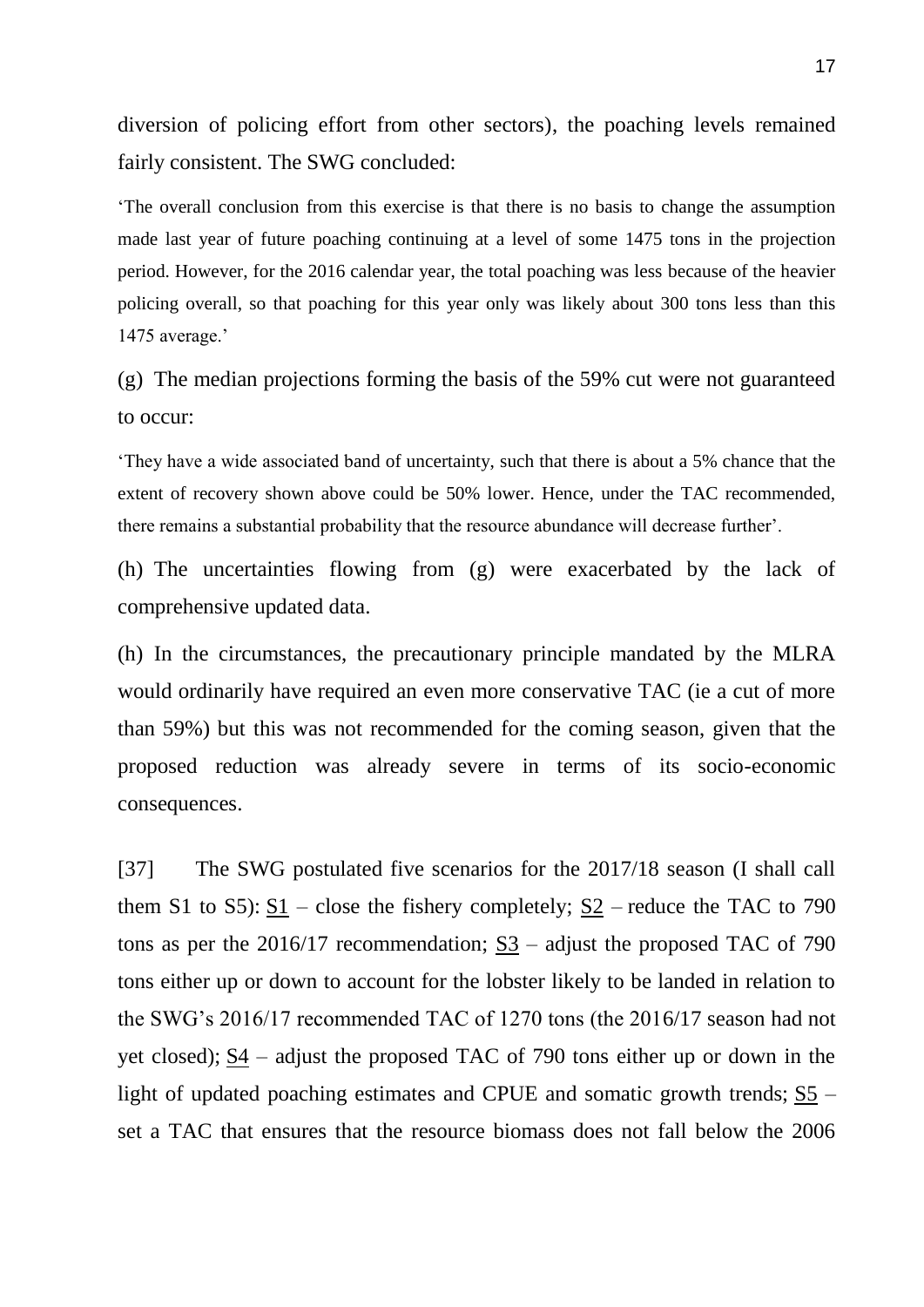level (ie no biomass recovery, the resource remaining at the current 1.9% of pristine).

[38] In regard to S3 and S4, the SWG said that the total catch for the 2016/17 season would probably exceed the 1270 tons previously recommended by the SWG by about 300 tons. As against this, there was probably a 300 ton reduction in projected poaching in the first three months of 2016. The increased lawful fishing and the decreased poaching would cancel each other out, so the scenarios fell away.

[39] Of the remaining three scenarios, S5 (a TAC of 1167 tons) would yield the highest TAC that would not conflict with the requirements of sustainable utilisation laid down in s 2 of the MLRA. S1 (a TAC of nil) would yield a 2021 recovery of 26% above the 2006 level. S2 (a TAC of 790 tons) would yield a 2021 recovery of 7% above the 2006 level, in accordance with the SWG's 2016/17 recommendation.

[40] The SWG regarded S1 as unacceptable 'because of its associated high negative socio-economic impact'. The SWG also regarded S5 as unacceptable 'as it corresponds to managing for no recovery at all of a highly depleted resource which would be completely contrary to standard international norms' and to the Department's policy since 1997. The SWG thus recommended S2 as a 'reasonable compromise' between the 'two extremes'.

[41] WWF's application is supported by unchallenged evidence from eminently qualified domestic and international experts. The government parties do not contend that the Department's officials charged with management of the lobster resource are or were ignorant of the essential propositions asserted by the experts. Among these are: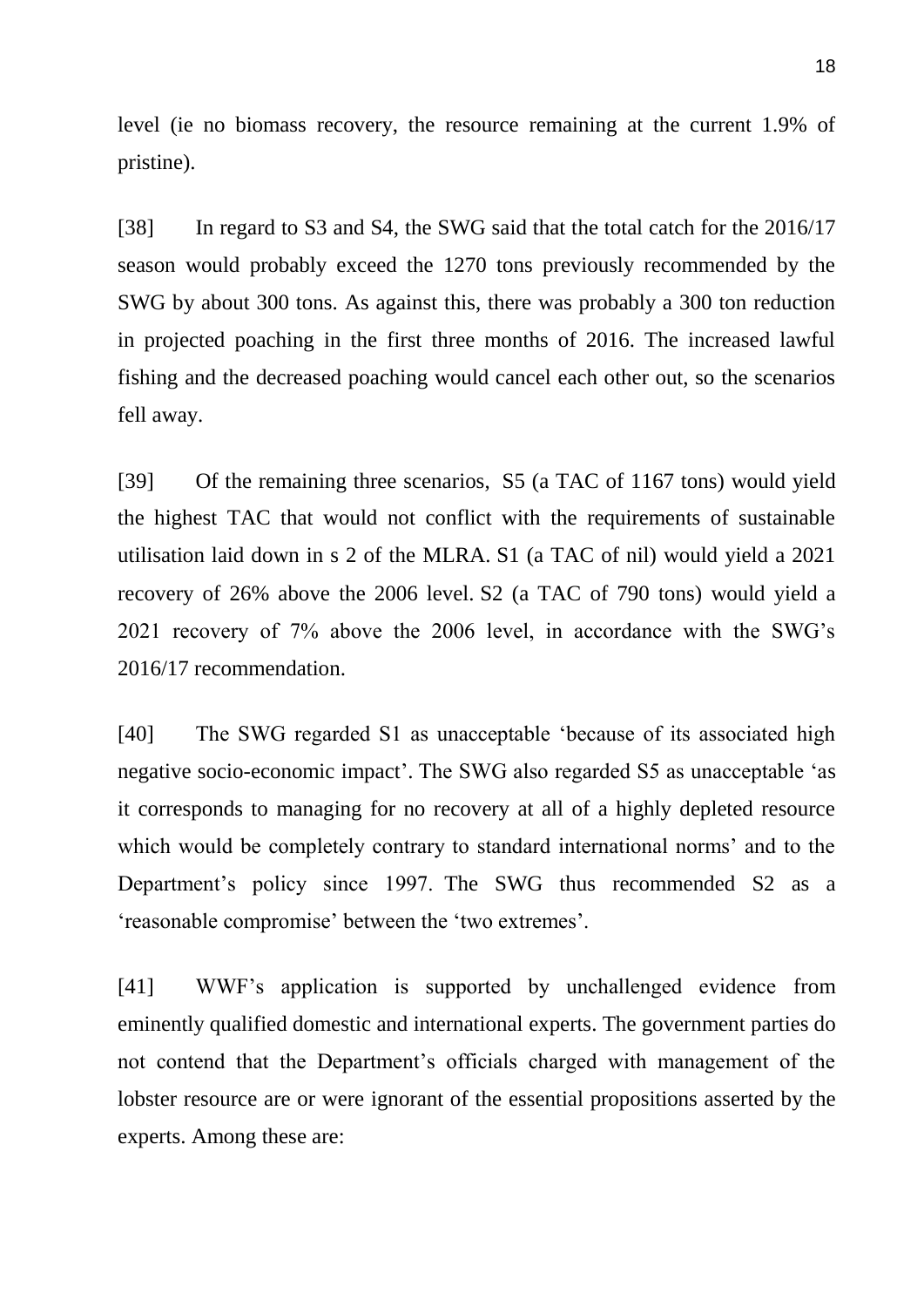(a) Lobster abundance has progressively declined over the past 15 years. By 2010 it was less than 3% of pristine and by 2016 was around 1.9% of pristine.

(b) Under normal circumstances, best scientific practice is to strive for a TAC that will be equivalent to the maximum sustainable yield (MSY), ie a yield at which the potential population growth of the resource over a relevant catching period balances the amount harvested in the same period. This allows a high economic return without diminishing the resource in the long term. In most fisheries, the MSY is around 40% of pristine.

(c) Globally accepted best practice in fisheries is thus to aim for a biomass of 40% of pristine, and to avoid any marine living resource falling below 20% of pristine. Values below 10% are considered completely unacceptable.

(d) In the present case, the lobster biomass of 1.9% is now so low that by international standards the fishery should be closed to allow for recovery. Although fishing has been allowed to continue for socio-economic reasons, the resource is at a tipping point – complete collapse is likely unless steps are taken to stabilise and rebuild it.

(e) So depleted is the resource that it is eligible for inclusion in appendix I of the Convention on International Trade in Endangered Species, ie species that are considered to be threatened with extinction and which may not be traded internationally except under very limited circumstances.

## **The 2017/18 TAC determination**

[42] The SWG's recommendations were incorporated in a departmental submission written and signed on 14 September 2017 by Ms Wendy West, Deputy Director: Large Crustaceans Fisheries Management. The recommendations were listed in paras 9.1 to 9.4. Para 9.1 recommended a TAC of 790 tons and included an apportionment among the sector participants. Para 9.2 recommended reducing the commercial lobster season to three months. It is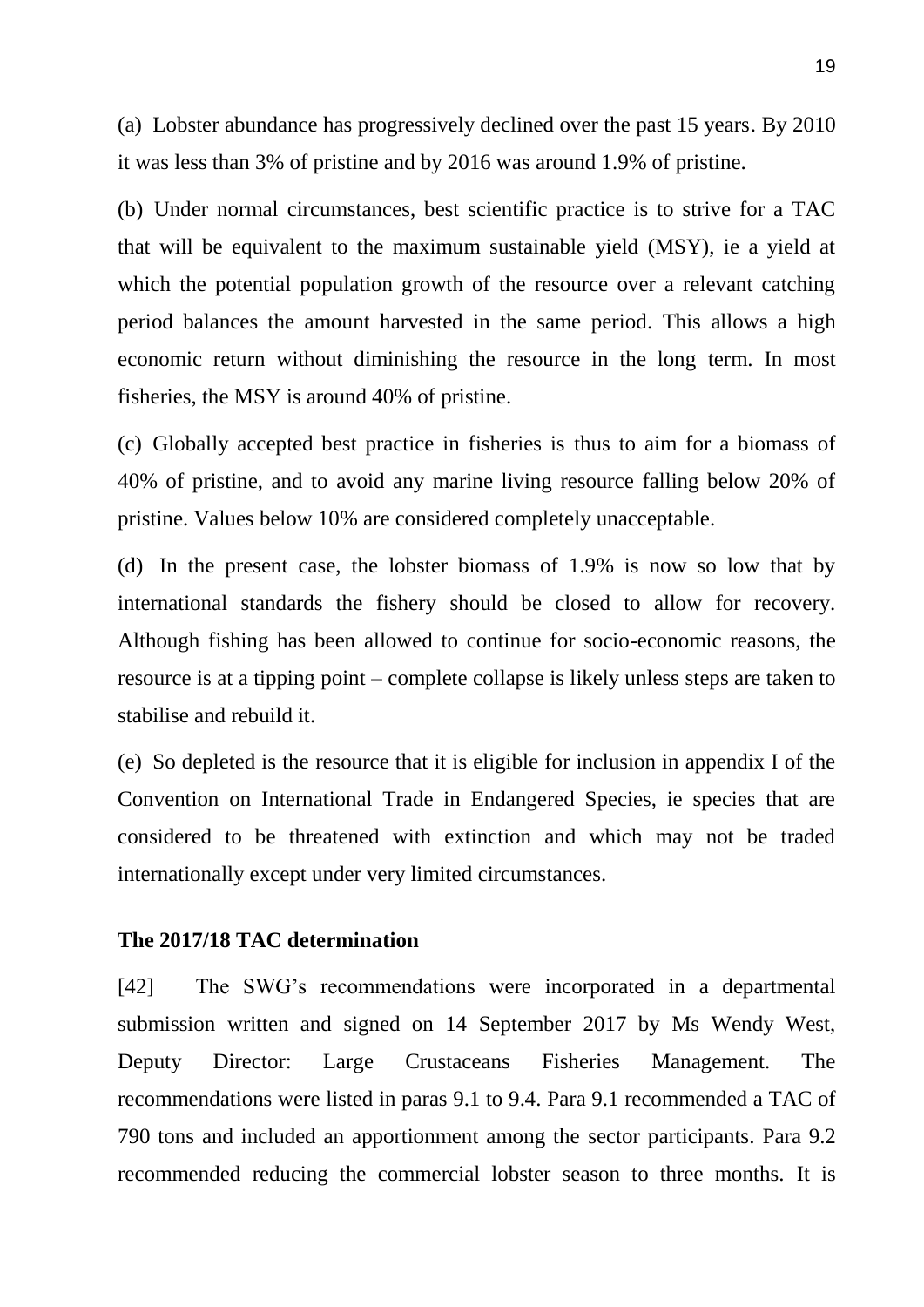unnecessary, for purposes of the present proceedings, to detail the other two recommendations. Against each recommendation were yes/no boxes for the officials to signifiy acceptance or rejection.

[43] The submission wended its way through the department. After being considered by subordinate officials (I shall refer presently to their views), it landed on the desk of the DDG, Ms S Ndudane. There is some controversy as to what her final decision was and how she came to make it. By the time the government parties filed their answering papers, Ms Ndudane had been suspended on disciplinary grounds. She refused to consult or provide an affidavit except on conditions which were unacceptable to her employer. There is thus no affidavit from her to explain what she did.

[44] The answering papers did not give the reasons for Ms Ndudane's suspension. Shortly before the application was to be heard on 11 September 2018, WWF came into possession of the charge sheet. WWF delivered a short affidavit attaching it. After argument on the Collective's application, the hearing was postponed to 18 September 2018 to allow the government parties to respond. The responding affidavit, and the reply which it attracted, do not take the matter much further. The fact is that by way of the charge sheet, signed by the Department's Director-General on 3 September 2018, Ms Ndudane is facing 39 disciplinary charges of a serious nature, including multiple counts of fraud, theft, corruption, defeating the ends of justice and so forth.

[45] One of the charges is that on 2 November 2017 she signed 'falsified documents' relating to the lobster TAC. She is alleged to have done so 'unlawfully and unprocedurally, and in a grossly negligent manner' in circumstances where she 'very well knew or reasonably ought to have known'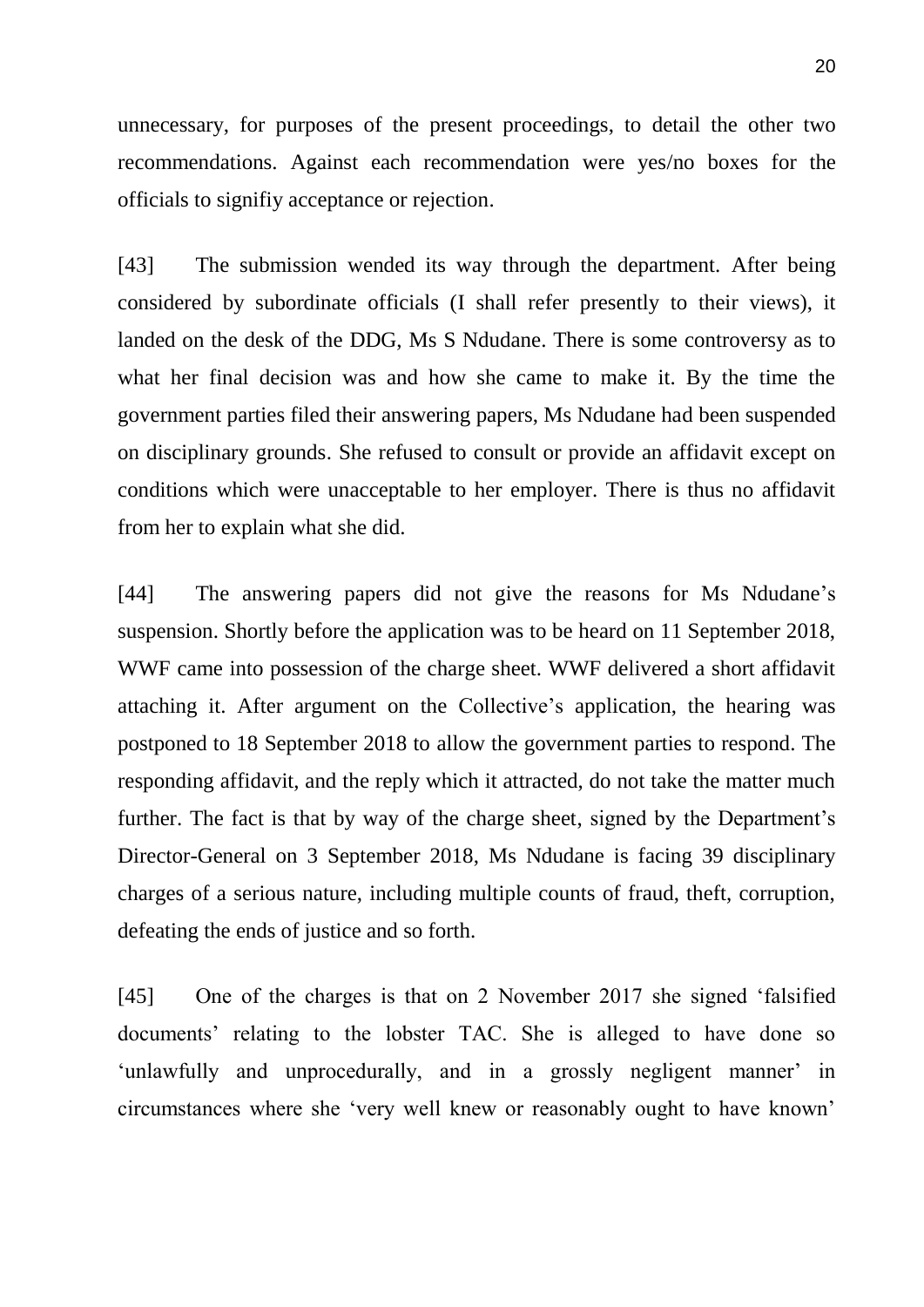that the documents had been falsified. The document to which the charge refers is Ms West's submission.

[46] Another circumstance which has occasioned confusion is that the version of the submission which the Department supplied to WWF in response to a request for information in terms of the Promotion of Access to Information Act 2 of 2000 (PAIA) did not contain the handwritten annotations made by the various officials. The Department's information officer took it upon himself to cover these up without notifying WWF. He also failed to supply an important memorandum of 30 October 2017.

[47] The government parties acknowledge that this was unacceptable. In the absence of the handwritten annotations and the memorandum, the expurgated submission gave a materially misleading picture, one which WWF quite understandably presented in its founding papers. Before the government parties filed their answering papers, the State Attorney furnished WWF's attorneys with the unexpurgated submission and memorandum, affording WWF the chance to supplement its founding papers, which WWF declined. What follows is a summary of the decision-making process as it appears from the full documentation.

[48] The TAC recommendation made by Ms West was supported by Mr Abongile Ngqongwa (Acting Director: Small-Scale Fisheries Management), Mr Asanda Njobeni (Acting Chief Director: Marine Resources Management) and Dr Prochazka (on behalf of Chief Director: Fisheries Research and Development). Additional comments from these officials included the following:

(a) Mr Ngqongwa noted that according to estimates poaching had doubled over the past three years. The Department needed 'an urgent workable strategy' to deal with the scourge. He was doubtful that shortening the season would help much.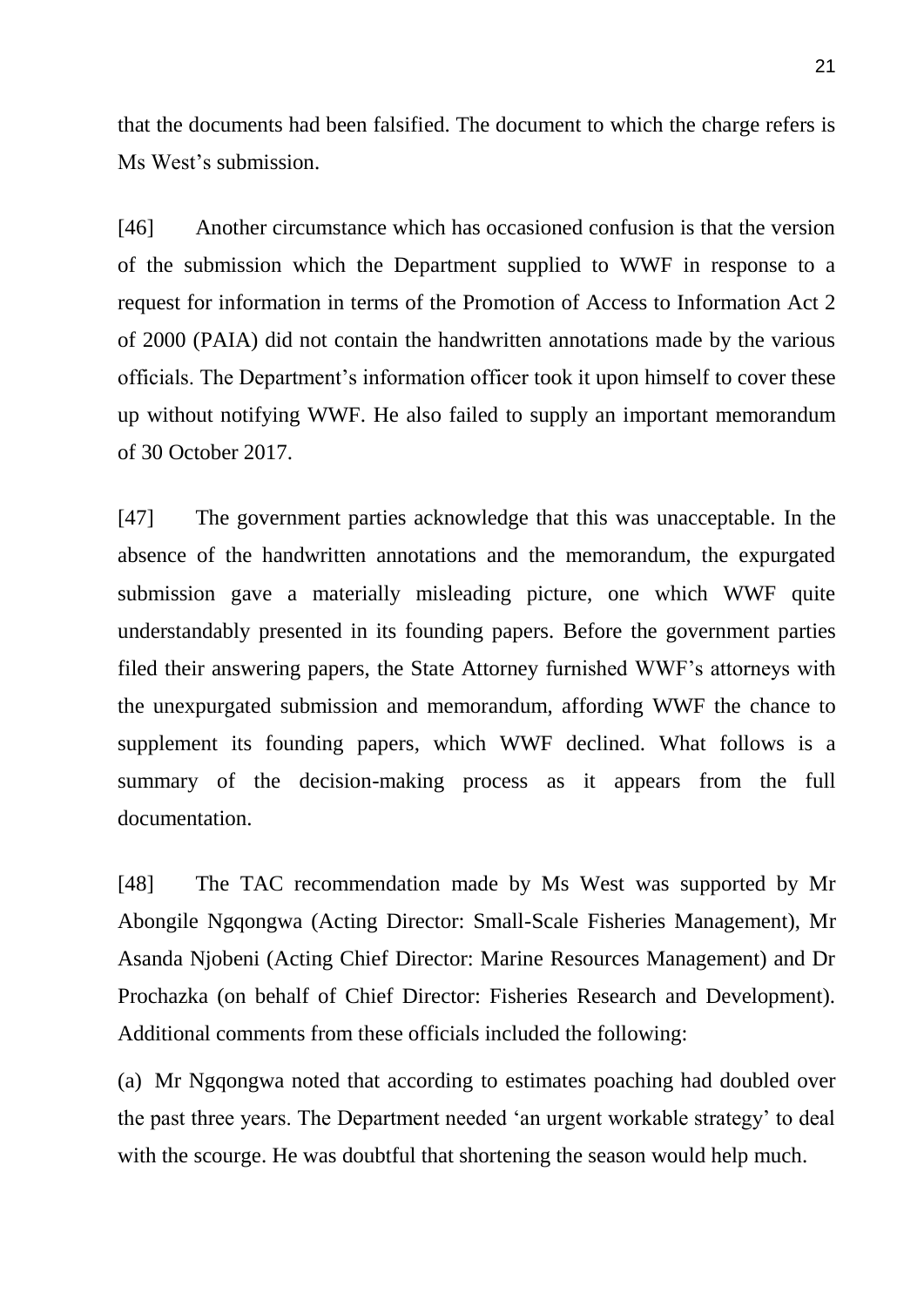(b) Mr Njobeni noted that the Department had not done much to address poaching since the 2016/17 season and that this was exposing it and the Minister to criticism.

(c) Dr Prochazka prepared a memorandum which accompanied her approval, stating that Ms West's recommendations accorded with those of the SWG, based on a downwards-revised recovery plan 'for this highly depleted resource'. While no new assessments had been conducted during 2017 the SWG had nevertheless inspected those data that were available and had concluded that these 'raised no red flags which would indicate that a deviation from the recommendation made during 2016 for the 2017/18 season was required'.

[49] Mr Thembalethu Vico, the Acting Chief Director: Monitoring, Control and Surveillance (MCS), did not signify 'yes' or 'no' in relation to the four recommendations but remarked that while he supported the shortening of the season he could not approve a 59% reduction in the TAC because the recommendation was made 'in the absence of new assessments conducted in 2017'. It may be noted here that MCS is the directorate tasked with combating poaching. Mr Vico observed that MCS' personnel capacity had been significantly reduced in the past five years. This needed urgent attention. He also noted that MCS was working towards developing a lobster compliance plan in collaboration with other directorates.

[50] Ms Sue Middleton, the Chief Director: Fisheries Operations Support, supported the third and fourth recommendations but indicated neither 'yes' nor 'no' in relation to the first two. According to her note, she supported the thinking which underlay the first two recommendations but believed that a 59% reduction in one season was 'too extreme'. She would support a revised reduction over a longer period together with an adjusted recovery target.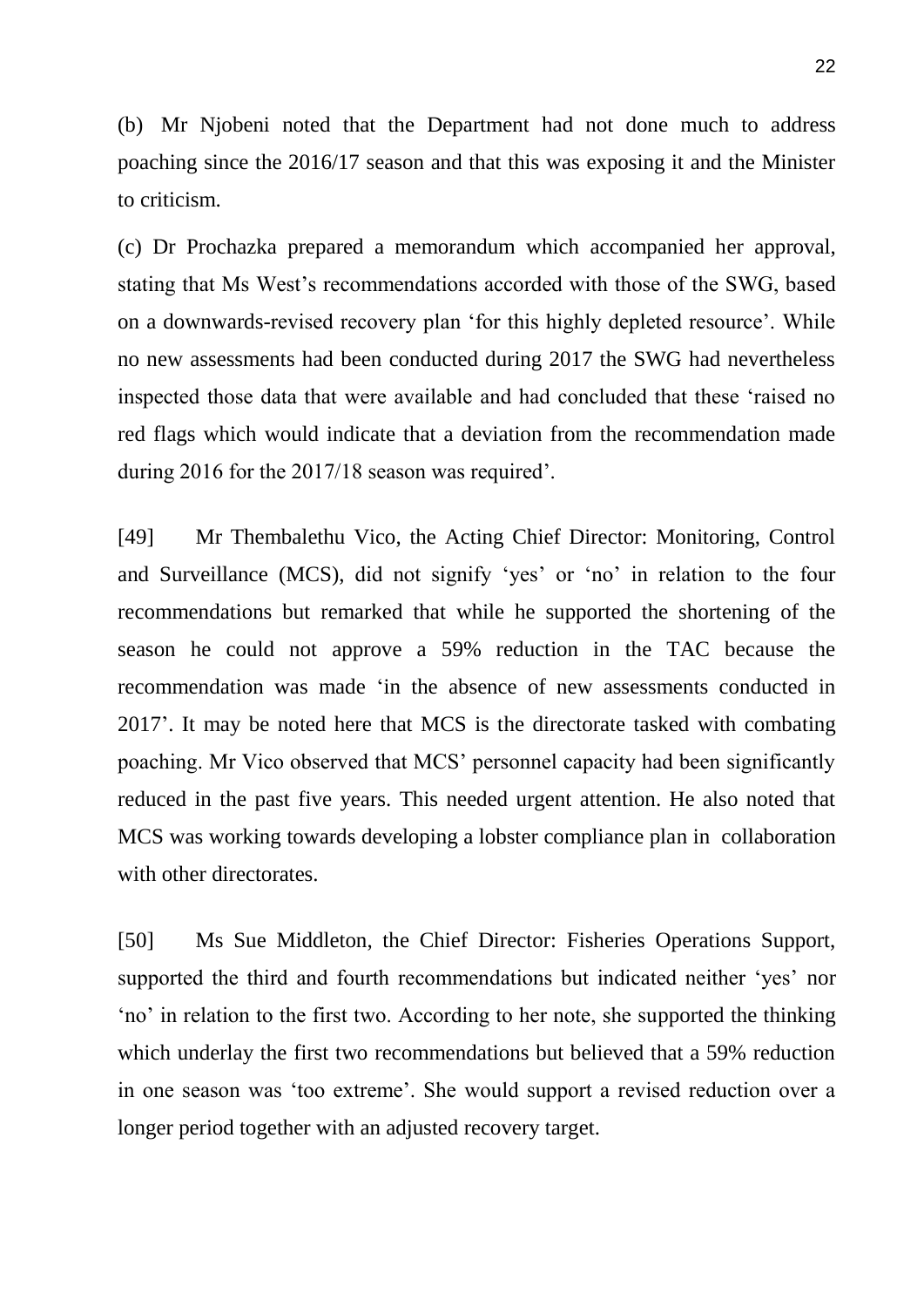[51] On 27 October 2017, and before Ms Ndudane's consideration of the submission, a meeting of the WCRL Consultative Group, convened by the Department and attended by Ms Ndudane, was held. Also present, at the Department's invitation, was Prof K Cochrane, a professor extraordinaire in the Department of Ichthyology and Fisheries Science at Rhodes University. (He is one of the experts who has filed an affidavit in support of WWF's application.) The Consultative Group was established following interaction between the Department and Prof Cochrane in reaction to his opinion piece published in the *Cape Times* on 26 September 2017 in which he cautioned the Department about the state of the lobster resource, the social implications of a further decline and the need to ensure its recovery. (Prof Cochrane says, in his affidavit, that after a promising start, it proved impossible to retain any meaningful participation by the Department and to meet with sufficient regularity so he resigned from the Consultative Group.)

[52] To return to the meeting of 27 October 2017, Prof Cochrane opened proceedings by noting that all participants shared the view that the lobster fishery was 'in a state of social, economic and ecological crisis' and that it was in the interests of all stakeholders to address the problems in order to ensure recovery of the resource to a sustainable and productive level.

[53] One of the matters discussed at the meeting was the proposed TAC. According to minutes of the meeting, Ms Ndudane stated that while she 'did not question the science' underlying the SWG's recommendation, the proposed 59% reduction was not 'addressing the primary problem for sustainability', which in her view was the extent of illegal fishing. She expressed concern about poor compliance. The most important task was to strengthen compliance and enforcement. Steps were being taken to ensure the 'traceability of catches' so that the source of any lobster in the market could be reliably identified. The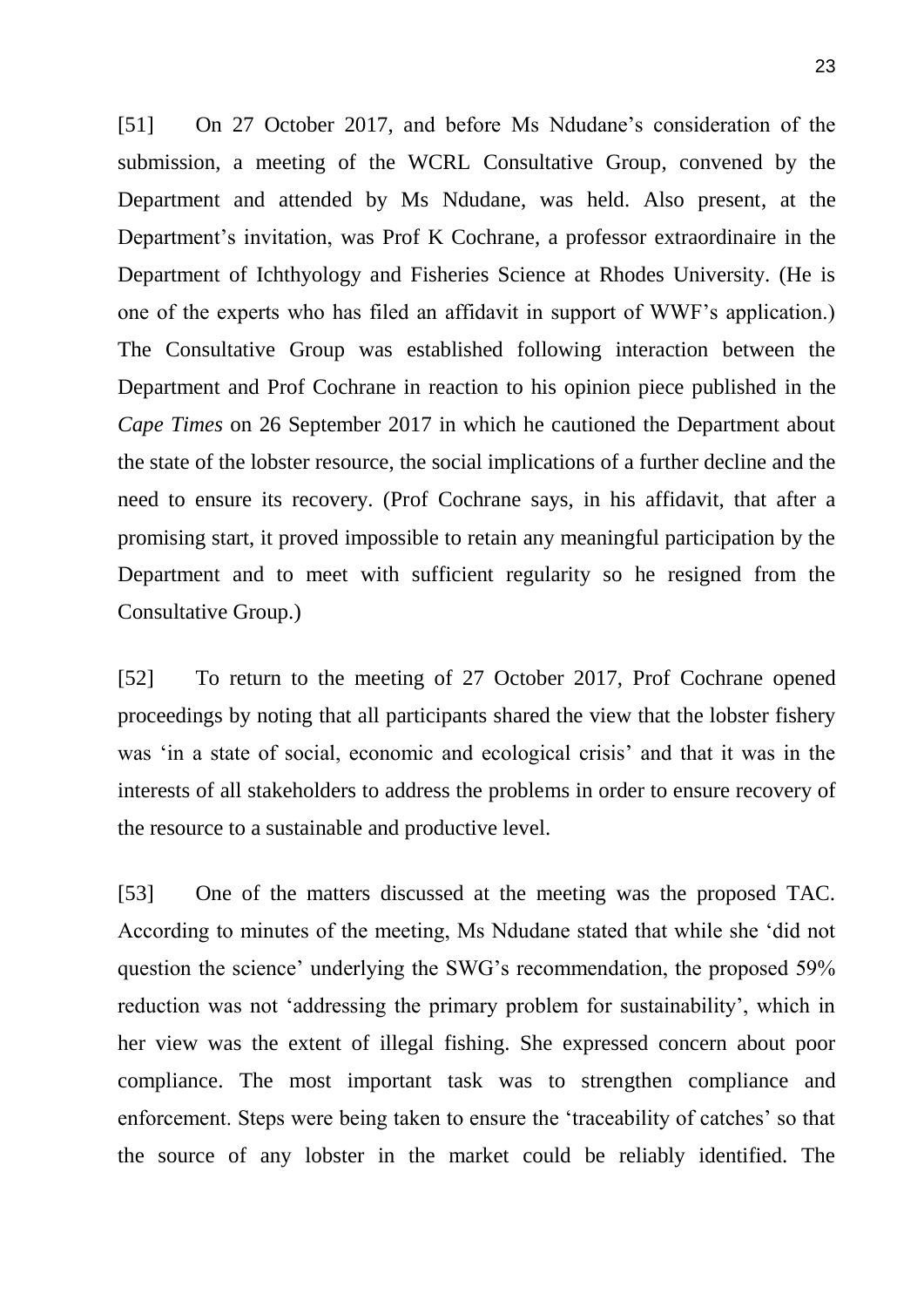Department would also be introducing improvements to the VMS (vessel monitoring system), including VMS requirements for fishing vessels. The Department would be enforcing the existing regulations which confined the landing of catches to permitted sites.

[54] Against this background, she announced to the meeting that she had decided that she could not cut the TAC by the recommended 59% 'as that would have drastic implications for rights holders' but that the TAC for 2017/18 would be reduced by 21.2%:

'She stated that this reduction was not based on scientific advice but would be achieved by cutting specific allocations for this season. The need for and extent of cuts in the future would depend on the successes that could be achieved by [the Department] and the stakeholders in improving compliance and reducing illegal fishing.'

[55] On the same day, and presumably after this meeting, Ms Ndudane apparently considered Ms West's submission. Without marking any of the yes/no boxes, she referred her officials to the decision made during the meeting regarding inter alia a '21.2% savings of TAC'.

[56] On 30 October 2017 Ms West and Mr Njobeni prepared a memorandum recording that Ms Ndudane had signed the submission but not indicated what it was that she approved. They asked for a clear indication of her decision.

[57] Although the mechanism by which the 21.2% saving was supposedly to be achieved remains obscure, this memorandum comes closest to providing an explanation, which is as follows:

(a) If the TAC remained unchanged at 1924.08 tons, the allocation of the TAC to the participants would include 70.4 tons to nearshore small-scale fishers and 248.7 tons to offshore small-scale fishers (totalling 319.1 tons).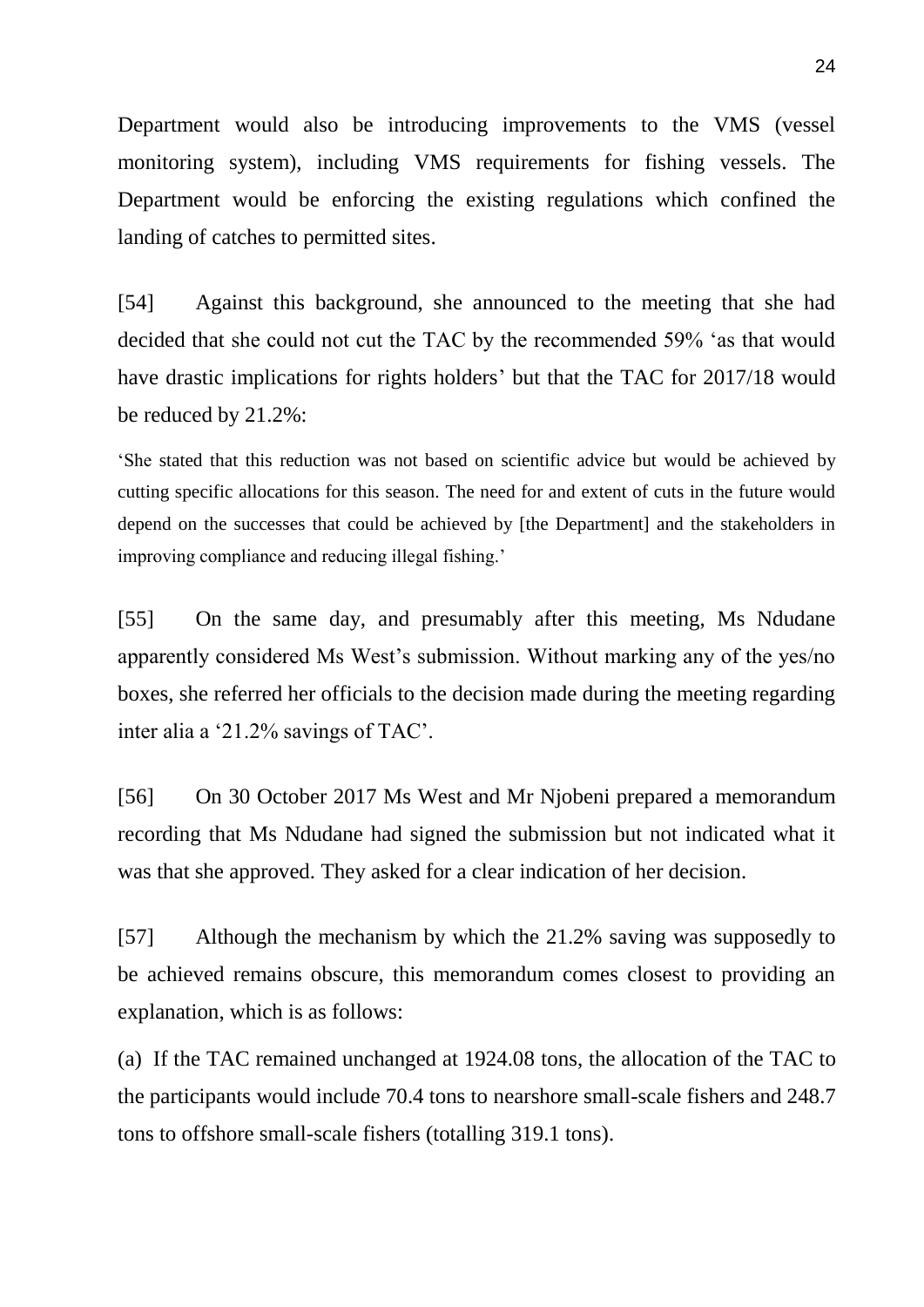(b) The Department was in the process of consolidating the small-scale fishers into cooperatives. If no rights were allocated to the cooperatives during the 2017/18 season, the 319.1 tons (amounting to 16.6% of the TAC) would be 'uncaught' and thus saved.

(c) In addition, various applicants for rights/permits who had been included in the previous season's allocation of 1924.08 tons had in the event been unsuccessful. Their allocation was 88.5 tons. This potentially boosted the 'savings' to 21.2%.

(d) Regarding the 'saving' of 88.5 tons, the authors of the memorandum said that this portion of the TAC should be ringfenced since the unsuccessful applicants might succeed with appeals or exemptions.

[58] On 2 November 2017 Ms Ndudane re-signed the last page of the submission. Against the para 9.1 recommendation (the TAC), she marked the 'yes' box but added a contradictory handwritten note: '2016/17 TAC to be implemented 1924.08 global TAC'.

[59] The contradiction having apparently been drawn to her attention, she again re-signed the last page of the submission on 2 November 2017, this time marking 'no' against para 9.1 and adding a handwritten note: '2016/17 TAC must be implemented global 1924.08'. No reference was made to the saving of 21.2%.

[60] On 10 November 2017 the Department issued a media statement announcing that the 2017/18 TAC was 1924.08 tons and setting out the allocation to participants. This included the 319.1 tons for the nearshore and offshore smallscale fishing sectors. The document concluded with the statement that the Department was working with various stakeholders 'to develop a comprehensive fishery management plan for the lobster fishery in order to address the existing gaps and to ensure the long-term sustainability of the resource'.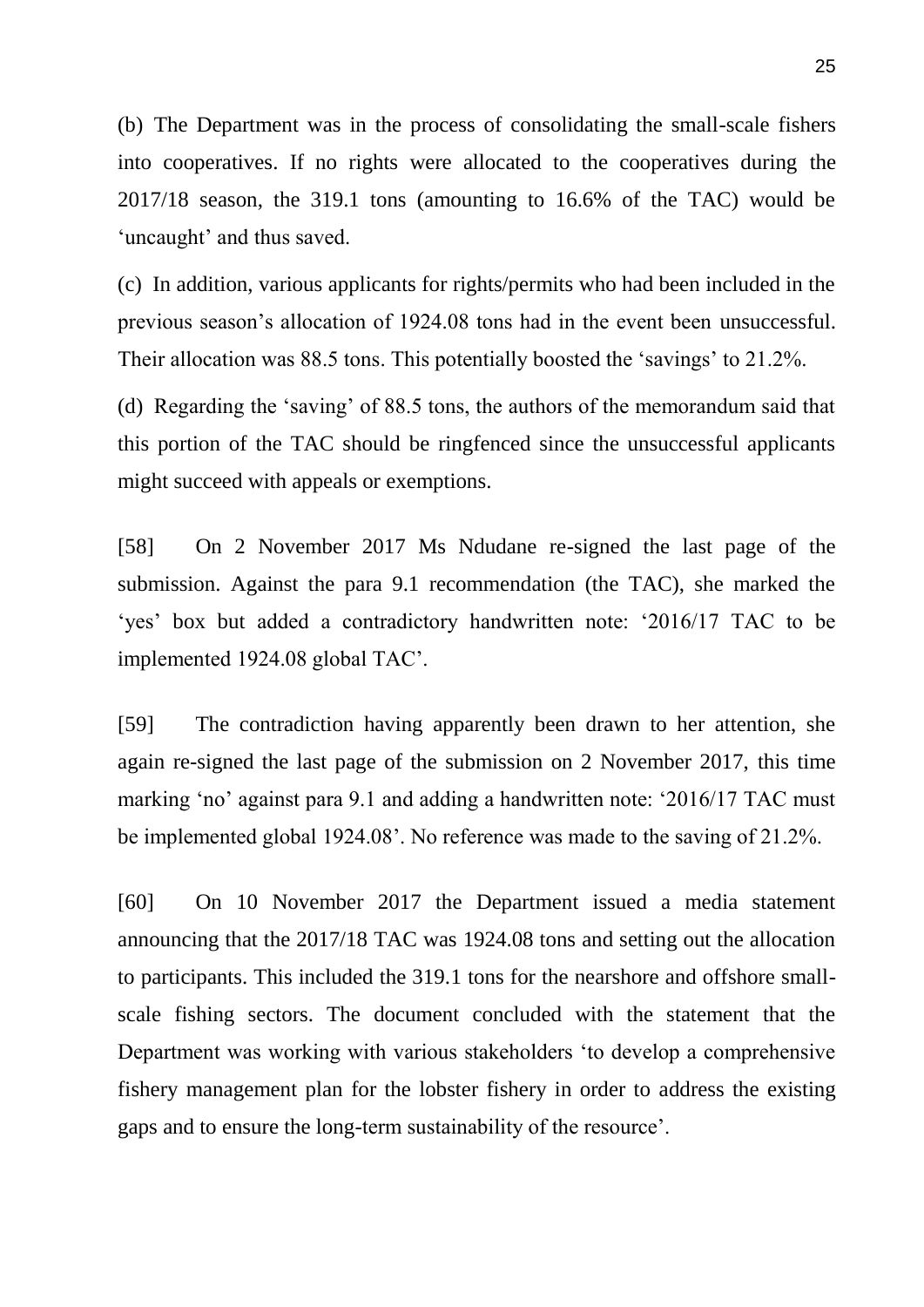[61] The government parties have not asserted that the 319.1 tons for the nearshore and offshore small-scale fishing sectors were not in fact allocated and caught in the 2017/18 season. There is no information as to whether 88.5 tons was ringfenced for exemptions and appeals (the published decision does not reflect such a ringfencing) and, if so, to what extent exemptions and appeals succeeded. (The appeals had not been determined when the present application was launched. According to an order made in other proceedings on 24 May 2018, the Minister had to decide the appeals by 31 August 2018. If the 88.5 tons were ringfenced, they were probably not harvested in the 2017/18 season.)

[62] Clarity on the supposed 21.2% saving was sought by WWF and Prof Cochrane. It was not forthcoming. In a letter of 1 February 2018, Prof Cochrane explained why he was resigning from the Consultative Group. He recorded that the official TAC announcement made no reference to the 21.2% reduction but that despite requests for clarification no progress had been made on the question.

## **Para 2 of the notice of motion**

[63] Despite the absence of an affidavit from Ms Ndudane, it is clear on the papers that her final decision was to approve a TAC of 1924.08 tons allocated to participants in accordance with the table contained in the media release, such table corresponding with the table in the memorandum of 30 October 2017.

[64] It follows that the relief claimed in para 2 of the notice of motion – namely a declaration that the 2017/18 TAC determination was 790 tons – cannot be granted.

## **Para 3 of the notice of motion**

[65] Para 3 of the notice of motion deals with the eventuality of a finding that the 2017/18 TAC determination was 1924.08 tons. In that event, WWF seeks an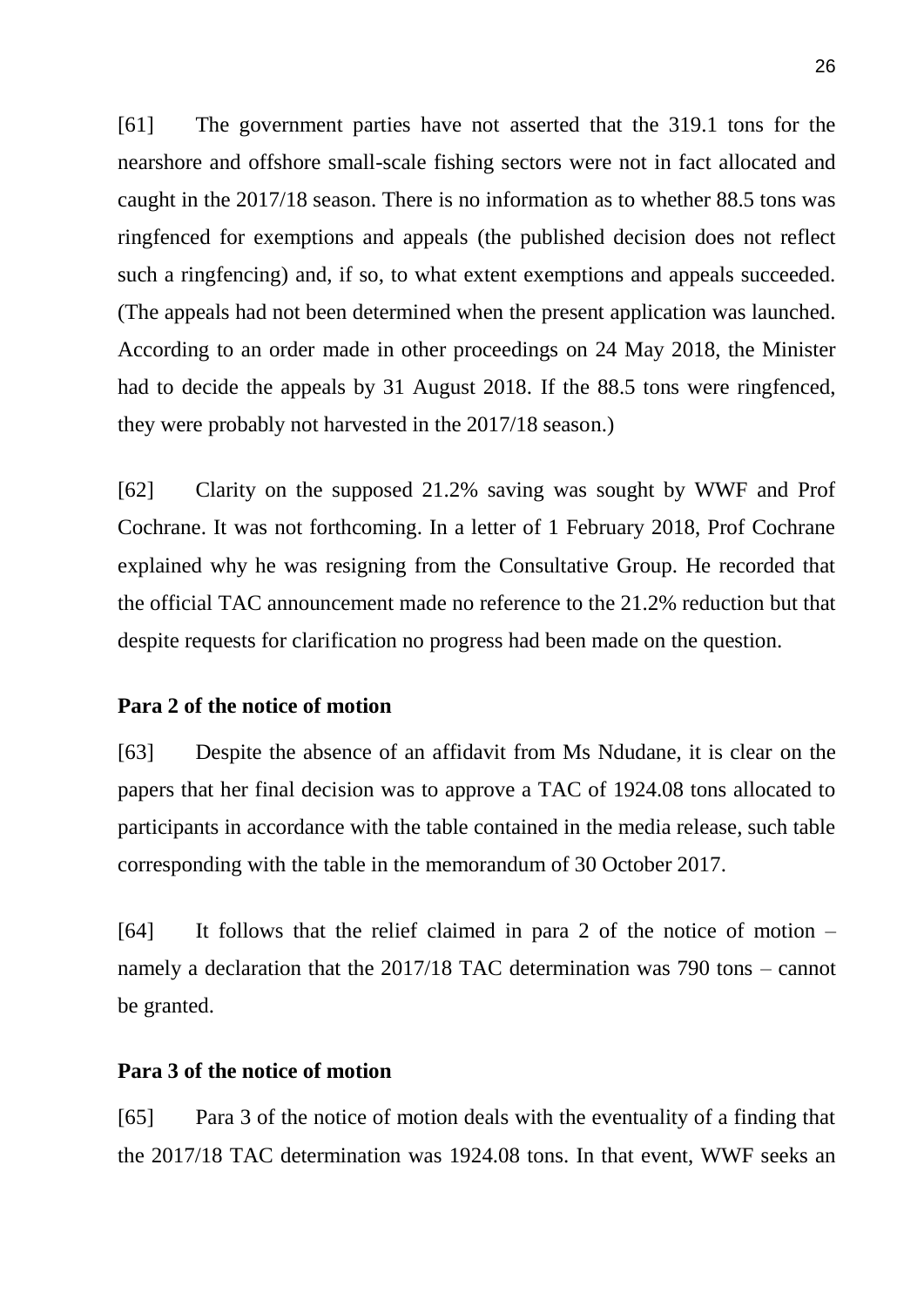order setting aside the determination and declaring all conduct predicated on it to be invalid. In argument, Mr Duminy SC who appeared with Ms de Villiers for WWF, did not press for an order of invalidity in relation to the unspecified conduct 'predicated on' the TAC determination. He also suggested a reformulation of the first part of the prayer along the lines that the determination be declared to have been 'procedurally and substantively invalid, inconsistent with the Department's obligations under the Constitution, NEMA and the MLRA, and accordingly unlawful'.

## *Failure to exhaust internal remedy*

[66] It is common cause that the TAC determination is 'administrative action' for purposes of PAJA. In terms of s 7(2) of PAJA a court may not review administrative action unless any internal remedy provided for in any other law has first been exhausted. A court may, however, in exceptional circumstances and on application by the person concerned, exempt such person from the obligation to exhaust the internal remedy if the court deems this to be in the interests of justice.

[67] The government parties contend that WWF failed to exhaust the internal remedy provided by s 80 of the MLRA. WWF submits that the appeal for which that section provides is not available to a party such as WWF. In the alternative, WWF has applied for exemption.

[68] Section 80 of the MLRA provides that where a decision in terms of the Act has been made under authority delegated from the Minister, any 'affected person' appeal to the Minister. WWF submits that it is not an 'affected person'. It is not engaged in the fishing industry. Its standing does not derive from any effect which the TAC determination has on its own interests but from s 38 of the Constitution, more particularly the right of an organisation such as WWF to bring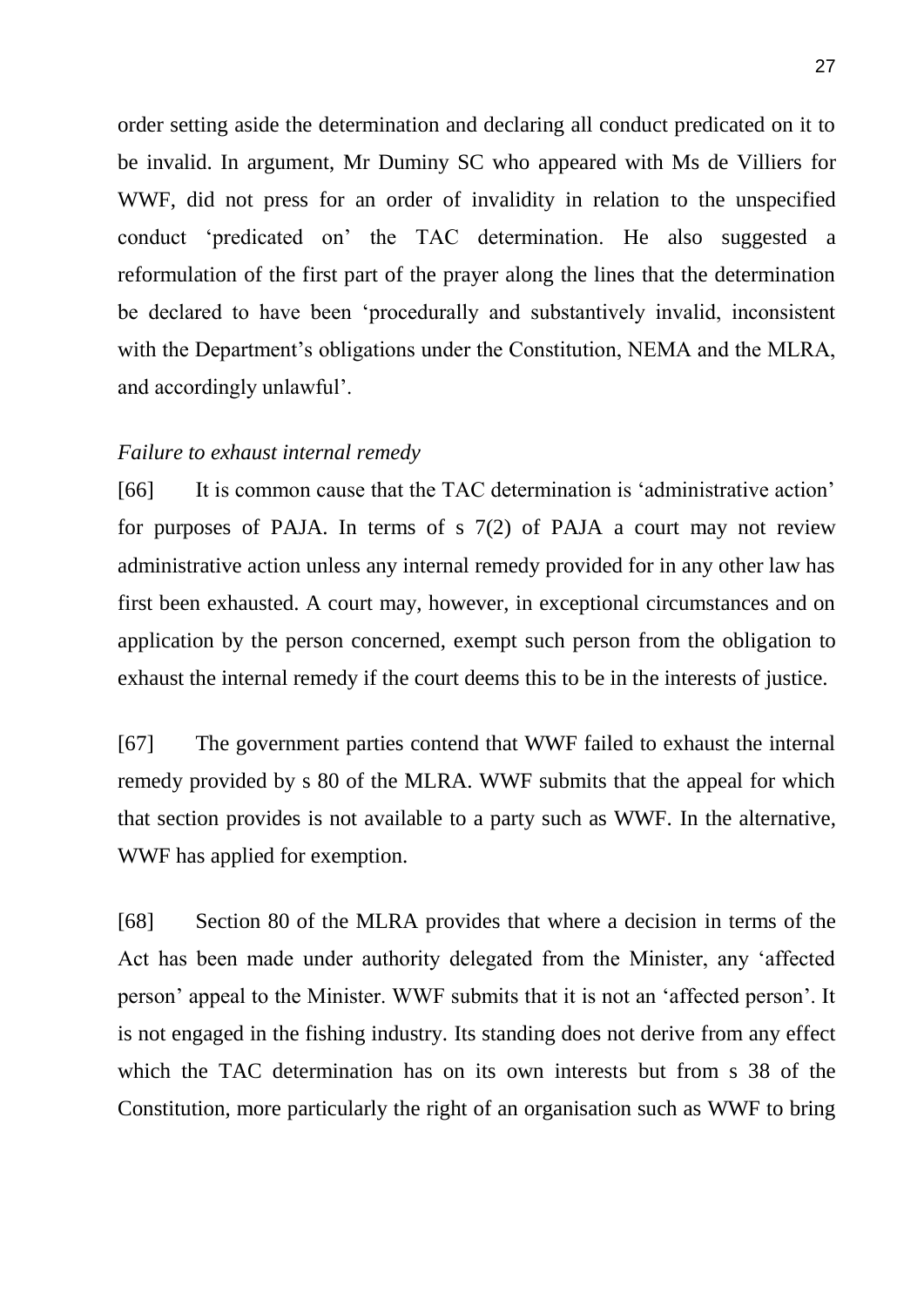proceedings in the public interest where a fundamental right, such as the environmental rights guaranteed by s 24, is infringed or threatened.

[69] WWF is not, in my opinion, an 'affected person'. In kindred settings, this expression is one which has been taken to connote a proximate rather than a remote adverse effect on the person (*Wilson v Zondi* 1967 (4) SA 713 (N) at 718A-C; *Workmen's Compensation Commissioner v Crawford & another* (257/1985) [1986] ZASCA 114 (30 September 1986, unreported) pp 17-19 and cases there cited). If WWF were an 'affected person', anyone would be entitled to exercise the right of appeal in s 80 since in a general sense a TAC determination always implicates the environmental rights of the public at large. Such a wide reading, which would render the word 'affected' superfluous, could not have been the lawmaker's intention.

[70] It is thus unnecessary to consider the question of exemption, save to say that I would probably have granted it in the circumstances of this case.

### *Delay and mootness*

[71] It is convenient to take the question of delay and mootness together. If WWF had wanted to interdict fishing, there would have been no point in waiting until the season was nearly over to launch the application. However, WWF has at no stage tried to prevent fishing. It wishes to establish that the TAC determination was unlawful.

[72] If the claiming of such relief is not barred by mootness, the application was not unreasonably delayed. The determination was announced on 10 November 2017. On 28 November 2017 WWF requested reasons for the decision and lodged an application for access to information. Ms Ndudane only furnished her reasons on 8 March 2018. The Department only provided access to the requested records (and then incompletely) on 15 May 2018. The application was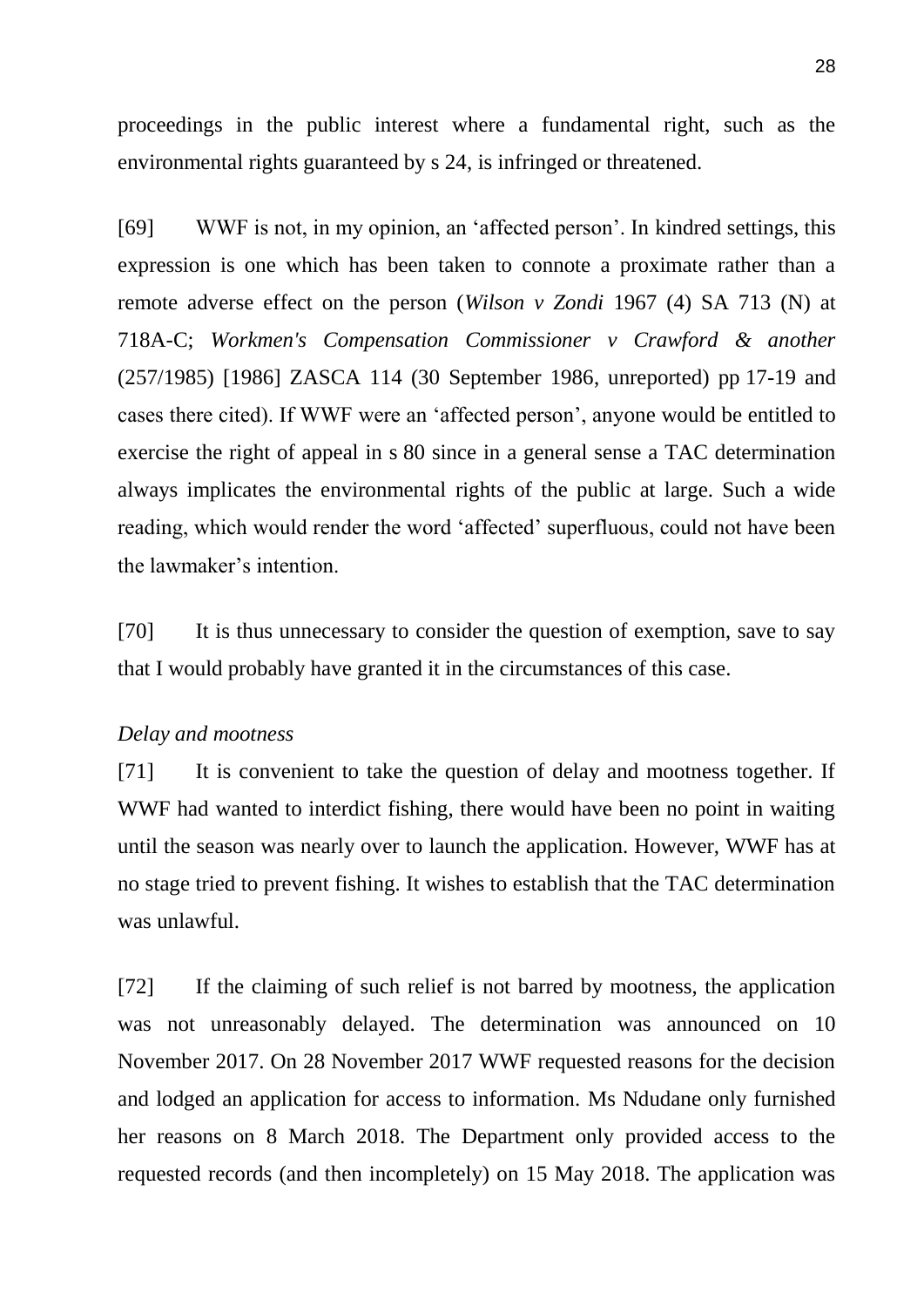launched on 27 June 2018. This was slightly more than three months after WWF became aware of the reasons for the determination. Although a delay of less than the 180-day period mentioned in s 7(1) of PAJA might in particular circumstances be unreasonable, I do not consider that this was so here. The case raises important issues relating to the protection of the environment. WWF wished inter alia to place expert evidence before court. In addition to relief in respect of the 2017/18 determination, WWF also sought prospective relief.

[73] Mr Duminy submitted that while a court might, on the basis of mootness, decline to grant consequential relief, s 172(1)(a) of the Constitution does not entitle a court seized with a constitutional matter to refrain from making a declaration of invalidity if conduct is found to have been inconsistent with the Constitution. I doubt the correctness of that submission. Section 172(1) applies to a court '[w]hen deciding a constitutional matter'. Where declaratory relief is sought, it is well recognised that on certain grounds the court may in its discretion decline to entertain the application on its merits. For example, in exercises of public power not amounting to 'administrative action' (and thus not governed by the time limits in PAJA), a court may refuse to entertain the application because of unreasonable delay. Similarly, a court may refuse to do so because the question raised by the application has become moot.

[74] I do not think that s  $172(1)(a)$  of the Constitution was intended to abolish these preliminary discretionary grounds for dismissing an application. Where a court refuses to entertain an application because of unreasonable delay or mootness, it is not a court 'deciding a constitutional matter' within the meaning of s 172(1)(a) because the constitutional matter is not reached.

[75] The question of mootness must thus be decided. In my view, the application should not be rejected on this ground. Although a declaration of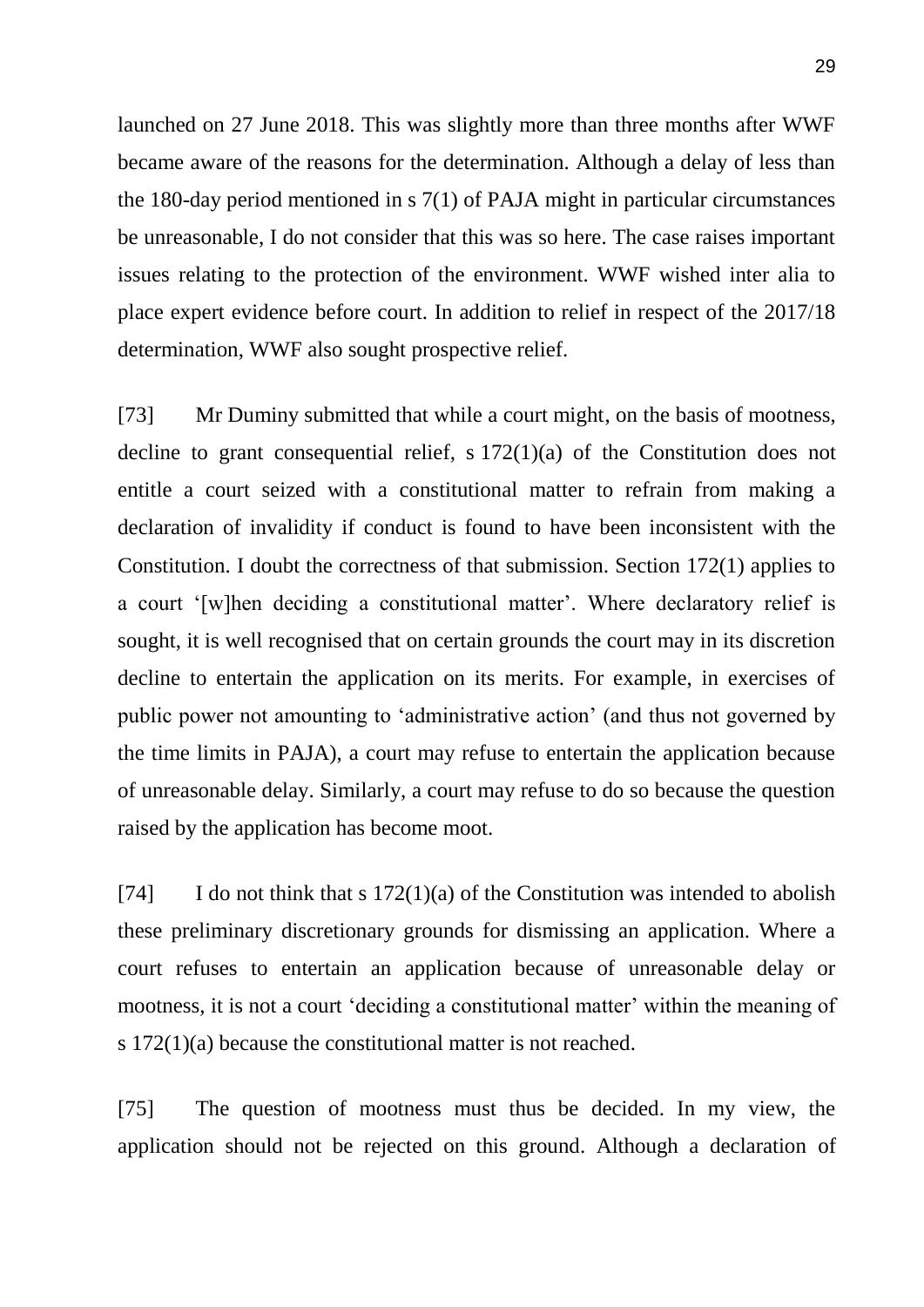invalidity concerning the 2017/18 determination would not affect fishing in the season governed by that determination, a previous year's determination may be relevant to the succeeding year's determination. The OMP envisages forward planning. A recommendation in respect of the current year has regard to the previous year's determination and looks forward to succeeding years. Annual determinations do not occur in a vacuum. The OMP under ordinary circumstances constrains a succeeding year's TAC within certain limits in relation to the previous year's TAC.

[76] History confirms the relevance of past determinations. In November 2011 and November 2012 the Department set the TAC at the 2010 tonnage (contrary to the OMP/SWG recommendation of reductions). Again in November 2016 and November 2017, the TAC was set at the same level as in November 2015. If one asks why the very TAC determination at issue in the present case was set at 1924.08 tons rather than at some other tonnage, the answer would be that this was the previous year's determination and that the Department did not wish to change it.

[77] Apart from the prospective significance of the 2017/18 determination, a court has a discretion in the interests of justice to entertain a matter, even if it is moot. An important consideration is whether the order will have some practical effect, either on the parties themselves or on others. Other relevant considerations include the importance of the issue, its complexity and the fullness or otherwise of the argument advanced **(***MEC for Education: Kwazulu-Natal & others v Pillay* [2007] ZACC 21; 2008 (1) SA 474 (CC) paras 32-35). And then there is central importance of the rule of law. In *Pheko & others v Ekurhuleni Metropolitan Municipality* [2011] ZACC 34; 2012 (2) SA 598 (CC) Nkabinde J said the following (para 32):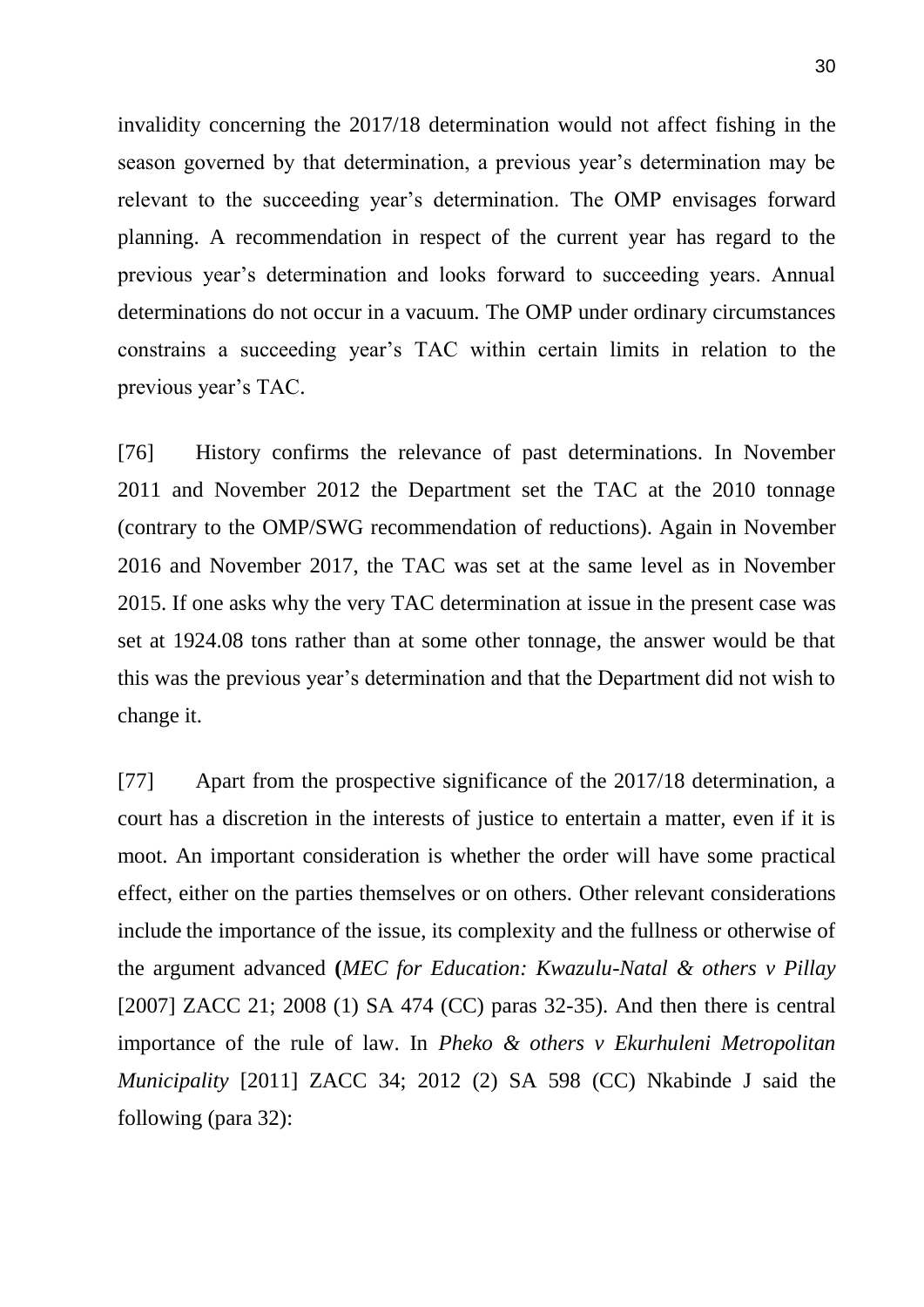'It is beyond question that the interdictory relief sought will be of no consequence as the applicants have already been removed from Bapsfontein. Although the removal has taken place, this case still presents a live controversy regarding the lawfulness of the eviction. Generally, unlawful conduct is inimical to the rule of law and to the development of a society based on dignity, equality and freedom. Needless to say, the applicants have an interest in the adjudication of the constitutional issue at stake. The matter cannot therefore be said to be moot.'

[78] The present case raises important questions about alleged noncompliance by the DDG of binding constitutional and statutory objectives and principles in determining the TAC of a highly depleted resource. The matter has been fully argued. Mr Jamie SC, who appeared with Ms Matsala for the government parties, submitted that the court should not grant the prospective relief sought in para 4 the notice of motion but acknowledged that the court's reasoning, if it were to set aside the 2017/18 determination, might be important, even welcomed, in guiding future determinations.

### *The merits*

[79] I turn then to the validity of the 2017/18 determination. I should record, at the outset, that Mr Jamie informed me that, in the light of the evidence forming part of the present application, he did not feel able to advance submissions in support of the rationality of Ms Ndudane's decision. Indeed, I understood him to concede that it would not have been rational for Ms Ndudane to have set the TAC at a higher level than the figure which would have arrested further decline. This was the SWG's scenario S5, and would have resulted in a TAC of of 1167 tons.

[80] Although Mr Jamie adopted a correct and wise course, he made it clear – in response to a question from the court – that his was not the view of his clients. Their view should be taken to be the one they expressed in the opposing papers. The Acting DDG, Mr Belemane Semoli, the principal deponent for the government parties, asserted in his affidavit that the suspended DDG's decision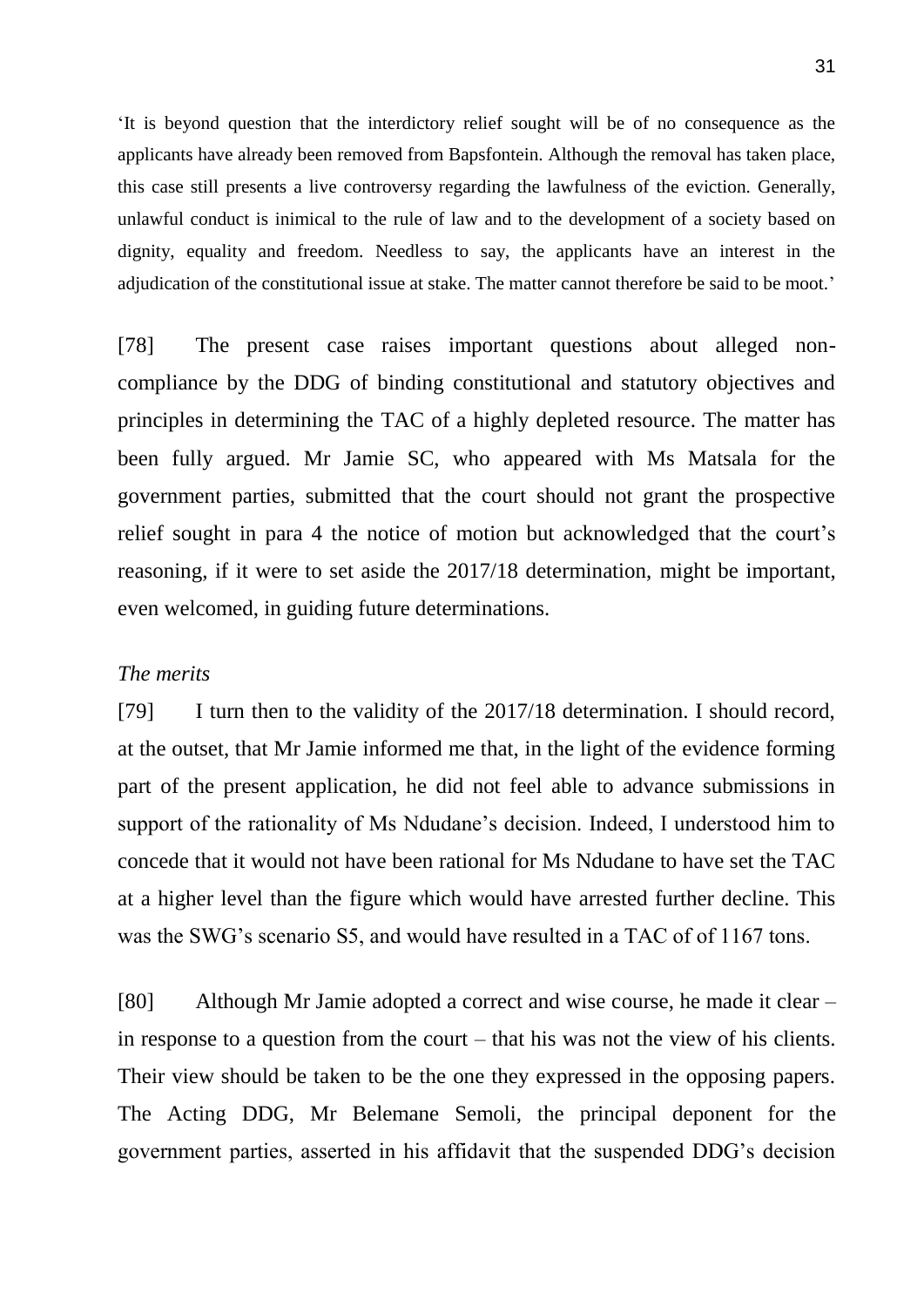was 'clearly rational, reasonable and lawful'. He is the person who will make the 2018/19 determination in Ms Ndudane's absence.

[81] I should mention that Mr Semoli does not provide any information about his qualifications and expertise. He does not profess to be able to offer expert evidence of any relevant kind. He also does not claim personal knowledge of any relevant facts. His affidavit does not go beyond his interpretation of the documents he perused.

[82] In her reasons of 8 March 2018, Ms Ndudane highlighted six of the objectives and principles mentioned in s 2 of the MLRA (paras (a)-(d), (h) and (l)), and continued (emphasis in the original):

'My obligations when determining the [lobster] TAC accordingly involve a careful balancing of the competing scientific, ecological, economic and social interests pertaining to the management of the South African [lobster] industry. For example, although the narrow biological and scientific interests may have recommended a reduction to the [lobster] TAC, my consultations with the individual small-scale fishers, fishing companies and representatives of fishing communities dependent on [lobster] (whether for fishing or processing) confirmed that a substantial cut to the TAC (by 59%) would result in significant job losses, laying up approximately 50% of the [lobster] fishing fleet, and social harm.

Further, history and previous experience has proven that TAC reductions do not aid in the recovery of nearshore high-value resources, such as abalone and [lobster] and even linefishes. The substantial TAC cuts in the abalone fishery over the past 15 years has not assisted with the recovery of abalone stocks…

The notion that simply reducing TACs in the high value nearshore fisheries will result in stock recovery cannot be supported. In this regard, I refer your client to my opinion piece published in the *Cape Times* shortly after my [lobster] TAC decision was published which confirmed that the recovery of the [lobster] stocks remains my pre-eminent objective which will be achieved by implementing an array of management tools, including bolstering the department's compliance and enforcement strategies (as demonstrated by the recent arrest of a number of fishery control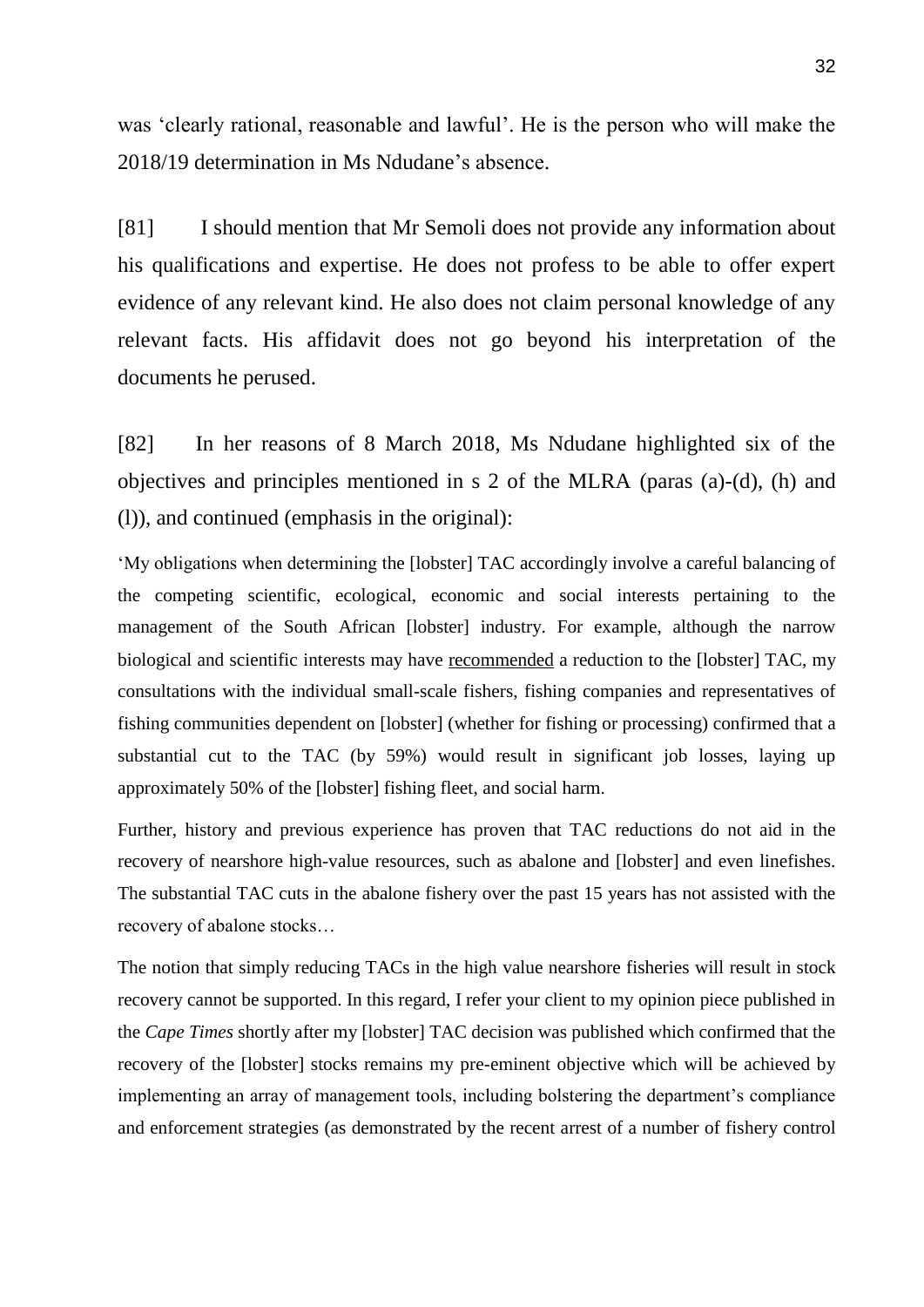officers who are accused of facilitating poaching of high-value nearshore marine living resources).'

[83] Although Ms Ndudane listed some of the important objectives and principles contained in s 2 of the MLRA, her reasons do not reflect how she took these and the other objectives and principles in the Constitution, NEMA and the MLRA into account. All of the principles and objectives in question were binding on her. She could not ignore any of them and had to take practical steps towards their fulfilment (*Bato Star Fishing (Pty) Ltd v Minister of Environmental Affairs*  2004 (4) SA 490 (CC) at para 40). Although the precise way in which the principles and objectives were to be balanced and taken into account was a matter for her to decide, she could not do so in a way which was arbitrary or capricious or which was not rationally connected to the purpose of the statutory provisions and the information before her or in a way that was so unreasonable that no reasonable person could have reached the conclusion she did (s 6(2) of PAJA).

[84] Protection, conservation and sustainability feature directly in at least five of the MLRA's thirteen objectives and principles (paras (a), (b), (e), (f) and (g)). Conservation and sustainability are incorporated by reference in para (i)'s requirement that international obligations be regarded and is inherent in para (d)'s reference to a 'sound ecological balance'. These are the factors which Ms Ndudane seemingly dismissed with the phrase 'narrow biological and scientific interests'. They are anything but 'narrow'. They are central concerns of s 24 of the Constitution, NEMA and the MLRA. Self-evidently expert scientific analysis is crucial in understanding the sustainability of a marine resource.

[85] Furthermore, article 61 of the Convention obliges South Africa to take into account 'the best scientific evidence available to it' in formulating measures to ensure that the lobster resource is not endangered by over-exploitation and is restored to levels at which it can produce its maximum sustainable yield (subject,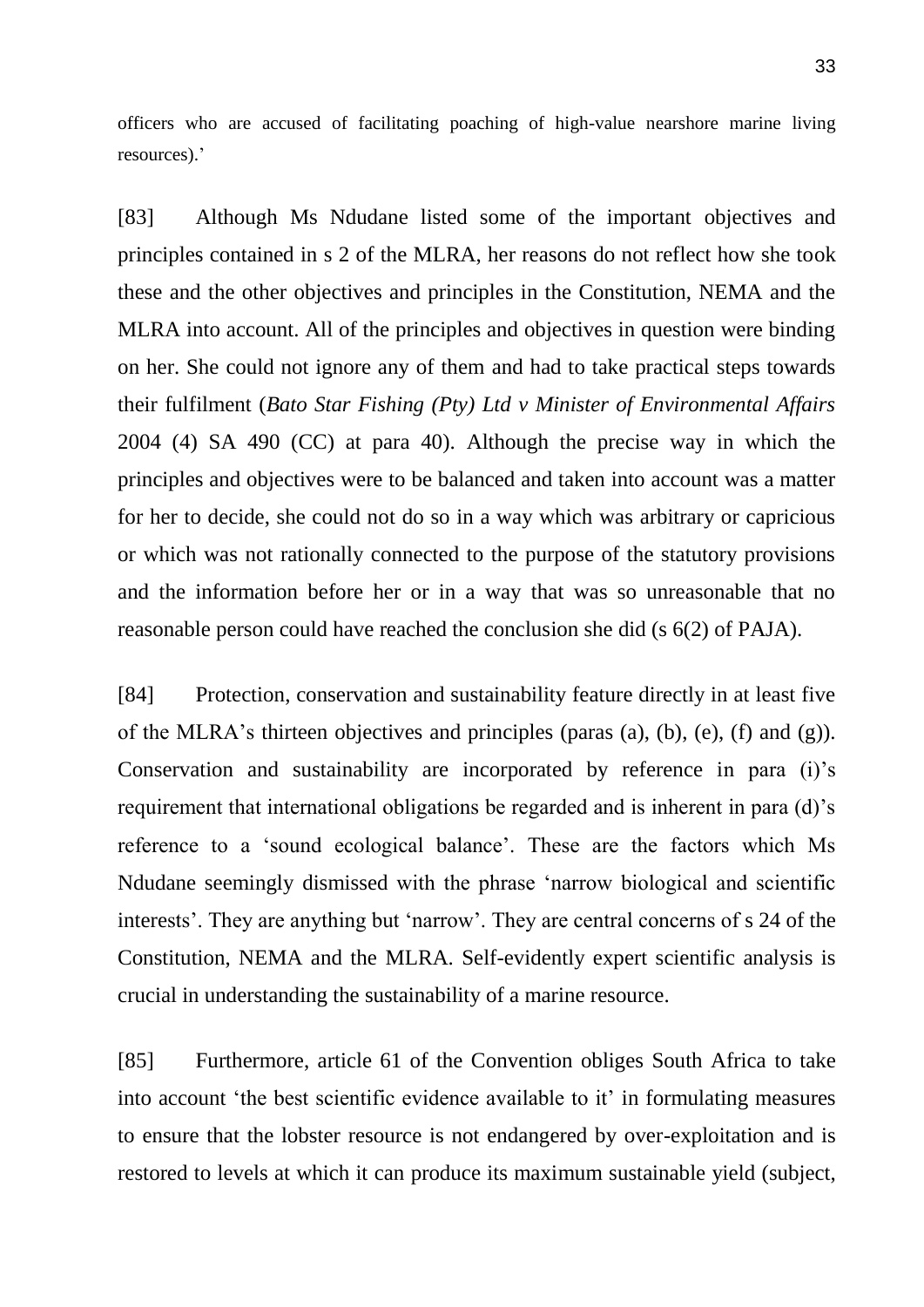in the latter respect, to 'relevant environmental and economic factors'). The obligation to have regard to the best available scientific evidence to prevent overexploitation is repeated in article 5(5) of the Protocol.

[86] The best scientific evidence available to Ms Ndudane was the evidence summarised in the SWG's recommendation. The Department itself adopted the OMP method in 1997, and the OMP/SWG was clearly the mechanism by which the Department was to ensure that it regularly received the best scientific evidence it could. The science was not questioned by any of the officials who dealt with the submission before it reached Ms Ndudane. Indeed, Ms Ndudane herself did not question it. She also made plain that the 21.2% reduction which she mentioned at the meeting of 23 October 2017 (but did not incorporate in her final determination) was not based on any science.

[87] According to the best scientific evidence available to Ms Ndudane, the lobster resource was critically depleted, being at only 1.9% of pristine. If the TAC were set any higher than 1167 tons, the resource would be further depleted over the ensuing season. One can assume that Ms Ndudane and her officials were aware that international best practice targets the maintenance of renewable living marine resources at 40% of pristine, that depletion below 20% is a serious concern, and that 1.9% of pristine is disastrous, nearing extinction.

[88] It appears from Ms Ndudane's reasons that she substantially disregarded this evidence, and the objectives and principles to which the evidence was germane, in favour of socio-economic considerations. In my view, that could not be done rationally or consistently with the binding objectives and principles. Although Ms Ndudane listed, among the principles she took into account, the need to use marine living resources 'to achieve economic growth, human resource development, capacity building' and 'employment creation', none of these things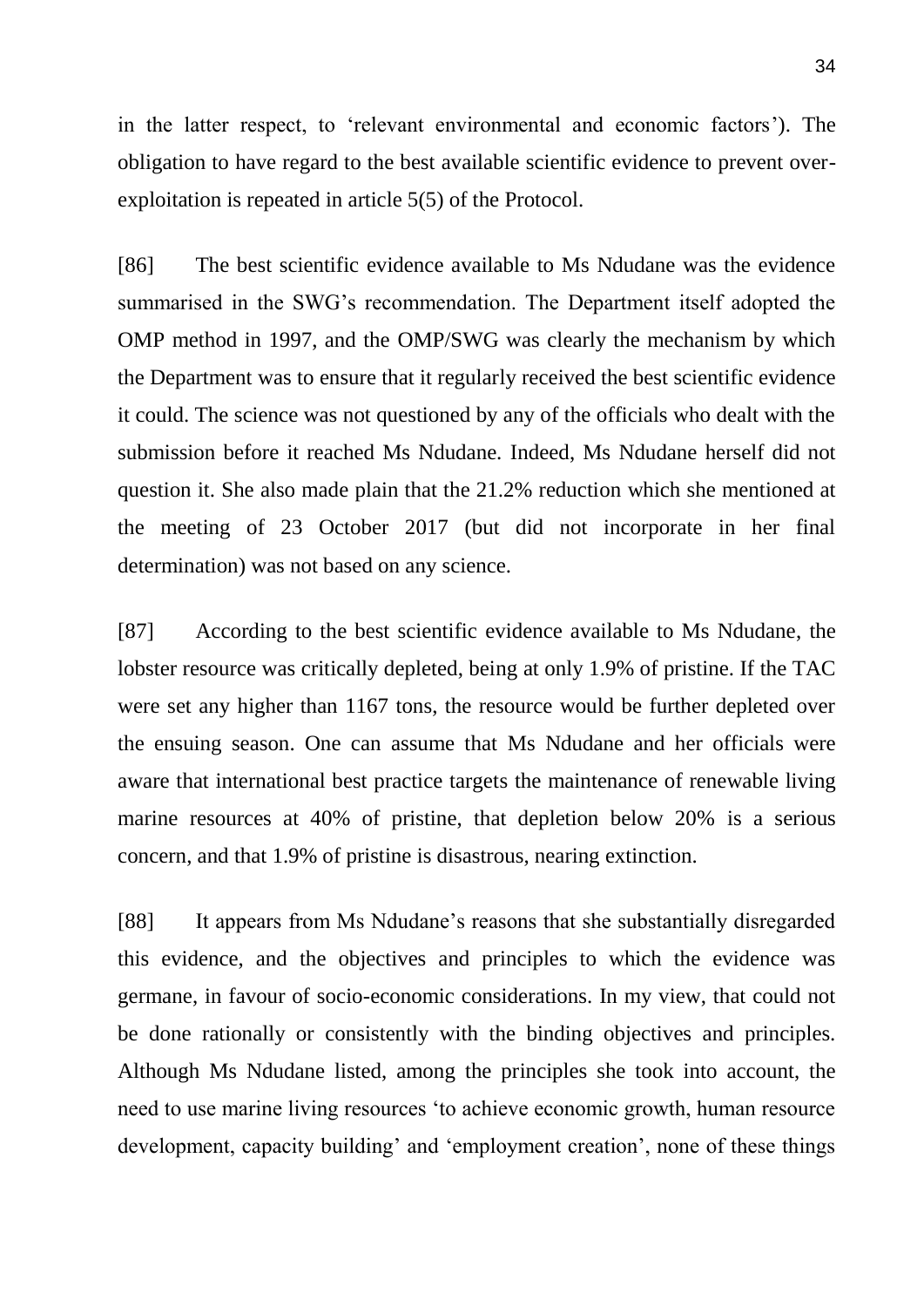is promoted by allowing an already endangered resource to be further depleted. In the medium to long term, that is the path to economic contraction and the disappearance of jobs. When the lobsters are gone, there will be no employment in lobster fishing and no economic returns from the extinct resource.

[89] The same applies to another of the principles on which Ms Ndudane purportedly relied, namely an approach to fisheries management which contributes to 'food security, socio-economic development and the alleviation of poverty'. The further depletion of an already critically depleted resource jeopardises rather than enhances food security and is the reverse of 'development'.

[90] As to the 'alleviation of poverty', this cannot in context mean the shortterm provision of a dwindling income to a dwindling number of fishers competing for a dwindling population of lobsters. The Constitution decrees that the environment must be protected for the benefit of present and future generations. This is echoed in s 2(4)(o) of NEMA, which lays down the principle that the environment is held in public trust for the people, that the beneficial use of environmental resources must serve the public interest and that the environment must be protected 'as the people's common heritage'.

[91] Conservation and sustainable development, which are placed to the fore by s 24 of the Constitution, ss 2(3) and 2(4)(a) of NEMA, and various paragraphs of s 2 of the MLRA, are not only, or even primarily, important because of the pleasure humans derive from healthy and biodiverse ecologies. Many people in the past, the present and the future have depended, do depend or will depend for their economic welbeing on exploiting renewable resources. To enable them to do so, and thus to preserve food security and avoid poverty, one cannot allow the resource of the many to be exhausted for the benefit of the few (I speak relatively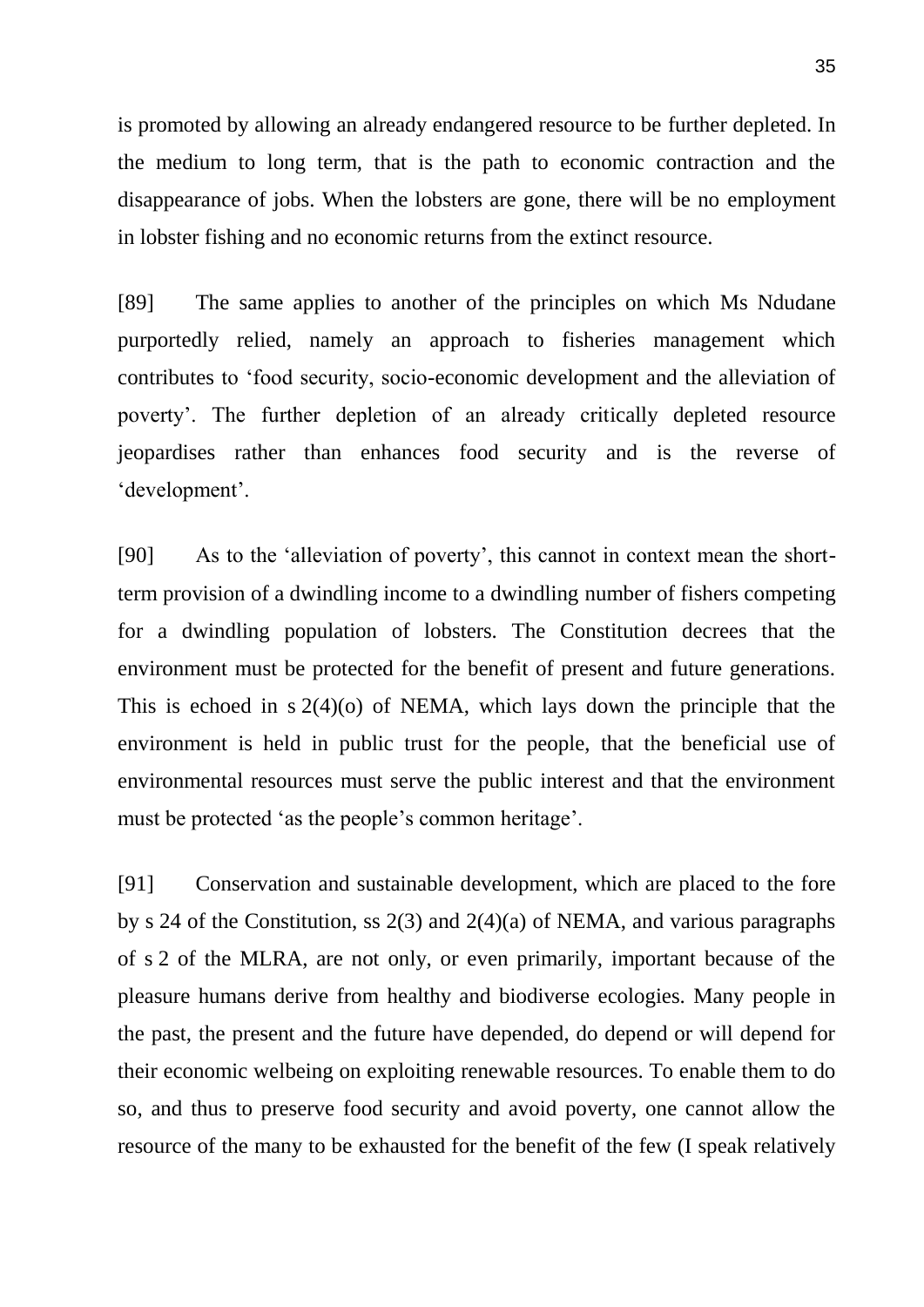of the 'few' current participants in the lobster sector as against all of those who will come after them).

[92] The need to preserve environmental resources for the benefit of future generations, often styled 'intergenerational equity', is an important element of sustainable development (Sands *Principles of International Environmental Law* 2 ed at 253). Principle 3 of the Rio Declaration (produced at the 1992 United Conference on Environment and Development) states that the right to development must be fulfilled 'so as to equitably meet developmental and environmental needs of present and future generations'.

[93] This principle should not be viewed as a 'luxury', applicable only to first world countries. Courts in developing nations have also invoked it. By way of example, in *State of Himachal Pradesh v Ganesh Wood Products* 314 AIR 1996 SC 149 the Supreme Court of India quashed an administrative decision relating to the felling of khair trees inter alia on grounds of intergenerational equity: 'After all, the present generation has no right to deplete all the existing forests and leave nothing for the next and future generations.' (This and other cases are discussed in B J Preston "The Role of the Judiciary in Promoting Sustainable Development: The Experience of Asia and the Pacific" (2005) 9(2-3) *Asia Pacific Journal of Environmental Law* 109.)

[94] Accordingly, and assuming it to be so that a 59% cut in the TAC would have resulted in significant job losses and the laying up of 50% of the fishing fleet, the objective and principles binding on Ms Ndudane did not allow her rationally to make the determination she did.

[95] The 'consultation' to which Ms Ndudane refers appears to have been the representations made by the West Coast Rock Lobster Association (WCRLA). These are recorded in the submission prepared by Ms West. Even the WCLRA,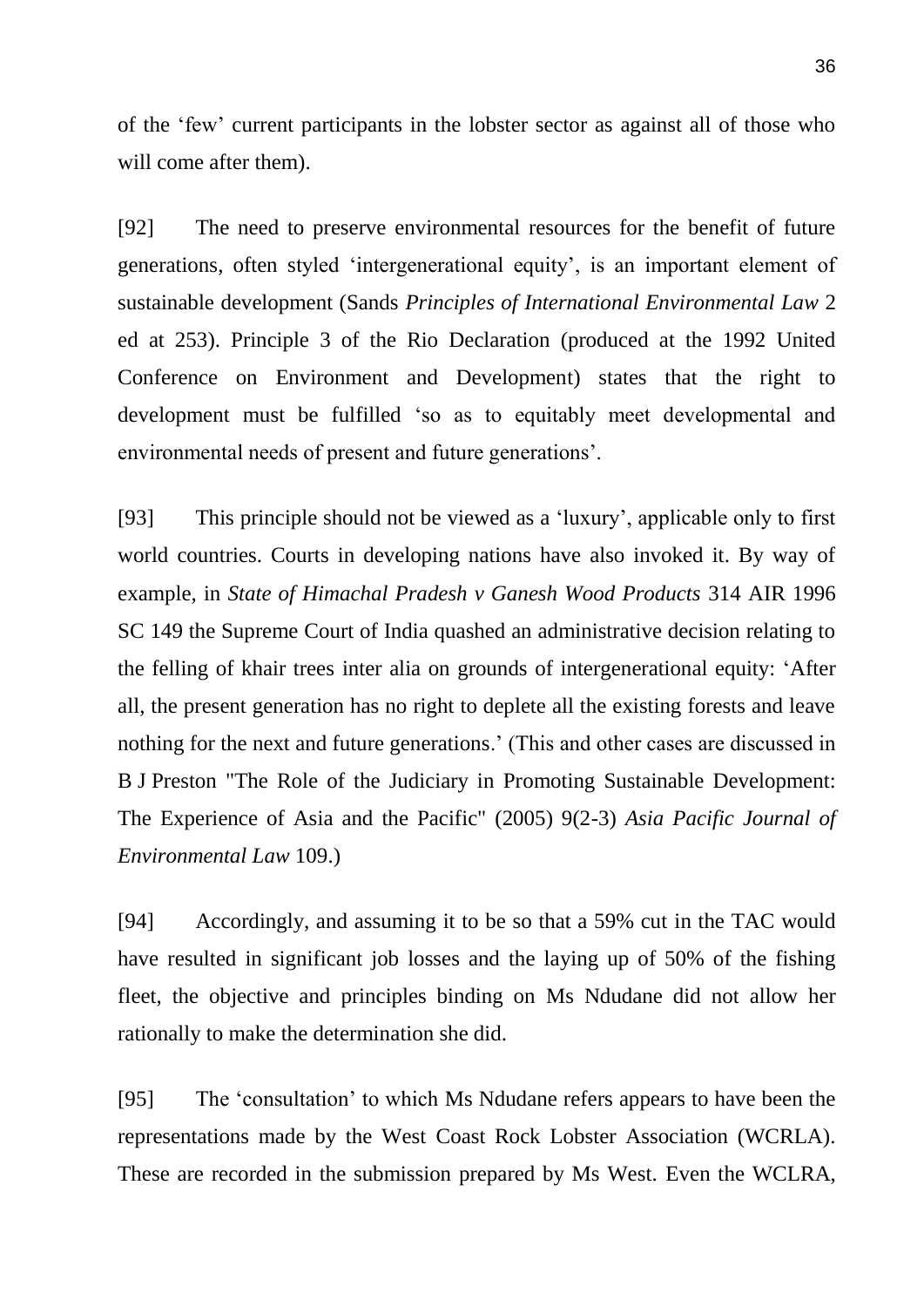which understandably wished to protect its current members' commercial interests and was thus not an impartial commentator, did not support an unchanged TAC. It argued for a reduced recovery target of 3% above the 2006 abundance level and supported a 2078/18 TAC reduction of 21.2%. This reduction, which did not find expression in Ms Ndudane's final determination, would have led to a further depletion of the resource during the 2017/18 season in the absence of a very substantial improvement in the combating of poaching.

[96] The 59% reduction proposed by the SWG must be viewed in context. It was only this large because the Department had in preceding years failed to implement the phased reductions recommended by the SWG. The reductions proposed in 2011 and 2012 were disregarded. So was the recommended reduction of 34% for the 2016/17 season. Despite the large single reduction which became necessary in 2017/18 because of the DDG's failure to heed earlier recommendations, Ms West, Mr Ngqongwa, Mr Njobeni and Dr Prochazka all supported it, as did the departmental scientist, Dr Cockroft, the chairperson of the SWG who signed its recommendation report. Ms Middleton did not question the scientific basis for the recommendation but thought it was too severe as a single reduction – that, as I have said, is a problem of the Department's own making.

[97] Ms Ndudane's statement that 'history and previous experience' prove that TAC reductions do not aid in the recovery of nearshore high-value resources is a bald assertion which finds no evidential support in the material placed before her. There is a long history in the Department of using TAC reductions as one mechanism for addressing the decline in lobster abundance. There is no evidence that the SWG has ever regarded reductions in nearshore allocations as being pointless or that they have ever been asked by the Department to consider this question.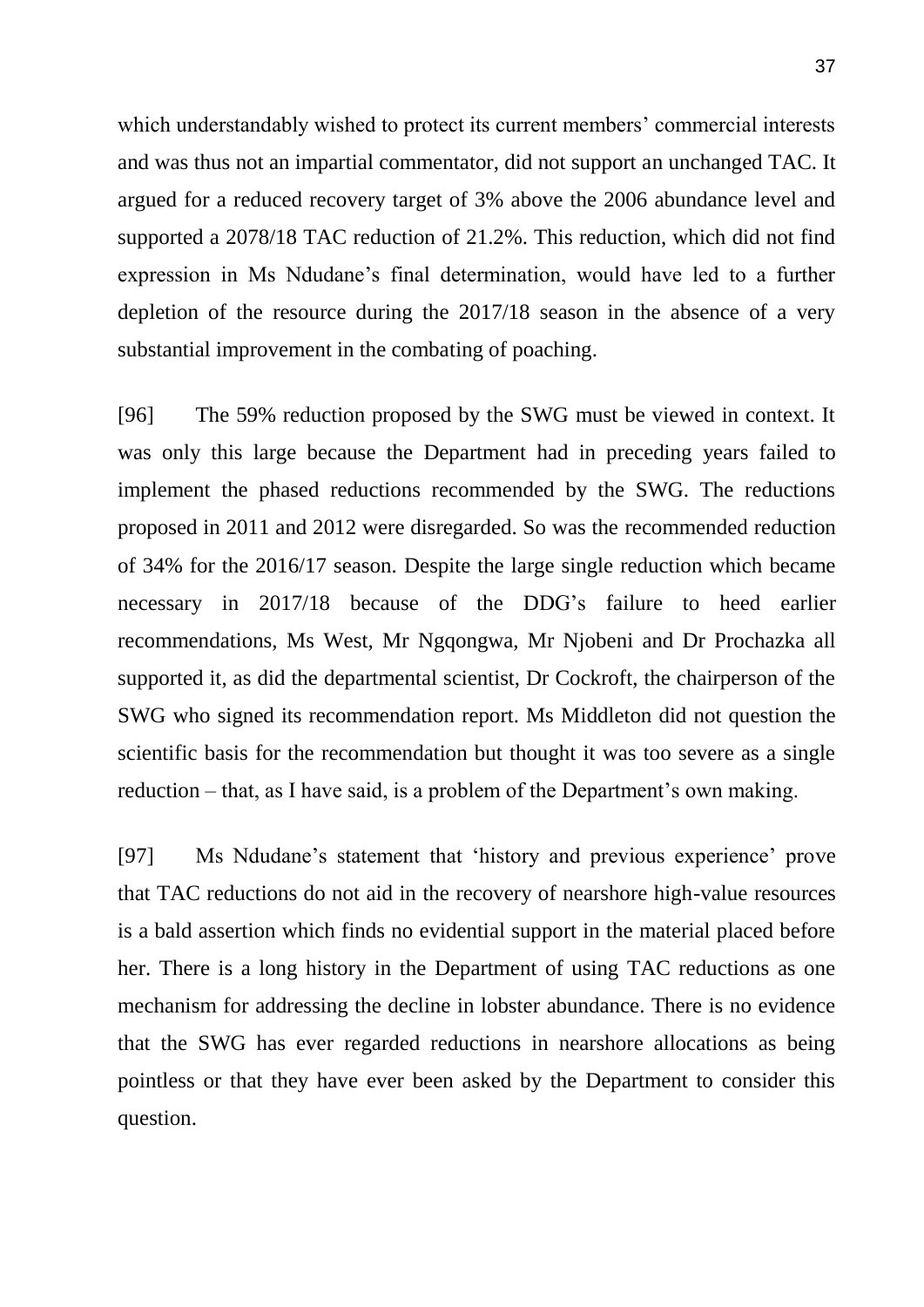[98] None of the officials who commented on the SWG's 2017/18 recommendation said anything along these lines. They have made short affidavits in which they confirm the main affidavit insofar as it relates to them. This is no more than confirmation of the written views they expressed on the submission, the contents of which I have already summarised. They have not offered any evidence in support of Ms Ndudane's reasons.

[99] In the absence of evidence from Ms Ndudane (or someone else with knowledge) giving some particularity as to the 'history and previous experience' she had in mind, one cannot find that she acted on substantial evidence, including the best available scientific evidence. The government parties cannot complain if the court attaches even less significance than it might otherwise have done to the DDG's unsubstantiated assertion, given that the Department through its Director-General has charged her with very serious misconduct, including fraud, theft and organised crime relating to the disappearance of confiscated abalone worth R7 million.

[100] The risk-averse and precautionary approach mandated by NEMA and MLRA also has a bearing on this aspect of Ms Ndudane's reasoning. The precautionary principle features widely in environmental legislation around the world. It entails that where there is a threat of serious or irreversible damage to a resource, the lack of full scientific certainty should not be used as a reason for postponing measures to prevent environmental degradation (Jan Glazewski *Environmental Law in South Africa* 19-20; cf *Space Securitisation (Pty) Ltd v Trans Caledon Tunnel Authority & others* [2013] 4 All SA 624 (GSJ) paras 45- 48).

[101] The precautionary principle is laid down in article 191(2) of the European Treaty. The principle features in various European instruments,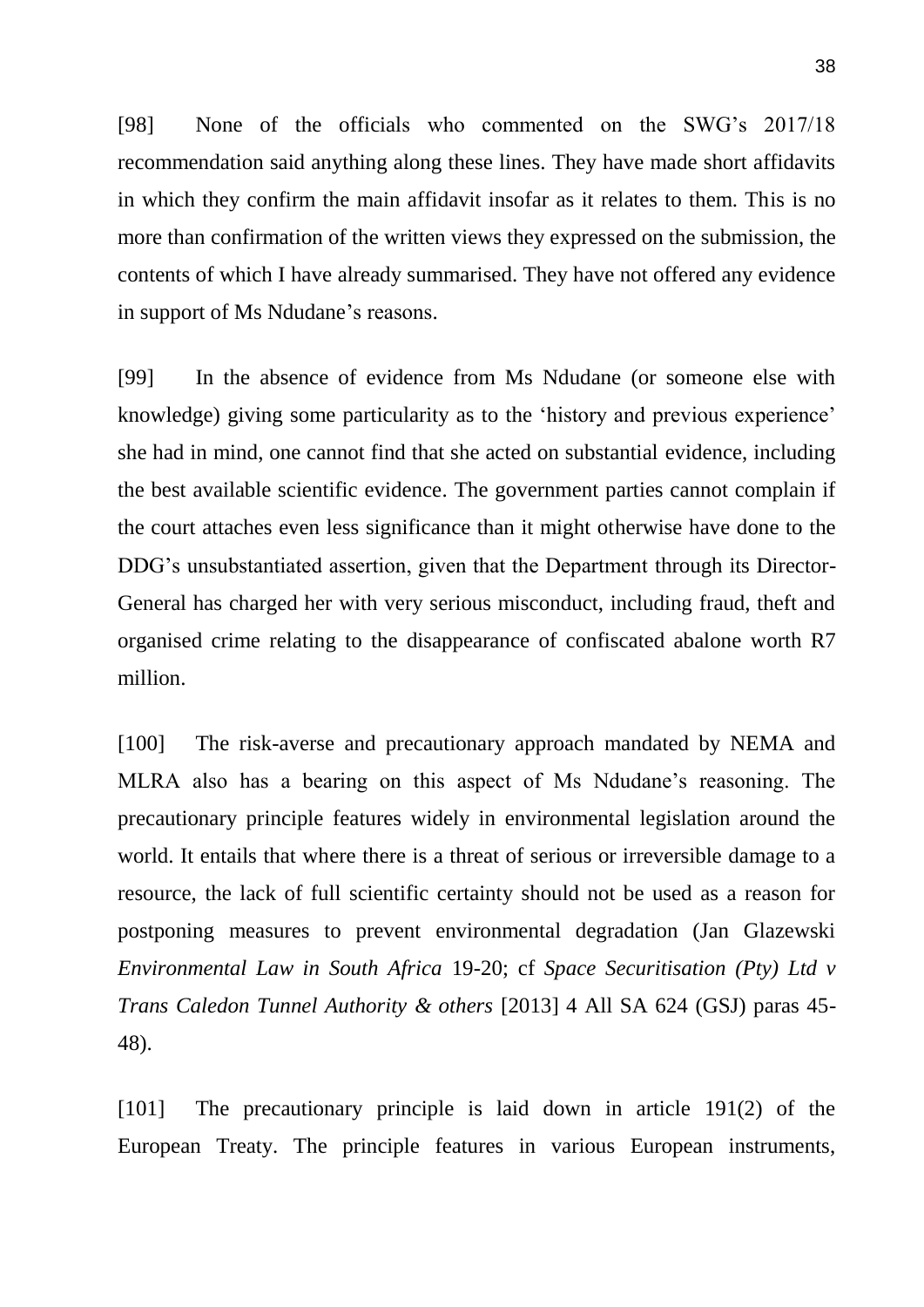including the Regulation on the Common Fisheries Policy (CFP). The Regulation provides that the CFP shall apply the precautionary approach to fisheries management and shall aim to ensure that exploitation of living marine resources restores and maintains populations of harvested species above levels which can produce the maximum sustainable yield. Article 4(8) of the Regulation states that the precautionary principle, in relation to fisheries management, means an approach according to which the absence of adequate scientific information should not justify postponing or failing to take management measures to conserve target species and their environment (cf *Spain v Council* [2017] EUECJ C-128/15).

[102] In *114957 Canada Ltée (Spray-Tech, Société d'arrosage) v. Hudson (Ville)* 2001 SCC 40 (CanLII); [2001] 2 S.C.R. 241 the Canadian Supreme Court said that scholars had documented the precautionary principle's inclusion in virtually every recently adopted treaty and policy document related to the protection and preservation of the environment, and that it is arguably now a principle of customary international law (para 32). In *Castonguay Blasting Ltd v Ontario (Environment)* 2013 SCC 52; [2013] 3 SCR 323 the same court referred to it as an 'emerging international law principle' (para 20). In *Spray-Tech* the court (para 31) approved the following statement of the principle:

'In order to achieve sustainable development, policies must be based on the precautionary principle. Environmental measures must anticipate, prevent and attack the causes of environmental degradation. Where there are threats of serious or irreversible damage, lack of full scientific certainty should not be used as a reason for postponing measures to prevent environmental degradation.'

[103] In *AP Pollution Control Board v Prof. M V Nayudu* AIR 1999 SC 812 the Supreme Court of India reviewed the development of the precautionary principle internationally. The court identified inadequacies of science as the real basis that has led to its emergence. It is 'based on the theory that it is better to err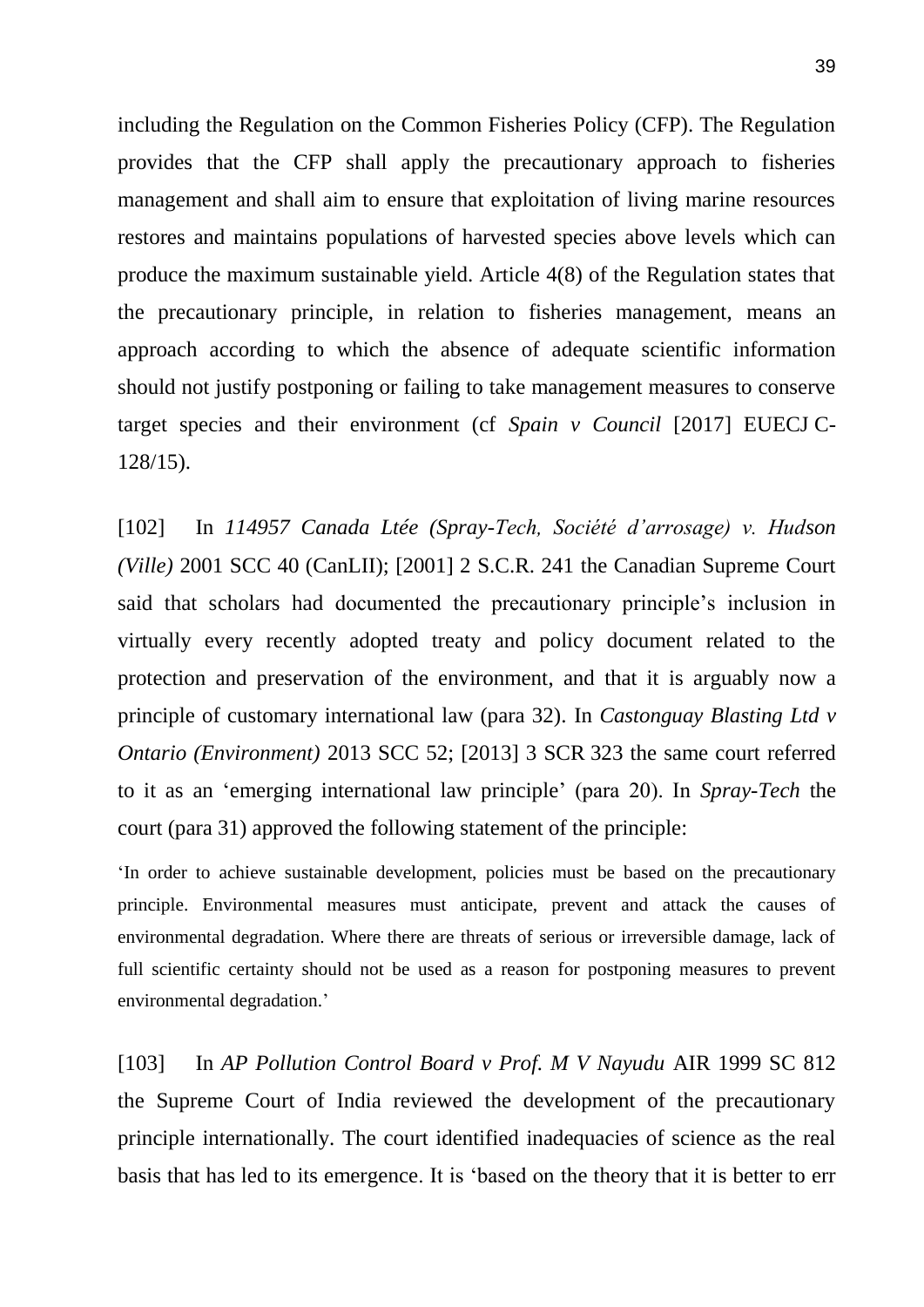on the side of caution and prevent environmental harm which may become irreversible'.

[104] There is a detailed treatment of the subject in the Australian case of *Telstra Corporation Limited v Hornsby Shire Council*,228. 228 [2006] NSWLEC 133. The court said that the principle finds application where two conditions are satisfied, namely that the proposed activity poses a 'threat of serious or irreversible environmental damage' and the 'existence of scientific uncertainty as to the environmental damage'. If these conditions are met, the principle is activated and there is a 'shifting of an evidentiary burden of showing that this threat does not, in fact, exist or is negligible'. Furthermore, prudence suggests that 'some margin for error should be retained' until all consequences of the activity are known. Potential errors are 'weighted in favour of environmental protection', the object being 'to safeguard the ecological space or environmental room for manoeuvre'.

[105] Given the depleted state of the lobster resource, its harvesting above prudent levels poses a threat of serious or irreversible environmental damage. If there was scientific certainty in November 2017, it was that harvesting at a level above the 790 tons recommended by the SWG would cause serious environmental harm. In that event it would have been unnecessary to invoke the precautionary principle since it would have been clear that a TAC in excess of 790 tons could not lawfully be determined.

[106] At best for the DDG, one might say that there was scientific uncertainty as to whether harvesting above that level would as a fact cause serious environmental damage. In the absence of clear evidence that reductions in TAC do not assist in preventing over-exploitation of lobster, the precautionary principle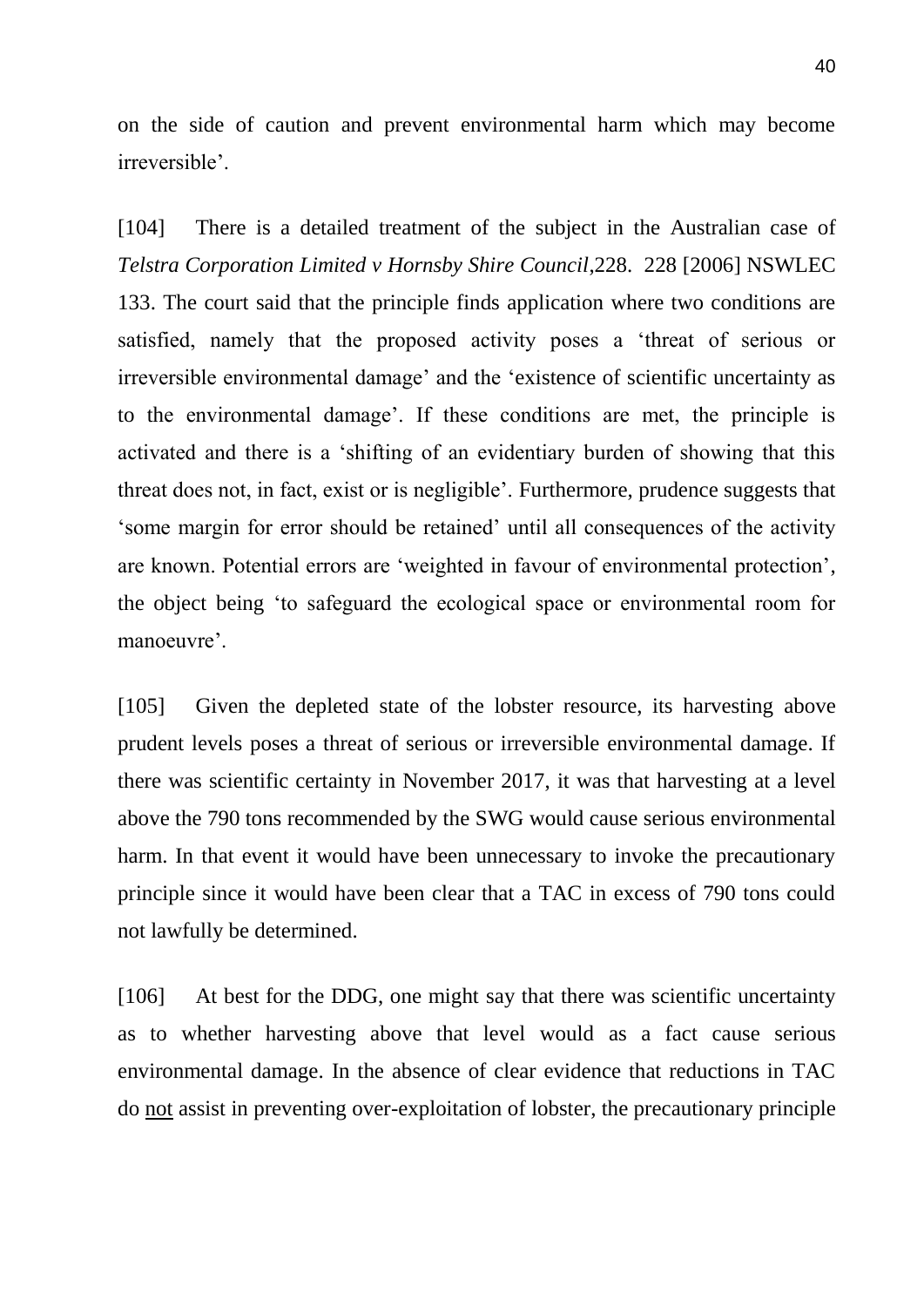required Ms Ndudane to follow the establsished approach in accordance with which such reductions are an important mechanism to combat derpletion.

[107] I should add that, as a matter of logic, it is difficult to understand how reductions in lobster TAC would not contribute to arresting or reversing overexploitation. Ms Ndudane's contrary proposition would only hold true if a reduction in TAC would be matched by an equivalent increase in illegal harvesting. Of that there is no evidence.

[108] Furthermore, the unchallenged expert evidence in the present proceedings shows that eminent scientists consider TAC reductions to be important in preventing over-exploitation of lobster. All of them regard Ms Ndudane's failure to set a substantially lower TAC as completely unacceptable. I have already mentioned the credentials of Prof Branch and Prof Cochrane. Another of the experts is Prof A E Punt, the South African-born director of the School of Aquatic and Fishery Sciences at the University Washington, Seattle. He has been involved in stock assessment and fisheries management for more than 30 years. This has included critical reviews of aspects of South African renewable marine assessments and projections. He has extensive experience in the assessment and management of renewable marine resources, including lobster resources. His colleague from the same university, Dr A M Parma, has for many years served as an external expert in many of the technical reviews of the methodologies used to evaluate and manage our country's marine resources. She states that the methods used by the SWG to assess the status of the lobster resource and its future projections conform to international best practice and provide a robust scientific basis to recommend catch limits.

[109] The precautionary principle also disposes of Mr Vico's rejection of the SWG's recommendation on the ground that it was 'made in the absence of new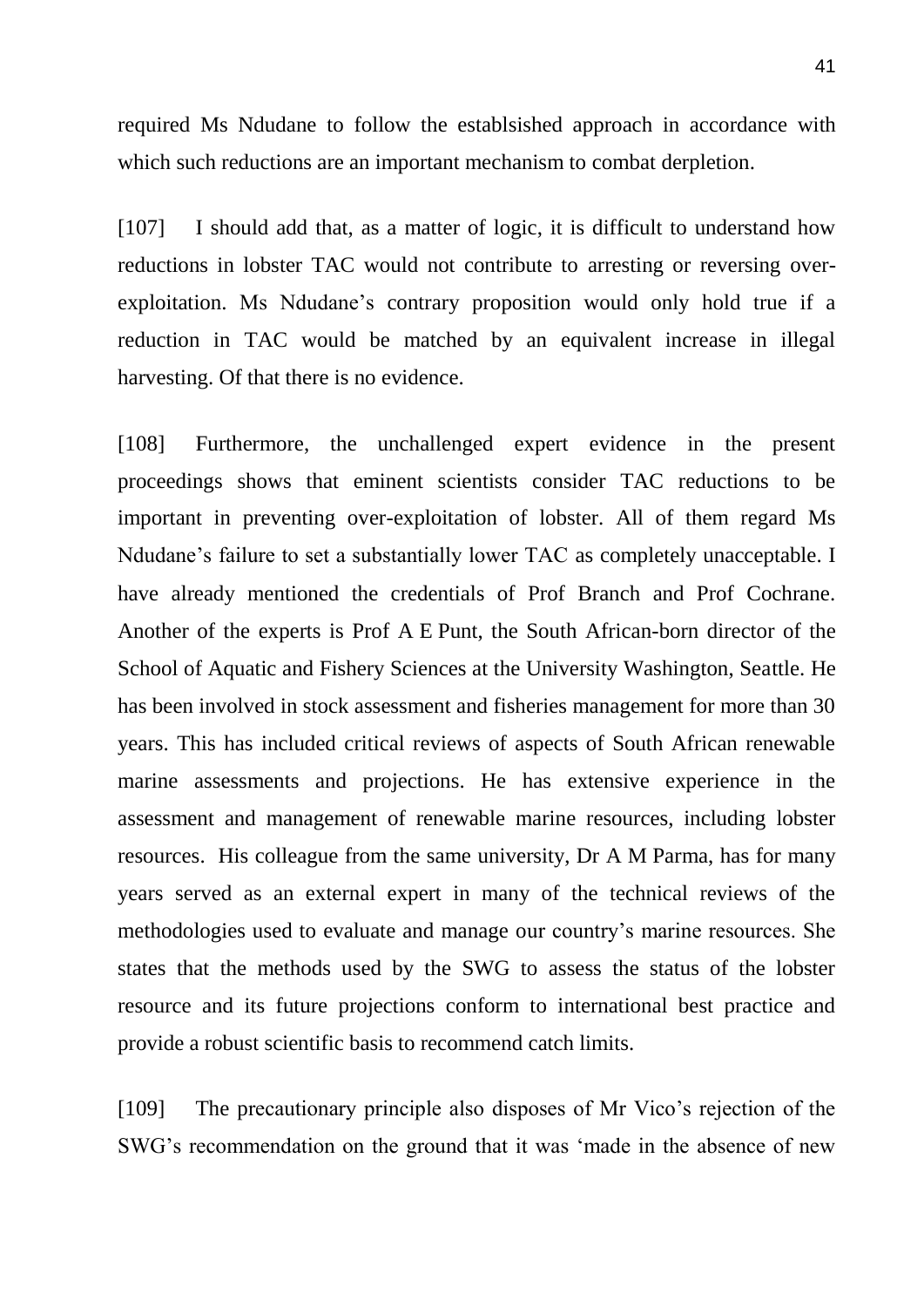assessments conducted in 2017'. The absence of the relevant data is attributable to failings in the Department. The precautionary principle fully supported the SWG's approach of doing the best it could, extrapolating the 2016 data with the use of such further information as was available to it. The DDG could not rationally reject this approach on the basis of a lack of scientific certainty.

[110] There is also an important procedural dimension. Section 2 of the MLRA states that a decision-maker must have regard to the need to achieve to the extent practicable 'a broad and accountable participation' in the decision-making process. This important principle is negated where the decision-maker snatches an apparently new point of her own out of the blue, without its having been dealt with by the SWG or put to stakeholders for comment.

[111] Even if Ms Ndudane's observation had merit, it appears to have been confined to nearshore resources, which is decidedly the smaller part of the total TAC. The lobster TAC distinguishes between nearshore and offshore allocations. In the 2017/18 TAC, the offshore allocations amounted to at least 1243.5 tons, about 65% of the total TAC.

[112] Ms Ndudane said that the notion that stock recovery would not be achieved by 'simply reducing TACs' may be true but that it is an important mechanism in the armoury of fishing authorities is not, on the evidence, contestable. Nobody has suggested that tackling poaching is not also important. The SWG recognised this in its 2016 and 2017 recommendations.

[113] Ms Ndudane spoke of achieving recovery of the lobster resource 'by implementing an array of management tools', inter alia by 'bolstering the department's compliance and enforcement strategies'. That the Department should do so cannot be doubted. It is distressing not only to lawful fishers but to the public at large to find that unlawful catching exceeds the lawful TAC.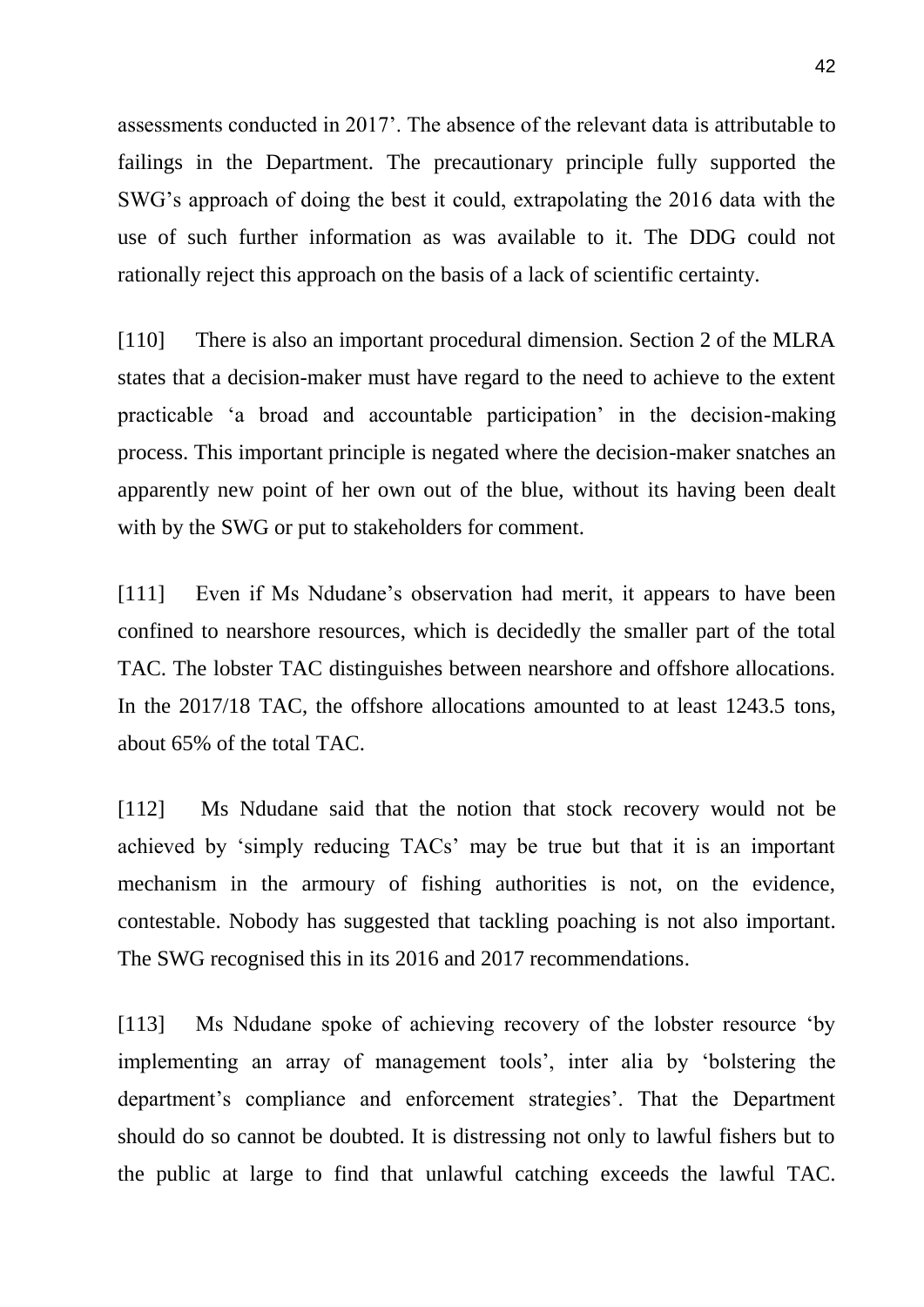However, a TAC determination must be based on the best evidence, including scientific evidence, available. If a TAC is to be determined on the assumption that unlawful catching in the forthcoming season will be reduced, those involved in the decision-making process need to know (a) the mechanisms by which poaching will be reduced; (b) the likelihood of those mechanisms being in place and successful; (c) the sustainability of the mechanisms; and (d) the projected quantum of the reduction in poaching.

[114] Ms Ndudane's statements in this regard are vague. There is no evidence before court on any of the matters mentioned in the preceding paragraph or that Ms Ndudane even applied her mind to them. It does not seem that they were placed before the SWG for consideration or that they were known to the officials who dealt with the submission:

(a) Mr Ngqongwa said that the Department needed an urgent workable strategy to deal with poaching and was doubtful whether shortening the season would help. He was evidently unaware of the existence of a 'workable strategy'.

(b) Mr Njobeni commented that the Department had not done much to address poaching since the 2016/17 season, which was exposing the Department and the Minister to criticism. It is clear that he too did not know anything about feasible plans to reduce poaching.

(c) Mr Vico, whose MCS directorate is directly tasked with the combating of poaching, complained that MCS' personnel had been significantly reduced over the preceding five years and that the reopening of posts required 'urgent attention'. He said that MCS was working towards developing a compliance plan but there is no evidence as to what the plan was and whether it was in place when Ms Ndudane made her decision. It is not without significance that of the officials who dealt with the submission prior to its reaching Ms Ndudane, only Mr Vico has not made a confirmatory affidavit. He has not provided any evidence of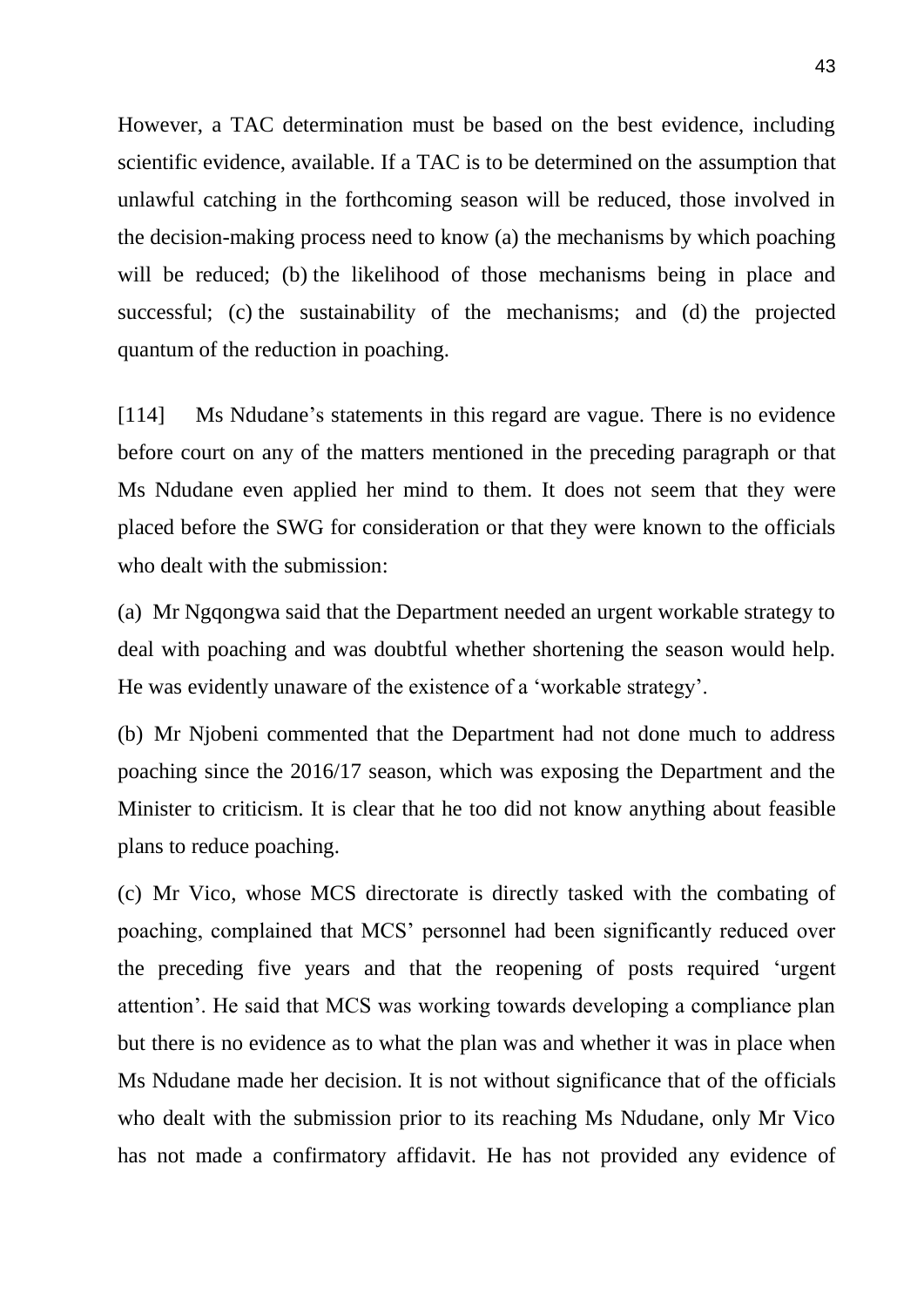MCS's anti-poaching plans. This may be attributable to the fact that, according to the disciplinary charge sheet against Ms Ndudane, he is implicated with her in the disappearance of confiscated abalone worth R7 million.

[115] When resigning from the Consultative Group on 1 February 2018, Prof Cochrane commented on Ms Ndudane's view that the primary problem for sustainability was the level of illegal fishing and that it was important to strengthen compliance and enforcement. He commented on this as follows:

'This could be sufficient justification for not reducing the TAC, but only if [the Department] intended and was able to reduce illegal fishing sufficiently during the current season. As far as I am aware, there have been no new or strengthened measures put in place that can be expected to have reduced illegal fishing sufficiently during the season to ensure that the overall fishing mortality would have been sustainable. I am aware of efforts, initiated by WWF, to work with [the Department] to secure external support to assist in strengthening enforcement but those are still at a very early and still tenuous stage and, even if successful, would not be able to make any difference during the remainder of the season.

As a part of the efforts to reduce illegal fishing, it was agreed that a special [lobster] compliance group would be set up and should meet as soon as possible. To the best of my knowledge that has not happened during the last three months.'

Regarding the statement in the TAC announcement to the effect that the Department was working with various stakeholders to develop a comprehensive fishery management plan, Prof Cochrane observed:

'Unless [the Department] has been working with another group on this plan, that too has not been taken any further than the statement in the TAC announcement, despite the urgent need to rectify the existing weaknesses in management that are threatening the sustainability of this valuable resource.'

[116] Again the precautionary principle finds application. A decision-maker should not refrain from taking a measure such as reducing the lobster TAC on the strength of vague and unquantified prospective steps against poaching.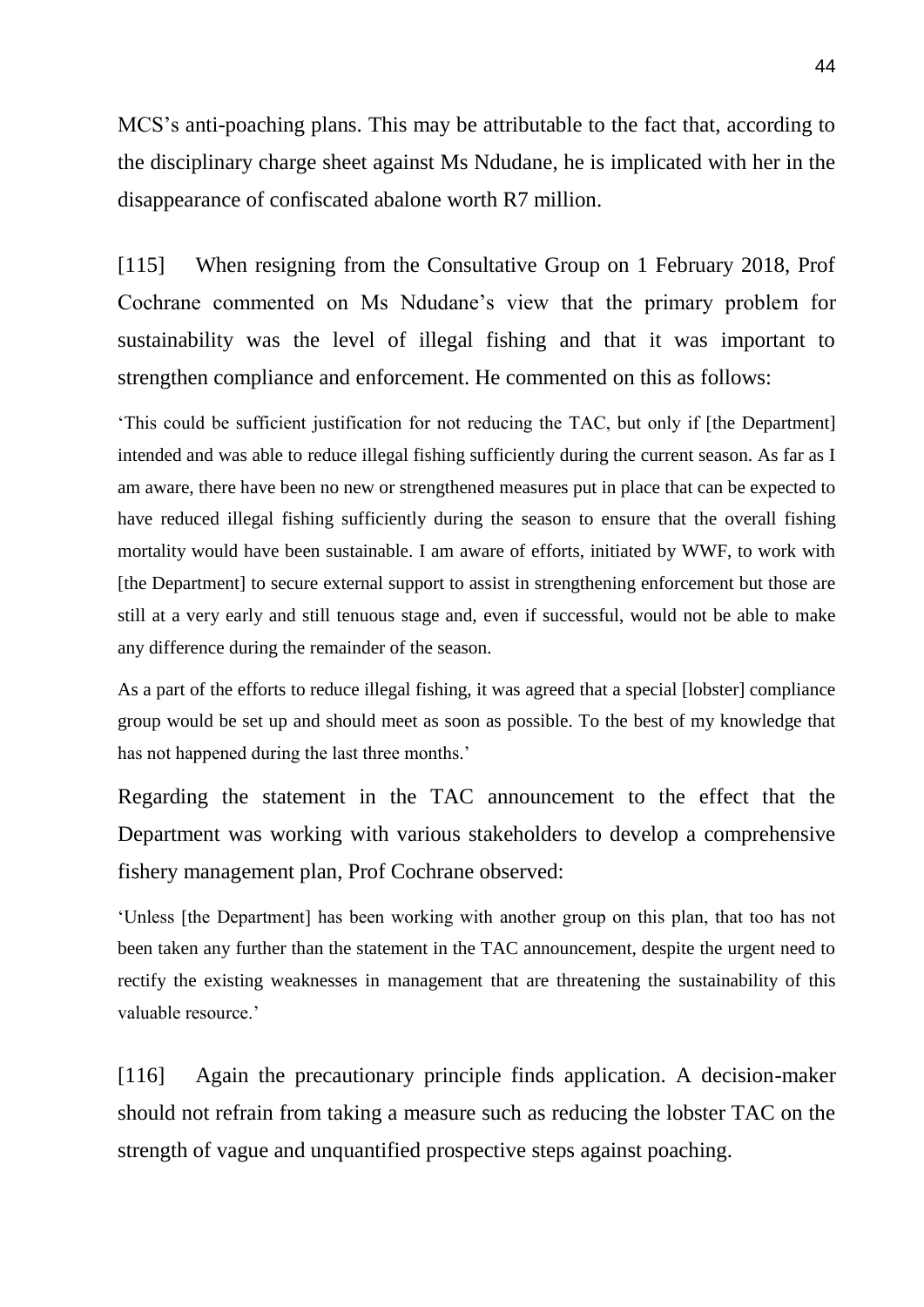[117] In summary, I find that the 2017/18 TAC determination of 1924.08 tons was unlawful for the following reasons:

(a) Ms Ndudane failed to have regard to mandatory objectives and principles concerning the need for lobster to be protected from over-exploitation and for the exploitation of lobster to be ecologically sustainable.

(b) She failed to have regard to South Africa's international obligations under the Convention and Protocol. In particular, she disregarded the best scientific evidence available to her in setting the TAC, which was an important measure (i) for ensuring that the lobster resource, which had already become endangered by over-exploitation, was not further endangered, and (ii) for ensuring the restoration of lobster towards its maximum sustainable yield.

(c) She erred in law in considering that the mandatory objectives and principles concerning economic growth, human resource development, socio-economic development and the alleviation of poverty were inconsistent with, and overrode, the objectives and principles mentioned in (a) and (b).

(d) An important reason on which she relied, namely the supposed fact that TAC reductions do not aid in the recovery of nearshore high-value resources such as lobster, was not rationally connected to the information before her, disregarded the best scientific evidence and was at odds with the precautionary principle.

(e) Another important reason on which she relied, namely a supposed prospective reduction of illegal exploitation through management tools such as bolstering the Department's compliance and enforcement strategies, was not rationally connected to the information before her, disregarded the best scientific evidence and was at odds with the precautionary principle. In particular, she did not have reasonable grounds for believing that in the forthcoming season management tools would be implemented which would have an appreciable effect on the level of poaching which the SWG predicted and which her officials did not contest.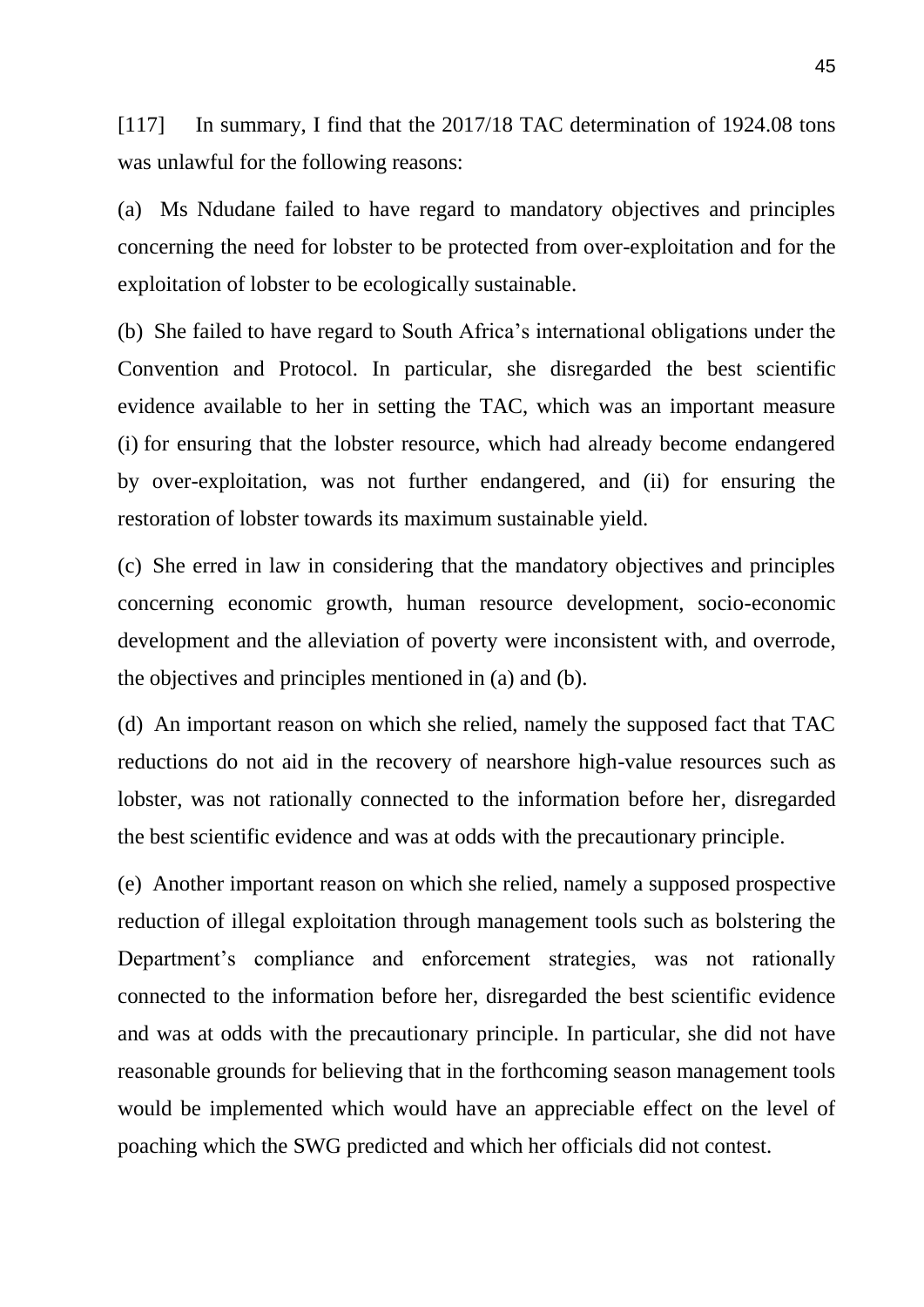(f) In relying on the matters mentioned in (d) and (e) without having placed them, and any evidence on which they were based, before the SWG, her officials and other stakeholders, she disregarded the binding principle of the need to achieve, to the extent practicable, a broad and accountable participation in the TAC's determination.

(g) In setting the TAC at the previous season's level of 1924.08 tons, rather than at a level no higher than 1167 tons, she acted arbitrarily and irrationally, failed to observe the mandated precautionary approach, and made a decision which no reasonable person could have made.

[118] Although the DDG's determination must be declared invalid, there is no point in remitting it for reconsideration. There is also no point in substituting a judicial determination of the correct TAC, even if that were permissible. In giving my reasons, I have indicated that the DDG could not rationally have set the TAC at a level higher than 1167 tons. This would have ensured no further decline in the resource but would not have aided its recovery. Even a determination of 1167 tons may thus have been impeachable on review. Much may have depended on the reasoning on which it was based and in particular on the decision-maker's forward planning. The principles and objectives which are binding on the Department do not allow it to manage the current lobster resource (1.9% of pristine) in the medium to long term on a 'no decline no growth' basis. And the Department may find, if and when future determinations are taken on review, that a court is sceptical, particularly in the absence of compelling evidence of a reduction in poaching, about assertions of phased reductions in the future. The SWG has in previous years recommended just such a course yet it has not been implemented.

## **Para 4 of the notice of motion**

[119] Para 4 the notice of motion is forward-looking. In general terms, the principles which WWF seeks the court to direct the government parties to comply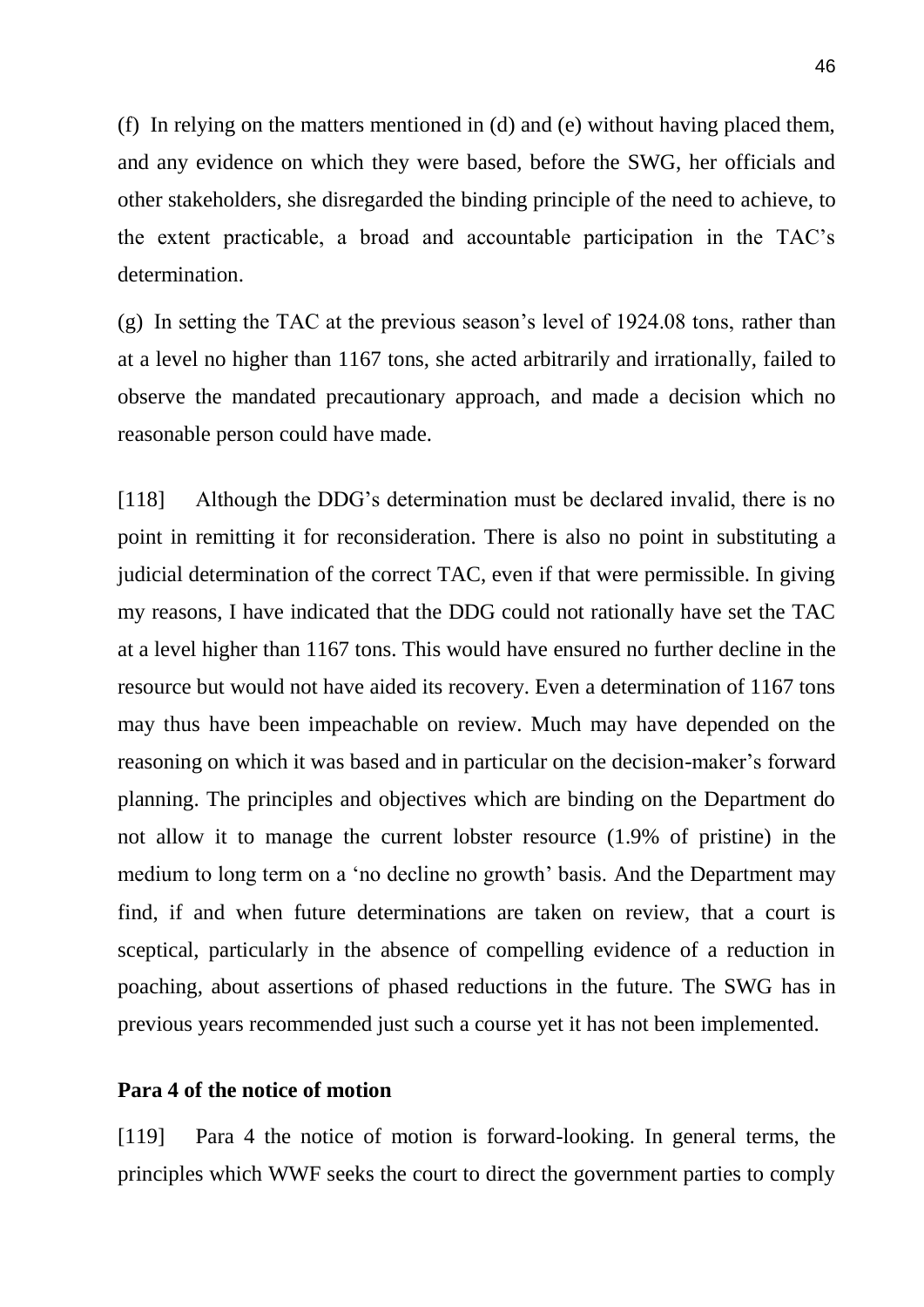with are unobjectionable because they have a statutory foundation. Para 4.1 of the notice of motion is taken from s  $2(4)(a)(vi)$  of NEMA. Para 4.2 is effectively a reminder to the government parties of their obligations under article 61 of the Convention and their obligation, in terms of s  $2(4)(n)$  of NEMA and s  $2(i)$  of the MLRA, to have regard, when making decisions under the MLRA, to South Africa's obligations under the Convention. Para 4.3 mirrors part of article 61(3) of the Convention.

[120] It is not appropriate, in my view, for a court to order a public body in general terms to heed principles and objectives by which the body is in any event bound by statute. The government parties have not disputed that article 61 of the Convention embodies an international obligation by which South Africa is bound. Another objection to para 4 is that the objectives and principles identified therein are only a few of many. All of them have to be heeded.

[121] Furthermore, the principles and objectives which are the subject of para 4 are stated in broad and imprecise terms. There is a big difference between a judicial order, the violation of which exposes a decision-maker to a charge of contempt, and a retrospective assessment of whether a decision-maker, in reaching a particular decision, violated or misunderstood the statutory principles and objectives by which he or she was bound. A judicial order must be sufficiently precise for the bound party to know whether any particular act will or will not violate the order.

[122] While some TAC determinations might fall clearly on one side or the other of the line, others may be more contentious. This is where precision in the order is most important (cf *Minister of Water and Environmental Affairs v Kloof Conservancy* [2015] ZASCA 177; [2016] 1 All SA 676 (SCA) paras 13-14 and 18-19). Even where the evidence available to the decision-maker is clear, it may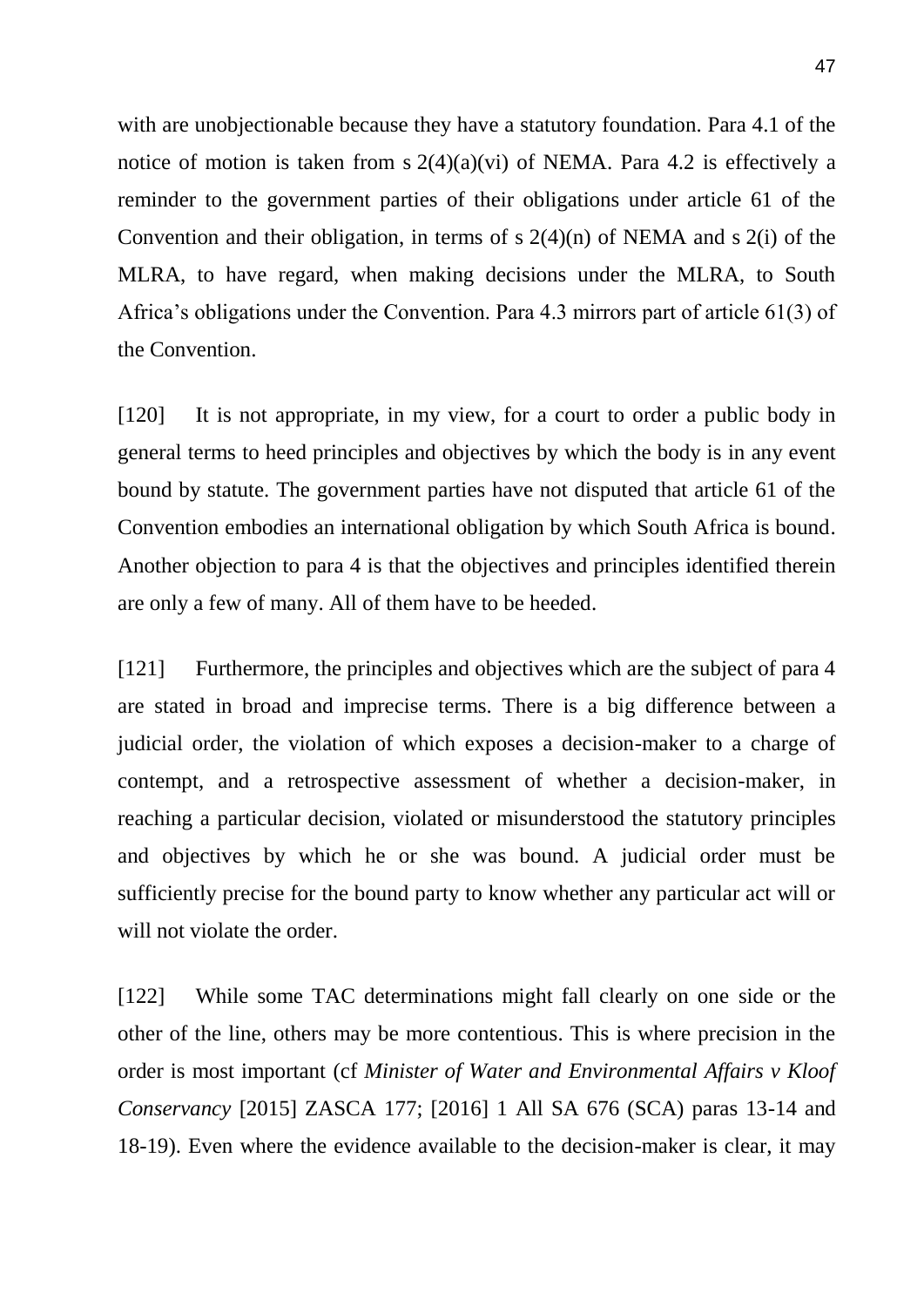be difficult for him or her to know whether a particular TAC determination will 'jeopardise' the integrity of the lobster resource. Where the resource is already known to be critically depleted, would a determination that arrests decline but does nothing to rebuild the resource 'jeopardise' its integrity? If so, how much growth would have to be targeted in the year under consideration to avoid 'jeopardising' the resource's integrity? Similar questions could be asked in relation to the objectives and principles contained in article 61 of the Convention. How these and other mandatory objective and principles are achieved is a matter for the government to determine. They do not all have to be achieved, in fact most of them cannot be achieved, by way of a single decision. Various permutations are possible in medium to long term planning.

[123] I thus do not think that it would be helpful or appropriate to make the principles contained in para 4 the notice of motion the subject of the judicial decree. On the other hand, my reasons for finding the 2017/18 determination to be invalid may, I hope, give some guidance to the Department in making future determinations. This was one of my reasons for entertaining the review even though, from the point of view of catching, the matter has become moot.

### **Conclusion**

[124] WWF has been substantially successful in the litigation and is entitled to its costs, including those of two counsel.

[125] Counsel did not address me on the costs of the appearances on 11 September 2018. But for the filing of WWF's late affidavit, argument in the main case could have proceeded immediately after I gave my ex tempore judgment on the Collective's application. In that event, however, argument on the main case might have extended into a second day, whereas on 18 September argument was completed in a single day. The proceedings on 11 September 2018 were not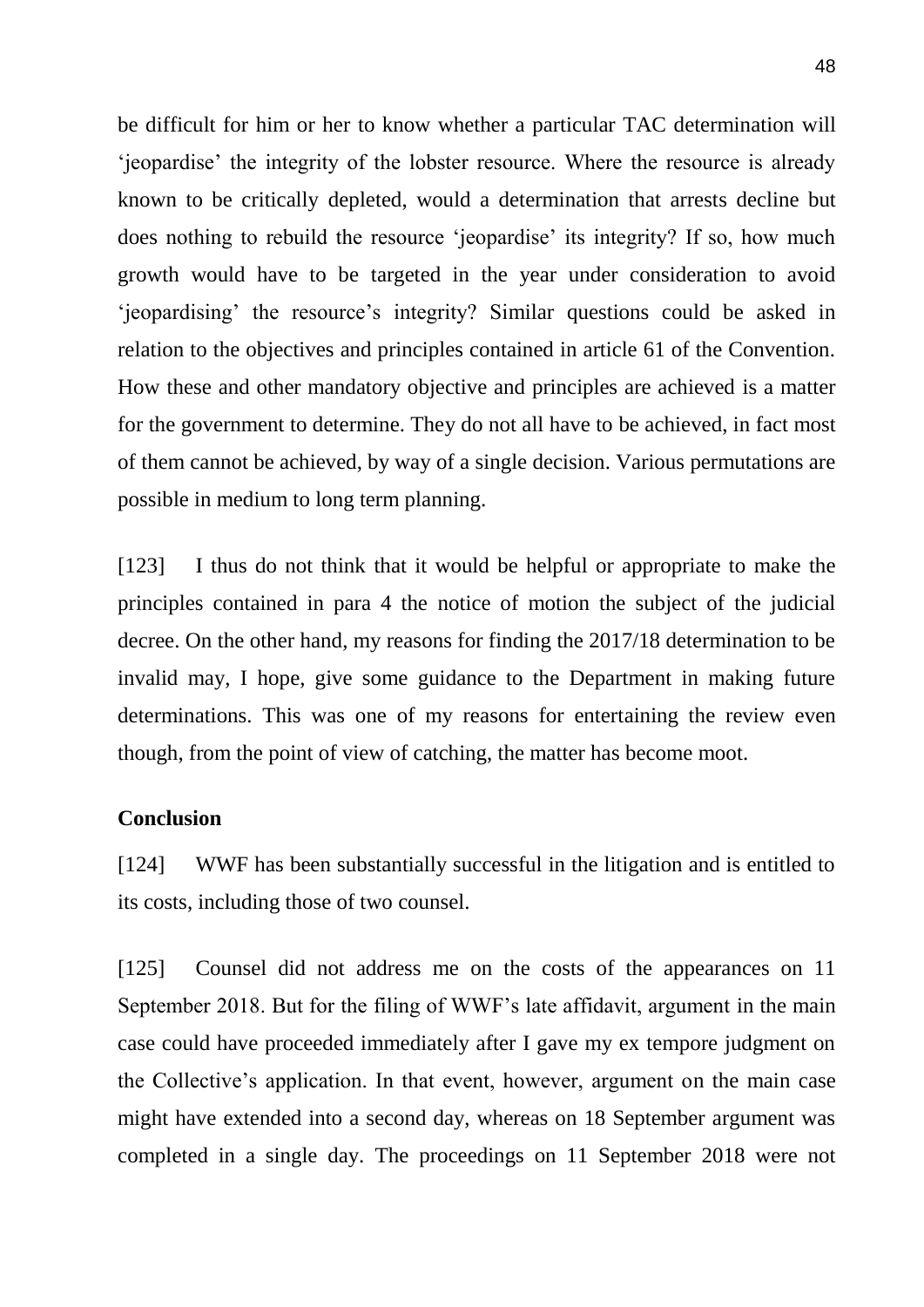entirely wasted because the amicus' application was disposed of. Both WWF and the government parties were entitled to be represented through counsel at the hearing of the amicus' application. Although WWF's late affidavit was the cause of the main case not proceeding on 11 September, the affidavit, given its nature, could not have been filed earlier.

[126] I thus consider that the costs of 11 September 2018 should be treated as costs in the cause and that WWF's costs in respect of that day should be included in the costs awarded to it. However, and because this question was not addressed in argument, I shall make my order on this aspect provisional.

[127] In conclusion, I should mention that the additional issues which the Collective wished to raise will be important if, as seems inevitable, there are to be substantial reductions in the TAC. The Collective, while agreeing that the 2017/18 TAC should have been reduced to 790 tons, contends that the 554.4 tons apportioned to them in the 2017/18 TAC of 1924.08 tons should not be reduced by more than 2.5% and that the use of mechanised traps should immediately be suspended until such time as the lobster biomass recovers above 20% of pristine.

[128] The Collective alleges that over many decades the lobster resource was depleted by commercial operators using mechanised traps. Due to previous discrimination, small-scale fishers using hoopnets only began to be accommodated in the formal fishing sector from around the year 2000. It is not fair, in their view, that they should suffer reductions in equal measure with those who, according to them, have enjoyed the resource for far longer and been responsible for a greater part of the depletion.

[129] While these contentions appear to have force, the commercial right holders using mechanised traps have not been heard in response to the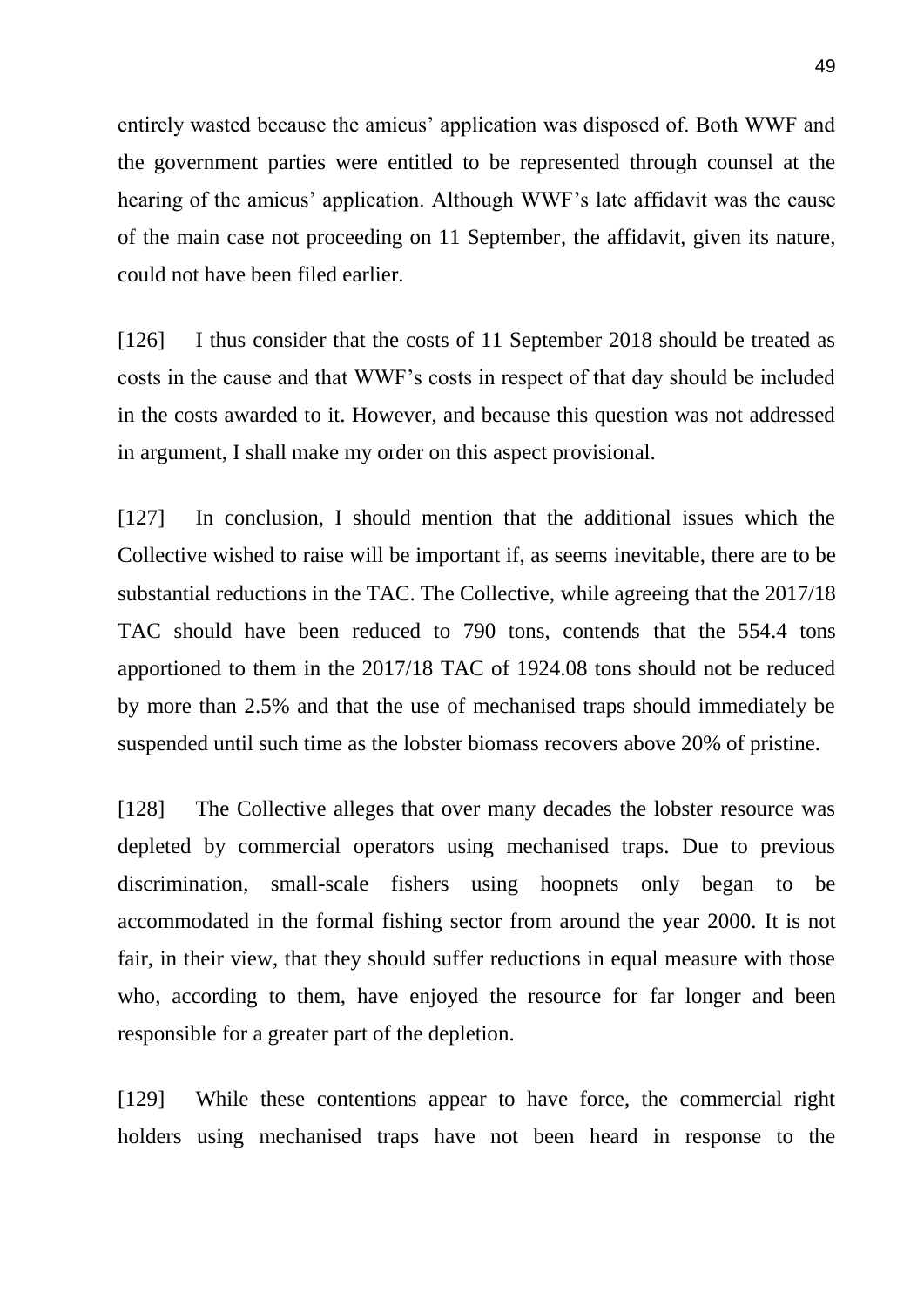Collective's allegations. The right holders who catch from large vessels presumably employ indigent persons from coastal communities.

[130] Once it is accepted that the TAC will need to be substantially reduced, the way it is allocated among participants engages objectives and principles in NEMA and the MLRA which do not bear directly on the determination of the global TAC and which I have thus not had occasion to discuss. I have in mind those objectives and principles concerned with the needs of persons disadvantaged by unfair discrimination and past prejudice and with the need to ensure equitable access to environmental resources. Intergenerational equity may also play a role.

[131] The following order is thus made:

(a) The second respondent's determination of the total allowable catch for West Coast Rock Lobster for the 2017/18 fishing season is declared to be inconsistent with the Constitution as read with s 2 of the National Environmental Management Act 107 of 1998 and s 2 of the Marine Living Resources Act 18 of 1998 and is accordingly declared invalid.

(b) Save as aforesaid, the relief sought in the notice of motion is refused.

(c) The first and second respondents jointly and severally shall be liable for the applicant's costs of suit, including the costs of two counsel.

(d) The costs awarded in terms of (c) shall provisionally include the costs of the appearance on 11 September 2018. If the first and second respondents wish the court to reconsider this provisional order, they must, within two weeks of this order, deliver a notice to that effect setting out their submissions as to the appropriate order, in which event the applicant must, within one week of delivery of the said notice, deliver their responding submissions if any. If no such notice be delivered by the said respondents, the provisional order shall become final.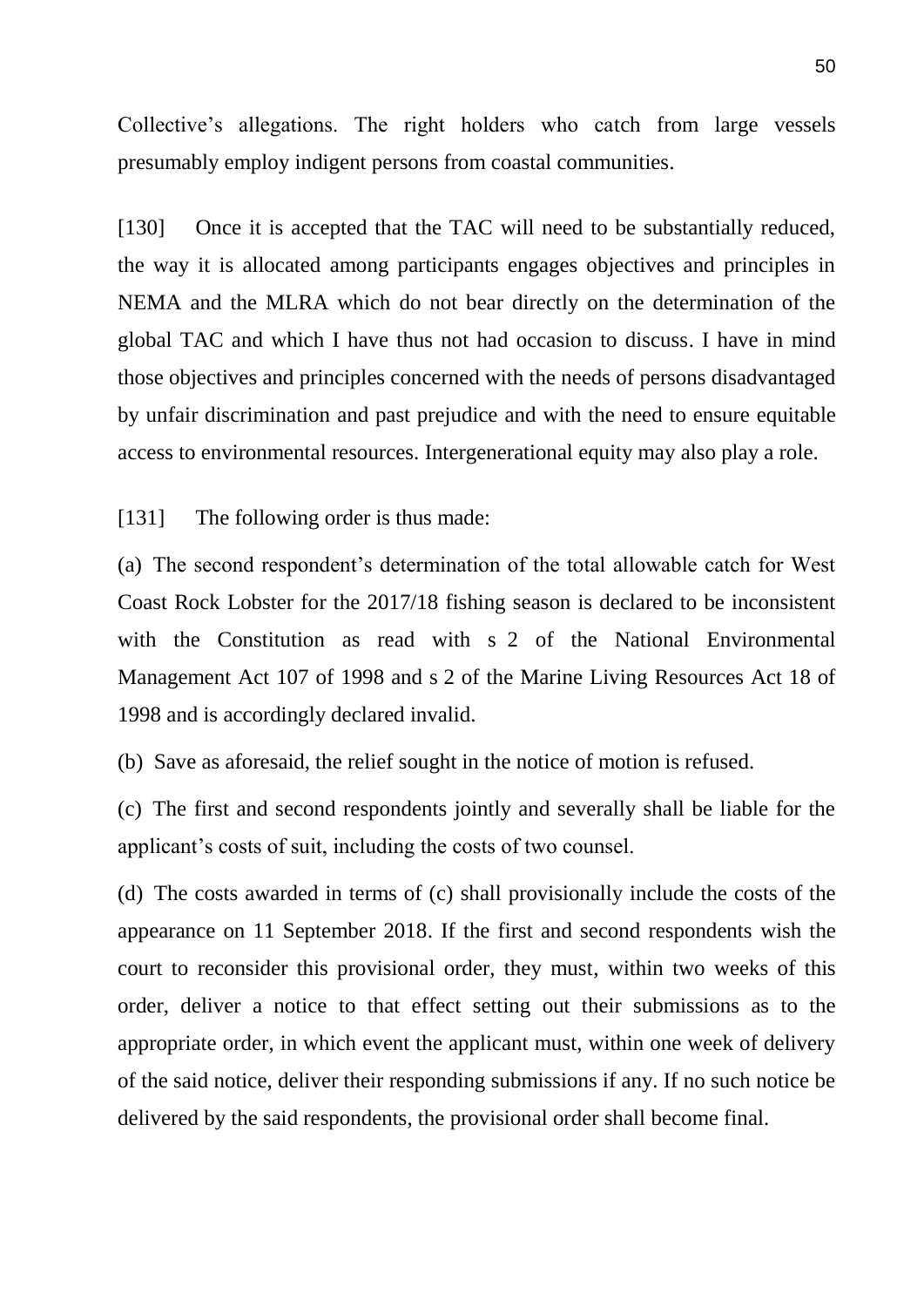O L Rogers J

 $\overline{\phantom{a}}$  , where the contract of the contract of the contract of the contract of the contract of the contract of the contract of the contract of the contract of the contract of the contract of the contract of the contr